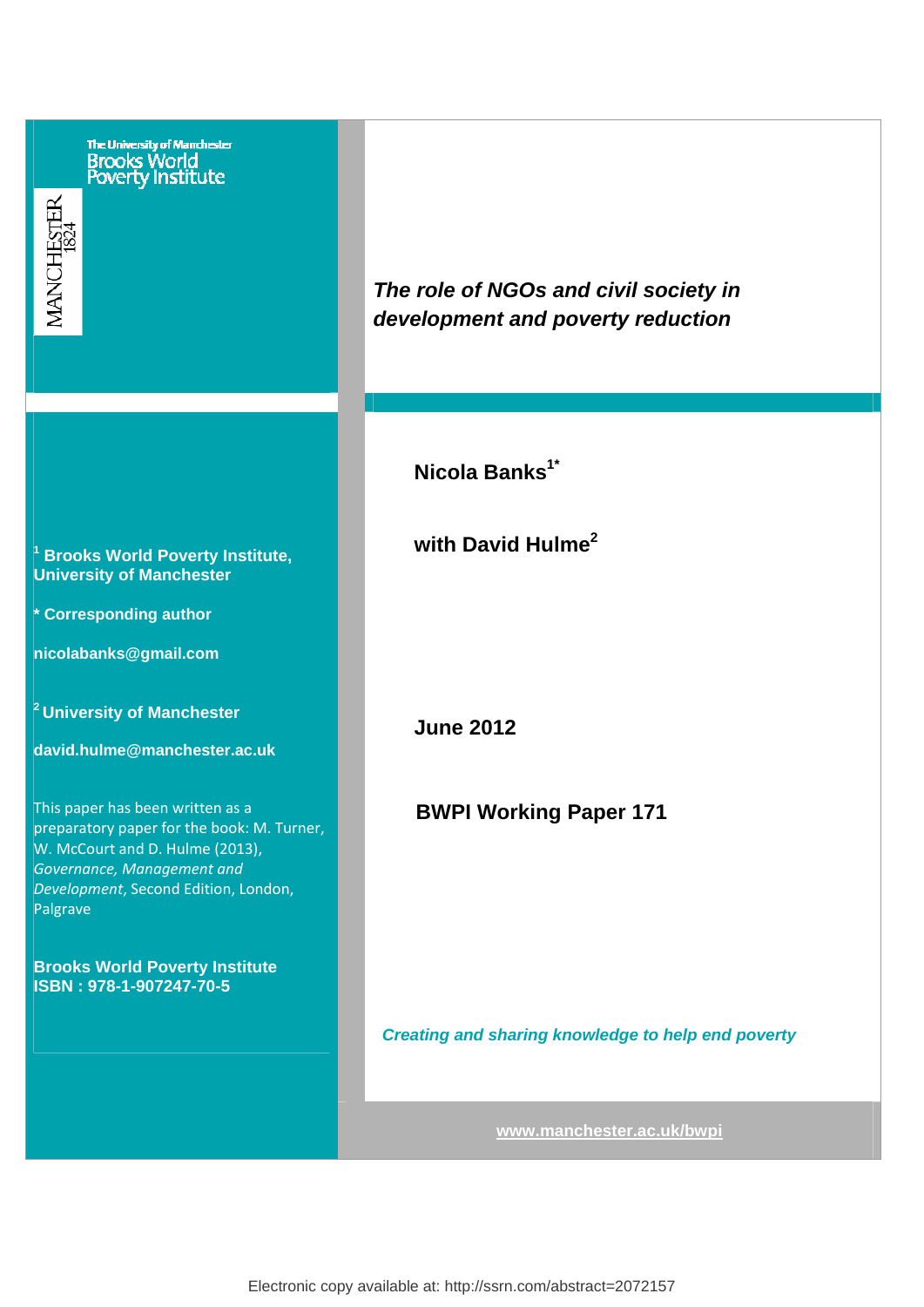#### **Abstract**

Since the late 1970s, NGOs have played an increasingly prominent role in the development sector, widely praised for their strengths as innovative and grassrootsdriven organisations with the desire and capacity to pursue participatory and peoplecentred forms of development and to fill gaps left by the failure of states across the developing world in meeting the needs of their poorest citizens. While levels of funding for NGO programmes in service delivery and advocacy work have increased alongside the rising prevalence and prominence of NGOs, concerns regarding their legitimacy have also increased. There are ongoing questions of these comparative advantages, given their growing distance away from low-income people and communities and towards their donors. In addition, given the non-political arena in which they operate, NGOs have had little participation or impact in tackling the more structurally-entrenched causes and manifestations of poverty, such as social and political exclusion, instead effectively depoliticising poverty by treating it as a technical problem that can be 'solved'. How, therefore, can NGOs 'return to their roots' and follow true participatory and experimental paths to empowerment? As this paper explores, increasingly, NGOs are recognised as only one, albeit important, actor in civil society. Success in this sphere will require a shift away from their role as service providers to that of facilitators and supporters of broader civil society organisations through which low-income communities themselves can engage in dialogue and negotiations to enhance their collective assets and capabilities.

**Keywords:** NGOs, civil society, poverty reduction

**Nicola Banks** is a Research Fellow at the Brooks World Poverty Institute, the University of Manchester, UK.

**David Hulme** is Executive Director of the Brooks World Poverty Institute, and Head of the Institute of Development Policy and Management (IDPM), the University of Manchester, UK.

#### **Acknowledgement**

This paper has been written as a preparatory paper for the book: M. Turner, W. McCourt and D. Hulme (2013), *Governance, Management and Development*, Second Edition (London: Palgrave).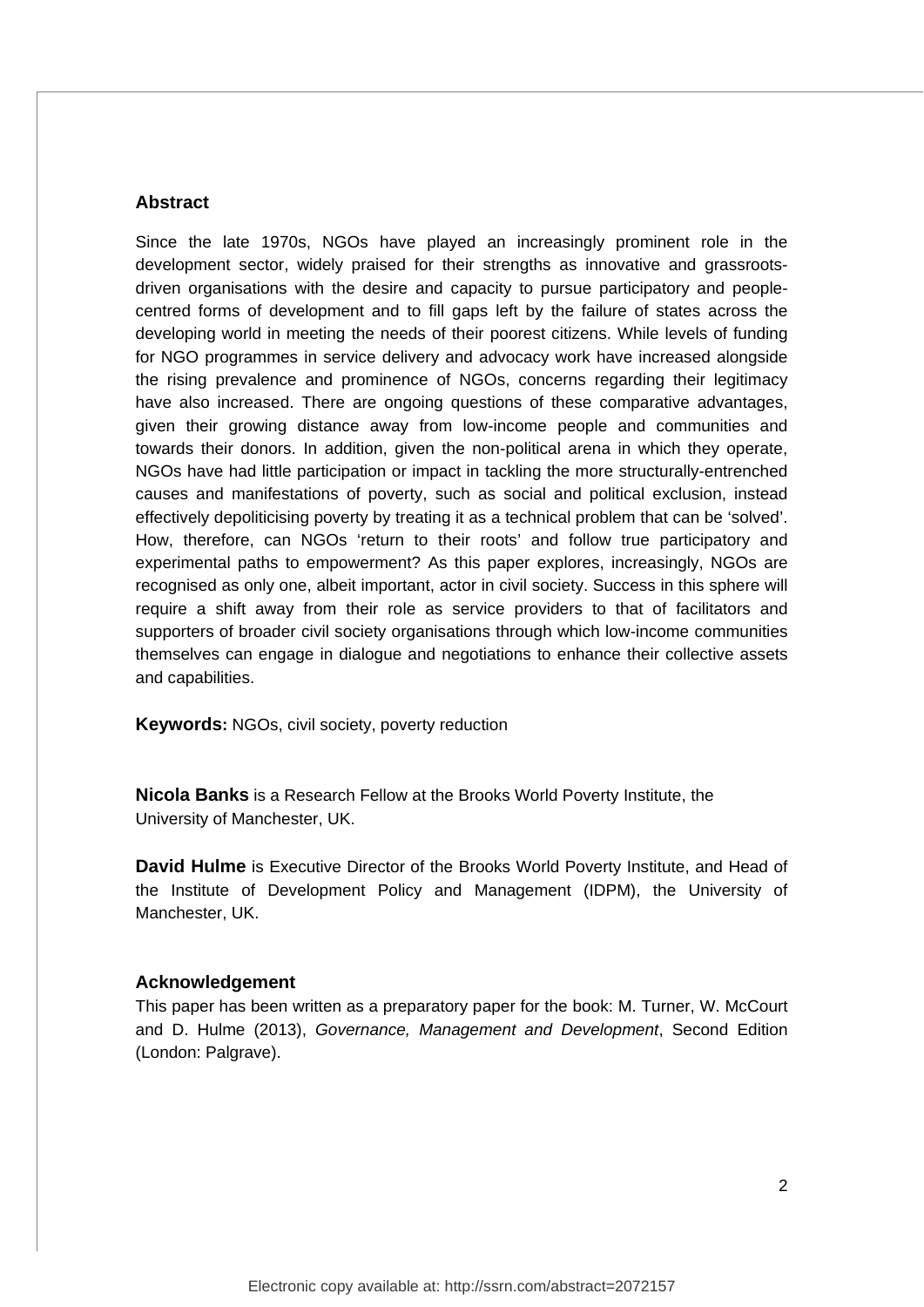#### **1. Introduction**

Across the developing world, states with limited finances and riddled by poor governance and corruption have failed to lead to development for all of their citizens. Within this context, alternative forms of development have been pursued, and since the 1980s, nongovernmental organisations (NGOs) have been increasingly advocated as a means through which the gulf between citizens' needs and existing services can be bridged. Where states cannot provide sufficient goods, services or enabling environments that help citizens in securing livelihoods, or where disadvantaged groups are excluded from existing state institutions, alternative channels of service provision and/or holding governments to account must be found. It is into this gap that NGOs have neatly fitted. Early criticisms of NGOs persist, however, and their activities have been more concentrated in service provision than in advocacy and empowerment. Their difficulties in promoting long-term structural change have led to the recognition of broader civil society organisations within the good governance agenda, given their stronger position for transforming state-societal relationships.

#### **2. The emergence and expansion of NGOs in development**

It was perceived failures of state-led development approaches throughout the 1970s and 1980s that fuelled interest in NGOs as a development alternative, offering innovative and people-centred approaches to service delivery, advocacy and empowerment. While NGOs and their position within the development sector have risen dramatically, the taxonomy of NGOs remains problematic (Vakil 1997). Emerging from long-term traditions of philanthropy and self-help (Lewis and Kanji 2009), NGOs vary widely in origin and levels of formality. While terms such as 'NGOs' and 'third sector' are classificatory devices that help understand a diverse set of organisations, they can also obscure: in presuming the institutionalised status of NGOs, for example, one potentially ignores a large number of unregistered organisations seeking to further the public good (Srinivas 2009).

Some definitions of 'NGO' have been suggested by legal status, economic and/or financial considerations, functional areas, and their organisational features – that NGOs are both non-state and self-governing (Vakil 1997). Frequently, too, NGOs have been classified by what they are not (neither government, nor profit-driven organisations), rather than what they are, highlighting their differences to and distance from the state and private sectors, who have yet to meet the interests of poor and disadvantaged groups (White 1999). One classification we can narrow down to for our purposes is 'Development NGOs', but even this masks an extremely diverse set of organisations, ranging from small, informal, community-based organisations to large, high-profile, international NGOs working through local partners across the developing world. Given the difficulties defining 'NGO', disaggregating within the NGO sector is often based on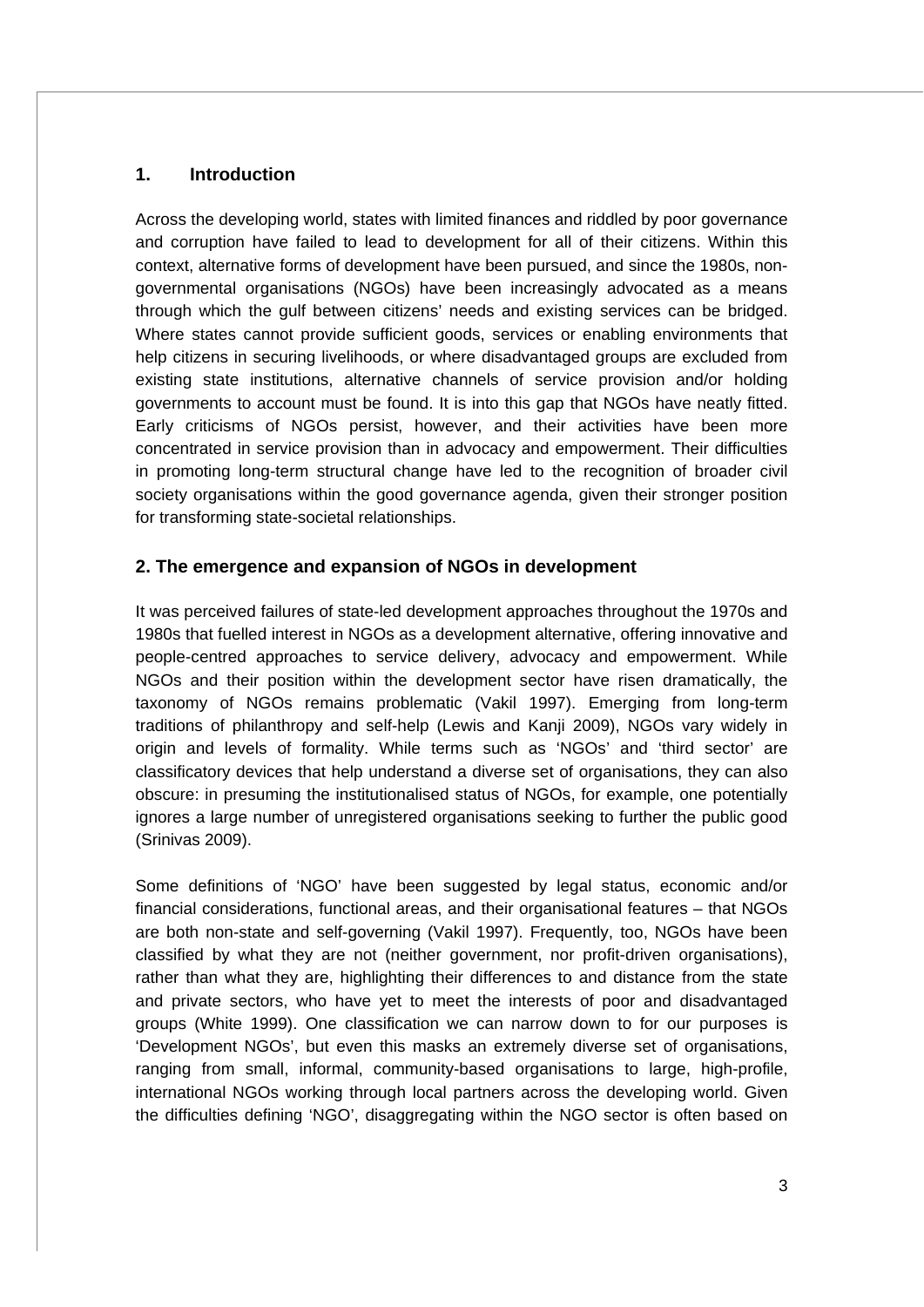their *type*. NGOs based in one country and seeking development objectives abroad are often referred to as international or northern NGOs (INGOs or NNGOs).<sup>1</sup> These organisations may have adequate finance and resources, but have limited country-level and grassroots knowledge, choosing instead to work at the local level through domestic or 'southern' NGO 'partners' (SNGOs), who are in closer proximity to communities geographically, culturally, and linguistically. While often referred to as North-South partnerships, these tend to be highly unequal, balanced heavily in favour of those with the funding and resources.

Given these classificatory difficulties, definitions and justifications for the emergence of NGOs have centred on their ability to offer a 'development alternative', making a set of claims about the more effective approaches necessary for addressing poverty and challenging unequal relationships (Bebbington et al 2008; Lewis and Kanji 2009) and justifying a role for NGOs in filling the gaps caused by inefficient state provision of services. The grassroots linkages they offer are the major strength of NGOs, enabling them to design services and programmes using innovative and experimental approaches centred around community participation (Bebbington et al 2008), and through their programmes, to empower disadvantaged groups and help them gain voice in the governance spaces from which they have so far been excluded. The adoption of 'empowerment' as a bottom line is their greatest asset: not only do NGOs strive to meet the needs of the poor, they aim to assist them in articulating those needs themselves through participatory, people-centred, and rights-based approaches (Drabek 1987).

NGOs continue to rise in prevalence and prominence. Global figures are hard to come by, given the lack of a coordinating body,<sup>2</sup> but Epstein and Gang (2006) reveal that for all Development Assistance Countries, official development assistance (ODA) to NGOs increased by 34 percent between 1991-92 and 2002, from US\$928 million to US\$1246 million, $3$  and the number of international NGOs grew by 19.3 percent over this decade. Along with rapid increase in NGO numbers, there has been a simultaneous trend towards expansion in the *size* of NGOs, particularly in South Asia, where Bangladesh is

 $1$  It is predominantly NGOs from Western countries that follow this model, hence the term 'northern NGOs'. BRAC, a Bangladeshi NGO, is the first example of South-South cooperation, having now expanded its operations to 10 national programmes. A key element of contemporary governance in the developing world is the relation between indigenous and southern NGOs and external, usually northern-based ones: in this sense, civil society is not nationally-centred, but increasingly internationally networked (Mohan 2002).

 $2$  This has led to great differences in estimations of NGOs at a national and international level. Looking at Bangladesh, for example: the Federation of NGOs records 900 members, the Government's NGO Affairs Bureau registers 6,500 NGOs, and the Department of Social Services, which includes semi-formal and informal civil society organisations in their definition, lists 23,000 registered organisations (Gauri and Galef 2005).

 $3$  This represents an increase from 1.59 to 2.14 percent of ODA (Epstein and Gang 2006), highlighting that the majority of foreign aid remains firmly rooted in bilateral and multilateral government relationships. Lewis (2005) estimates that even at the height of NGO funding by donors, only between 10 and 20 percent of total assistance went to NGOs.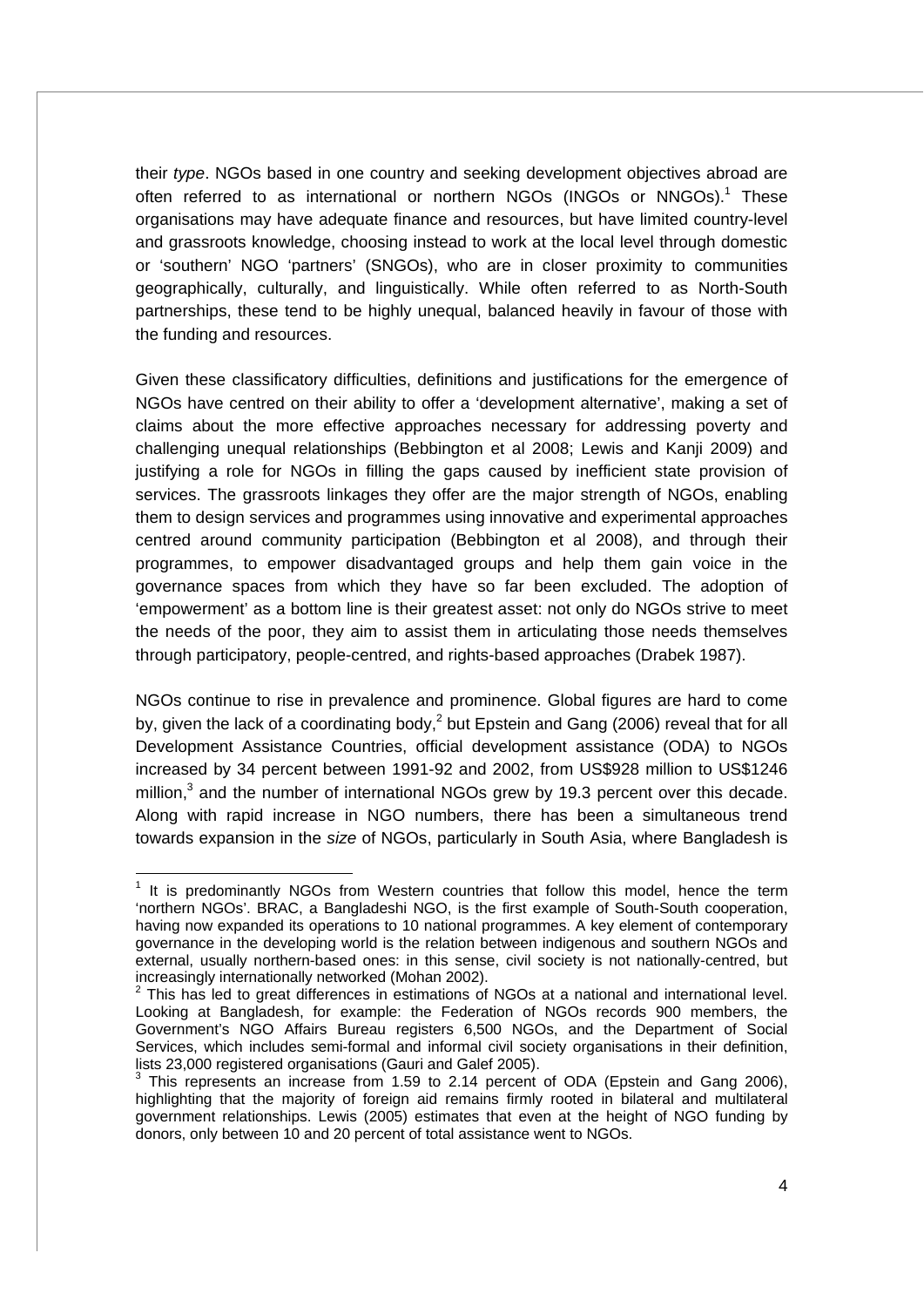home to the Grameen Bank and BRAC, whose early successes were another justification for the rising interest in NGOs as a development alternative (Edwards and Hulme 1996; Barr et al 2005). NGOs are no longer minor actors on the development stage, in some cases receiving as much or more funding than their government counterparts (Brass 2011). Understanding their expansion must be contextualised within the history and systems in which NGOs are embedded (Lewis and Kanji 2009).

Until the late 1970s, NGOs were little-recognised in the implementation of development projects or in policy influence. Those few existing were perceived as bit players in service provision, short-term relief, and emergency work. A remarkable change in their scale and significance was triggered in the late 1970s, when NGOs became the new sweethearts of the development sector. The ideological ascendency of neoliberalism at this time was accompanied by the rise of structural adjustment in aid policies, reductions in public expenditure, and the withdrawal of state-provided services. Within this radical reform, the market replaced the state at the centre of development strategies, and poverty lost its position as an explicit concern, given beliefs in the trickle-down effects of economic growth (Murray and Overton 2011). Continued donor distrust and frustrations with states generated and fuelled interest in NGOs as desirable alternatives, viewing them favourably for their representation of beneficiaries and their role as innovators of new technologies and ways of working with the poor (Gill 1997; Barr et al 2005; Lewis 2005; Murray and Overton 2011).

The neoliberal approach and its accompanying structural adjustment programmes started to be drawn back from the mid-1990s and the development discourse shifted again. Under the emerging good governance agenda the state took centre stage again, alongside recognition of the explicit need to target poverty alleviation through a more interventionist, welfare-oriented, state-centred and scaled-up approach (Murray and Overton 2011). Impacts pulled in opposite directions. On the one hand, the 'regovernmentalisation' of aid increased state funding in an attempt to influence recipient governments, drawing attention away from NGOs (Lewis and Kanji 2009). At the same time, however, the good governance agenda embraced the language of democracy, human rights, and public participation (Murray and Overton 2011), thus consolidating the centrality of NGOs in the development landscape. Into the 2000s a new aid regime had evolved, promising to move beyond growth-focused neoliberalism towards greater consultation between donors and recipients and a greater focus on poverty and responsibility for the nation-state (Murray and Overton 2011). Amidst the new focus on strengthening civil society, concerns with NGOs led to greater recognition that NGOs constitute only one part of civil society. Box 1 provides an overview of these changing discourses and paradigms.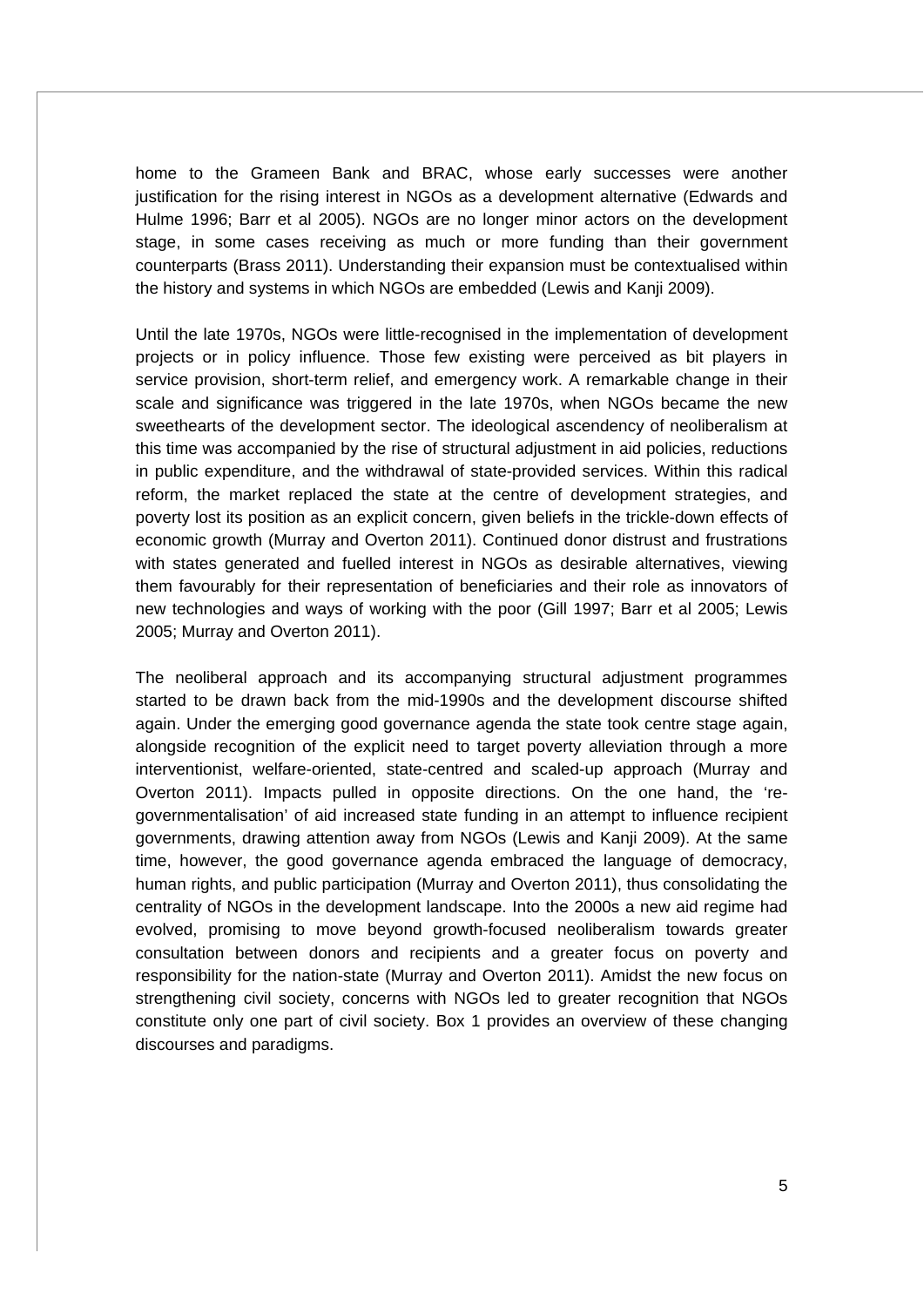#### **Box 1: The rising prominence of NGOs**

- **Until late 1970s:** A limited number of small NGOs receiving little external support constitute the NGO sector. Most are northern-based with a southern presence, often based on religious assistance and/or in short-term relief.
- **Late 1970s to 1980s:** 'The NGO decade' takes place amidst the Western pursuit of neoliberal agendas, with NGOs emerging as a promising development alternative.
- **Late 1990s:** Alongside emergence of the good governance agenda, the first concerns surrounding NGOs take off alongside a focus back on the role of the state.
- **2000s:** A new international aid regime promises greater consultation and focus on non-growth factors. NGOs with their people-centred, rights-based, and grassroots-driven approaches are well-suited to continue riding the NGO wave.
- **2010s:** With persistent concerns of NGOs remaining unaddressed and recognition of their limited success in advocacy and empowerment, there is increasing recognition that NGOs are only one sector within broader civil society and they must reorient themselves with their grassroots-roots.

#### **2.1 NGOs and the state**

NGOs are often polarised with local and national governments, but such a dichotomy overlooks the nature of relationships between the two, which can range from overt and hidden tensions and active hostility to cooperation and collaboration, depending on multiple influences such as successive government regimes and their dispositions and changing NGO strategies and interventions (Rosenberg et al 2008; Rose 2011). While there is scope for positive relationships between government and NGOs for those working towards mutual goals in service and welfare provision, those working openly in advocacy and human rights tend to be viewed with suspicion or open hostility, especially when explicitly challenging the state. In Pakistan, for example, Nair (2011) highlights the potential for collaboration when NGOs remain in predefined roles of service provision, but the generation of conflict when NGOs step outside these to question government policies. While collaboration and strong linkages with national governments assists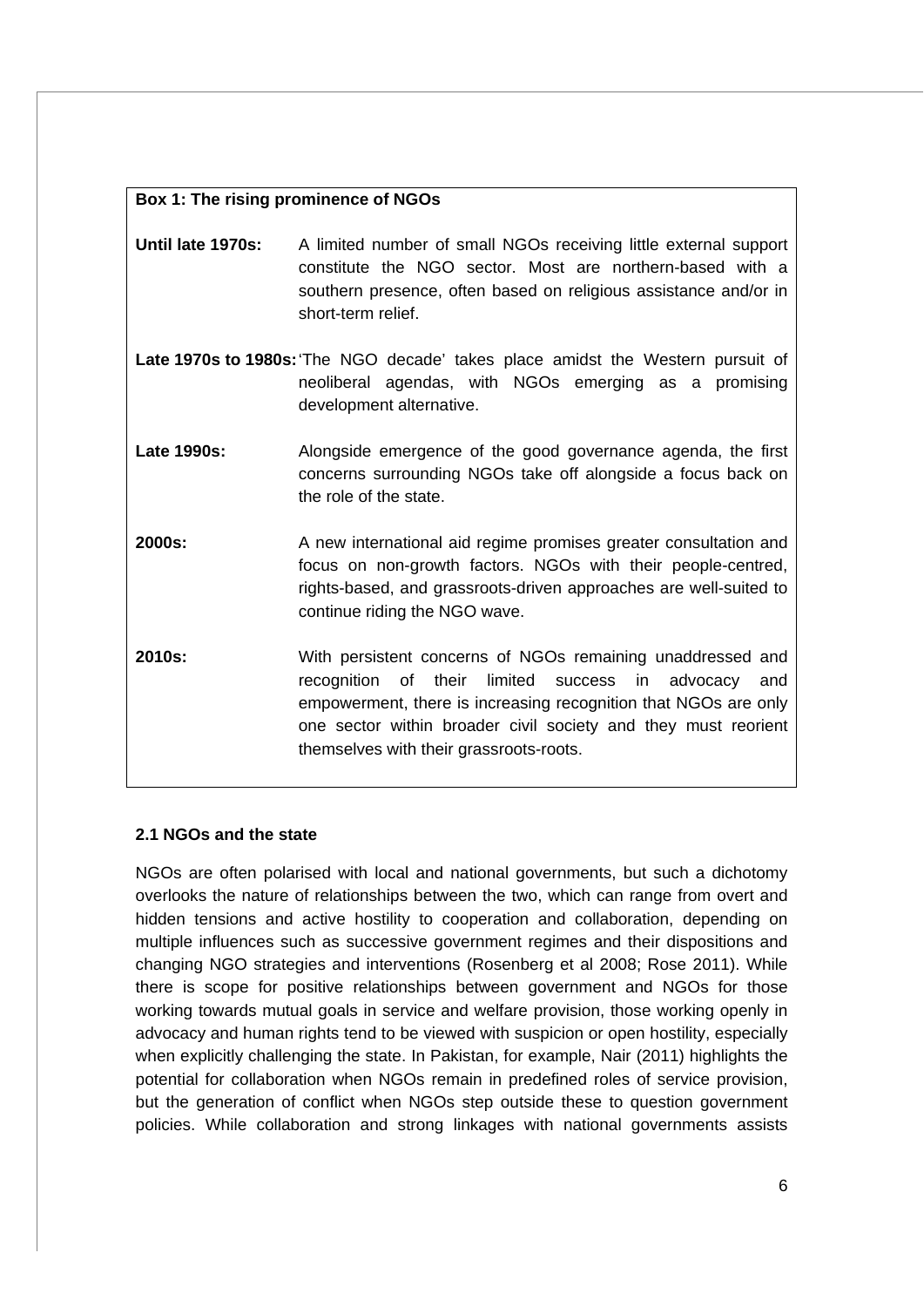programme sustainability (Barr et al 2005; Rosenberg et al 2008), where interests of the state and NGOs increasingly coincide, this runs the risk of pushing out the interests of those they are both responsible to, the poor (White 1999).

Prevailing institutional arrangements underpin the emergence and proliferation of NGOs in developing countries, ensuring that every country's NGO sector is different and distinctive (Lewis 1998). Diverse and complex, relations between governments and NGOs vary considerably from country to country and region to region.

In South Asia, Nair (2011) traces the evolutionary history of relationships between the state and NGOs in Bangladesh, India and Pakistan, finding that a mixture of sociopolitical environments, NGO activities, donor presence and agendas, and global policies and pressures have influenced government–NGO relationships to varying degrees across the three countries. A withering of formal representative institutions fuelled the explosion of NGOs in India, with political parties since the 1970s being increasingly dismissive of excluded castes and groups (Sethi, in Clarke 1998). Likewise, in the Philippines, too, the inability of political parties to secure representation and participation for a large proportion of the population created an institutional vacuum into which NGOs stepped (Clark 1998). In contrast, NGOs in the East Asian countries of Indonesia and Vietnam proliferated in response to state hegemony rather than the weakness of formal institutions, attempting to expand the limited political space available to civil society (Clark 1998).

Characterised by its history of active associational life in which indigenous membershipbased organisations have long played a role in community life and development (Hearn 2007), Africa experienced its NGO boom a decade later, starting in the 1990s. Kenya, for example, experienced a rapid increase in registered NGOs, from 400 in 1990 to over 6,000 in 2008 (Brass 2011).<sup>4</sup> Likewise, in Tanzania, the 41 registered NGOs in 1990 had increased to more than 10,000 by 2000 (Hearn 2007). In some countries, such as Uganda, the NGO sector is viewed with mixed feelings, including rampant suspicion that the public good is not the primary motivation fuelling NGOs (Barr et al 2005). Political influences have been suggested as a strong influence on NGOs in Africa, with NGOs joining the patronage networks of political leaders (Brass 2012).

In Latin America, NGOs have historically functioned in opposition to the government, playing a crucial role in strengthening civil society (Drabek 1987). Consequently, the NGO sector here emerges from a stronger and more radicalised body of civil society organisations in opposition to the authoritarian regimes across the region (Bebbington 1997; Miraftab 1997; Bebbington 2005). In Mexico, for example, NGOs emerged from university-educated members of the middle class motivated by their desire for

<sup>&</sup>lt;sup>4</sup> The number of registered community-based organisations in Kenya is much higher, reaching 220,000.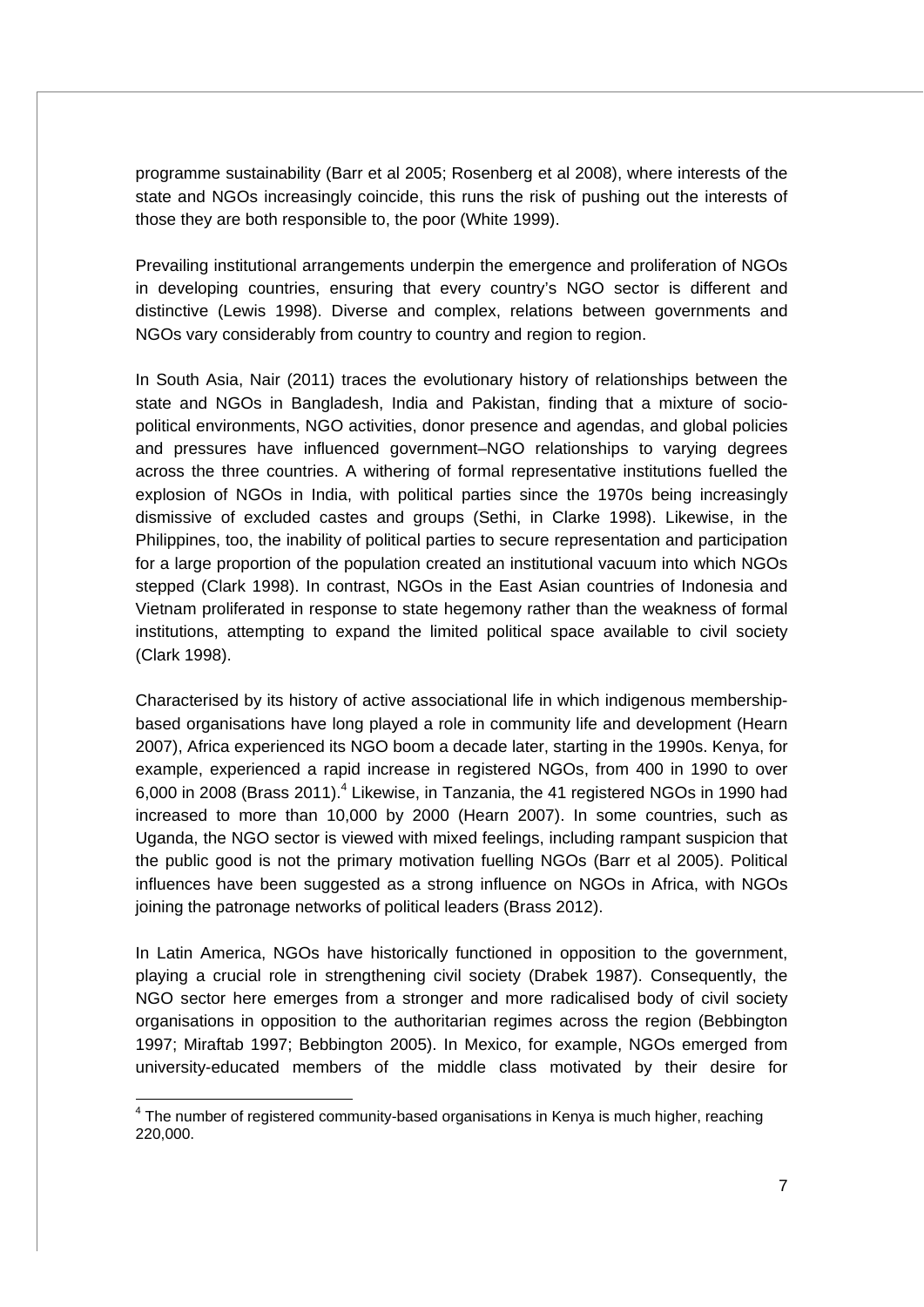'transformation from below' through a process of mobilisation and sensitisation with poor communities (Miraftab 1997). In this original form, community development was seen as a secondary goal, justified only on the basis of serving the higher goals of social change (Miraftab 1997). These popular movements, have, over time, experienced fragmentation, weakening, and identity crisis (Bebbington 1997; Gill 1997; Miraftab 1997). Transitions to democracy throughout the region meant NGOs could no longer base their identity purely on resistance, and a distortion in incentives fostered by foreign aid exacerbated pressures on NGOs to move towards greater collaboration with government in service provision (Bebbington 1997; Gill 1997; Clark 1998).

### **3. NGOs as the 'development alternative': service providers or advocates for the poor?**

Two distinct roles for NGOs are highlighted, both as service providers and advocates for the poor.<sup>5</sup> The service provider–advocate divide differentiates between the pursuit of 'Big-D' and 'little-d' development (Bebbington et al 2008; Hulme 2008). 'Big-D' development sees 'Development' as a project-based and intentional activity, in which tangible project outputs have little intention to make foundational changes that challenge society's institutional arrangements. In contrast, 'little-d' 'development' regards development as an ongoing process, emphasising radical, systemic alternatives that seek different ways of organising the economy, social relationships and politics (Bebbington et al 2008). The shape of NGOs has changed over time. While many NGOs, particularly in Latin America, were created around the explicit intention of addressing structural issues of power and inequality and expanding civil society against hegemonic or weak and unrepresentative states, they have seen a shift in their organisational character and in the nature of their work, instead adopting technical and managerial solutions to social issues such as poverty through service delivery and welfare provision. Ninety percent of registered NGOs in Kenya, for example, are involved primarily in service delivery (Brass 2011). In the process, NGOs and their activities have become professionalised and depoliticised (Kamat 2004).

In their role as service providers, NGOs offer a broad spectrum of services across multiple fields, ranging from livelihood interventions and health and education service to more specific areas, such as emergency response, democracy building, conflict resolution, human rights, finance, environmental management, and policy analysis (Lewis and Kanji 2009). Interests in the contribution of NGOs to service delivery did not rise only because of the enforced rollback of state services, but also because of their perceived comparative advantages in service provision, including their ability to innovate

**SECONCE 10 15 100 2010**<br>
<sup>5</sup> Some argue that distinguishing between the conflicting objectives of service delivery and advocacy is not always helpful, given their strong interaction in NGO strategy and objectives (Batley 2011; Rose 2011). There is, however, a big difference in outputs of empowerment between being advocates *for* the poor and supporting the poor to be advocates for themselves.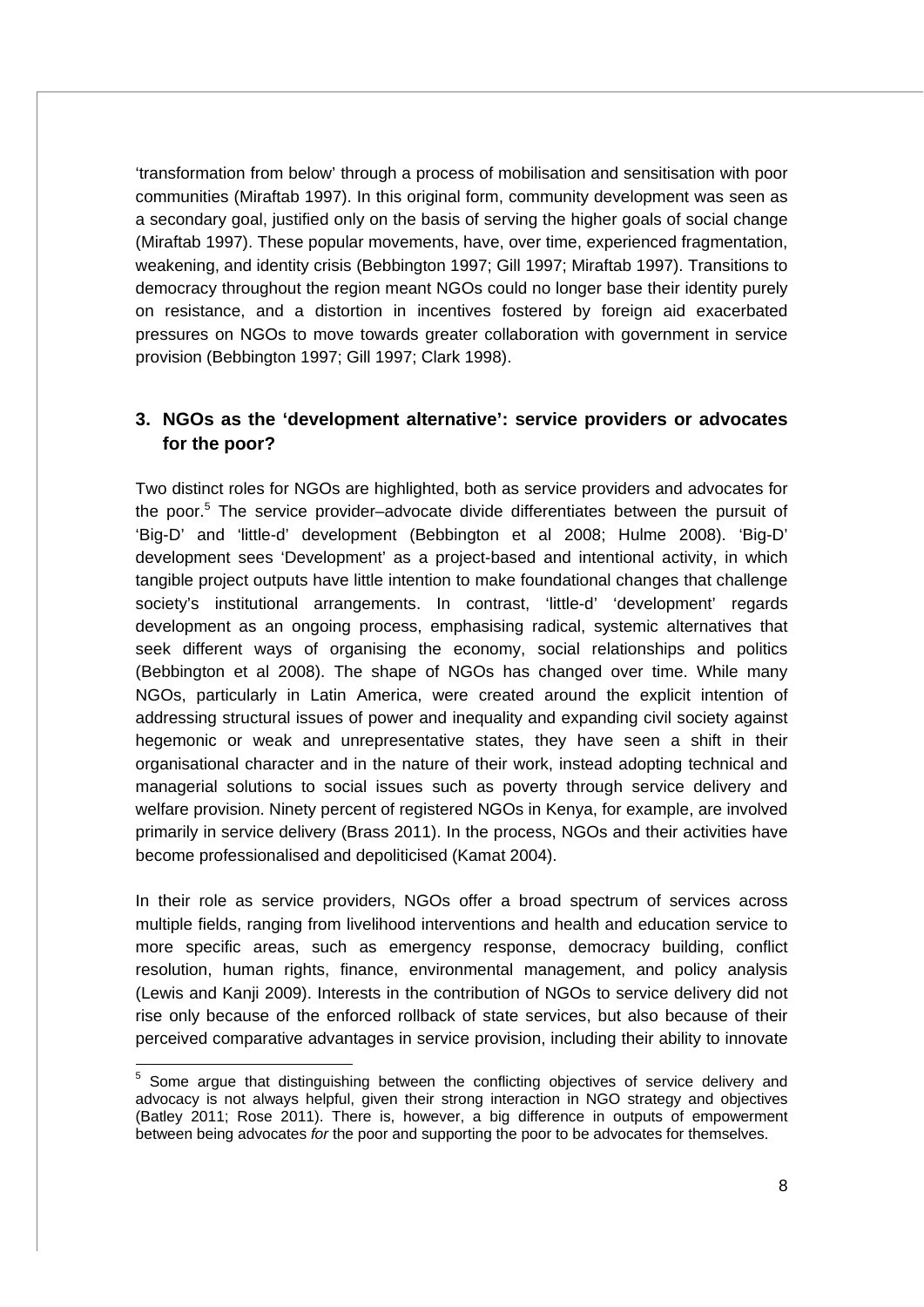and experiment, their flexibility to adopt new programmes quickly, and most importantly, their linkages with the grassroots that offer participation in programme design and implementation, thereby fostering self-reliance and sustainability (Korten 1987; Vivian 1994; Bebbington et al 2008; Lewis and Kanji 2009). These strengths, it was widely believed, would foster "more empowering, more human, and more sustainable" forms of development (Foster, in Bebbington 2004). These grassroots linkages are, after all, the reason NNGOs work through local partners, recognising that objectives and priorities of international organisations may not reflect those at the grassroots, and closer proximity at this level is necessary for more effective participatory designs. In the wake of failed top-down development discourse, NGOs were seen to offer the sole organisational forms that could implement the global commitment to 'bottom-up' development (Kamat 2004; Hearn 2007).<sup>6</sup>

It was not until later in the 1990s that donors started promoting a second important role for NGOs, viewing them as organisational embodiments of civil society that could play a role in political reform (Harsh et al 2010). While their role in as 'democratisers of development' (Bebbington 2005) is highlighted as frequently as their role as service providers, rarely is it articulated how NGOs should participate in the political process to achieve this (Edwards and Hulme 1996). Challenging the state can lead to hostile government–NGO relationships and threaten prospects for sustainability, and donors, too, are often are anxious to ignore the political realities of NGO interventions (Clark 1998).<sup>7</sup> Their role as social development agencies, therefore, takes precedence over their role as political actors (Clark 1998).

The role and contributions of NGOs in advocacy and empowerment is difficult to define, but we can look at their efforts along a broad spectrum. At one end are those NGOs actively intervening in democracy-building and transforming state–societal relations, such as those emerging to mobilise and support radical social movements in the early 'NGO decade' in Latin America. NGOs are vastly constrained in this sphere, seeking instead to convince governments that they are non-political. Instead, at the other end of the spectrum, most NGOs seek 'empowerment' as an indirect outcome of their wider

 $\overline{a}$ 

 $6$  A last advantage of the role of NGOs in service provision is that they provide more satisfactory accounts of programmes, and are seen as a safer alternative in the context of states with limited resources and poor records of corruption and accountability (Harsh et al 2010).

 $^7$  Many donors are reluctant to acknowledge that funding NGOs frequently, if indirectly, aims to strengthen opposition to government regimes (Clark 1998). There has, however, been greater success and impact of advocacy at the global level, such as success of well-mobilised campaigns around debt cancellation, landmines, fair trade, and more recently, the controversial Kony 2012 campaign (Ibrahim and Hulme 2011). Kamat (2004) highlights that 'advocacy NGOs' do not operate locally nor represent a geographically-defined community, tending instead to be issuebased and working across multiple communities, regions or countries. They organise national and international campaigns for different kinds of policy or legislative changes, functioning in this way as more of a lobby group.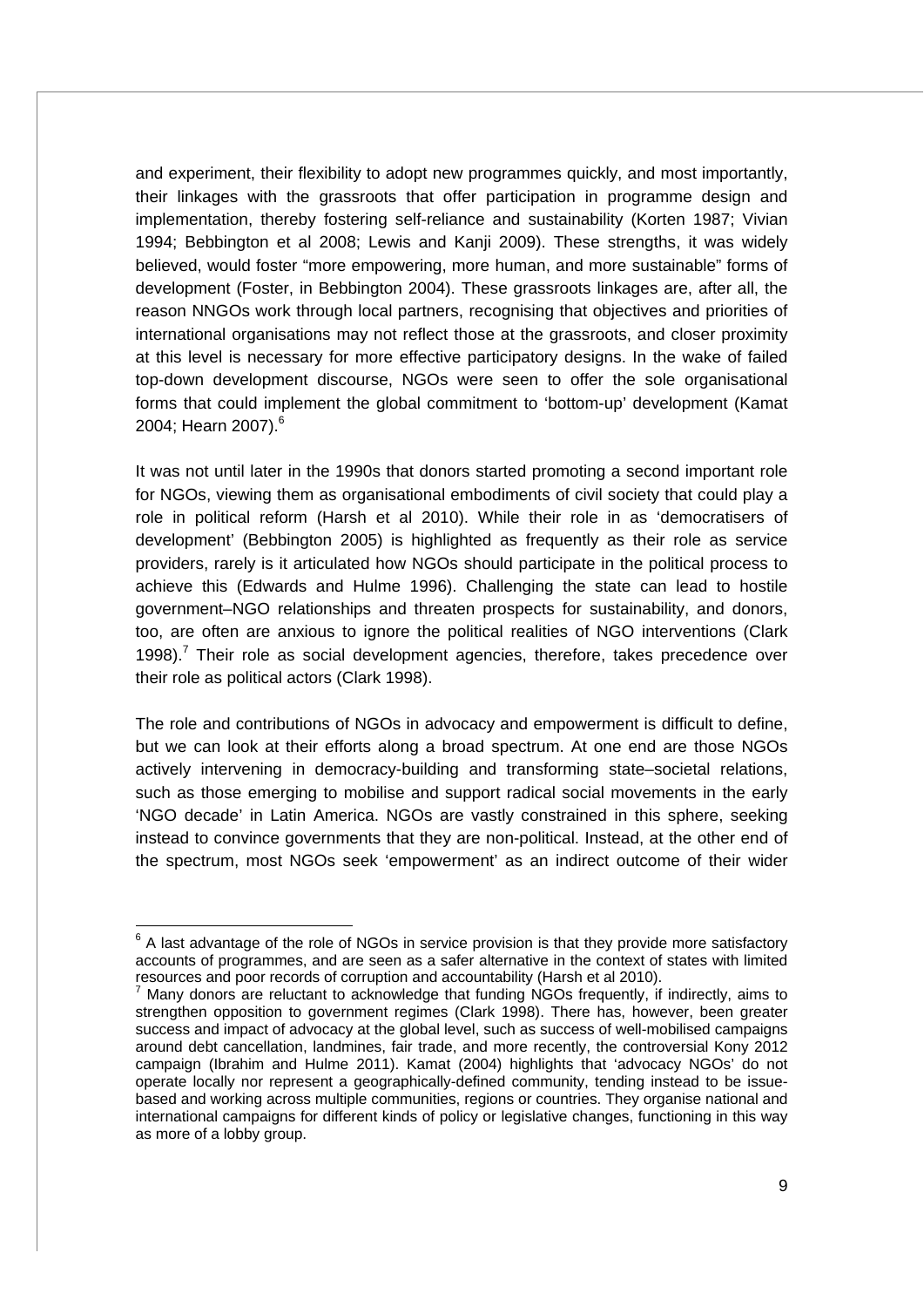service delivery activities.<sup>8</sup> People-centred and participatory approaches to service delivery are suggested in this approach to lead to local-level capacity building in the long run, fostering a stronger democratic culture in which changes are hypothesised to feed into local and national institutions and processes. Others argue that NGOs pursue advocacy by stealth, by working in partnership with the government through which they can demonstrate strategies and methods for more effective service provision (Batley 2011; Rose 2011). $9$  The inability and/or unwillingness of NGOs to engage in political dimensions has forced us to re-evaluate early claims that NGOs can promote democracy with a caveat: NGOs promote democracy *only* when they contribute to the improvement of citizen participation (Hudock 1999; Ghosh 2009).

NGOs do, therefore, have a strong political dimension, even within service delivery and welfare provision (White 1999; Townsend et al 2004). Ghosh's (2009) description of NGOs as 'political institutions' highlights the difficulties NGOs face in remaining nonpolitical (or convincing the government they are non-political) while advancing their and their clients' interests in a highly political arena. One account of NGOs in Uganda, too, highlights the delicate balance NGOs play in becoming "entangled in the politics of being non-political" (Dicklitch and Lwanga 2003). Viewing NGOs as strengtheners of democracy and civil society is, therefore, an overly generous view, given they must embark on advocacy work in incremental ways and can rarely operate in ways that reach genuine transformative agendas.

Throughout the 1990s, NGOs may have been viewed largely as 'heroic organisations' seeking to do good in difficult circumstances (Lewis and Kanji 2009), but this rose-tinted view has been rolled back amidst increasing acknowledgement that NGOs are not living up to their expectations. A number of emerging criticisms highlight problems of representativeness, limitations to effectiveness and empowerment, and difficulties remaining loyal to their distinctive values, which are all undermining the legitimacy of NGOs (Atack 1999). That early worries have yet to be systematically addressed by NGOs has led to them becoming fully-fledged concerns and criticisms, and as NGOs have become increasingly professionalised and service-oriented, their proposed

<sup>&</sup>lt;sup>8</sup> Improved agency through increases in individual collective assets, however, is not enough to promote empowerment, which is a process that must be accompanied too by wider changes in the structural environment that improve the terms of recognition of poor and excluded groups

 $9$  Establishing good working relationships with government officials and agencies, Batley (2011) highlights, is a deliberate strategy through which NGOs can have direct influence on the state. and through this they are seeking a position that gives them greater voice, influence and leverage on government policy and practice through demonstration and engagement. Tactics for working within structural constraints are similar for NGOS and broader civil society, seeking greater influence in the space for negotiation. Through seeking greater 'insider status', many successful NGOs make the choice to sacrifice some level of autonomy/independence from government to ensure increased leverage and influence within government policy and practice. White (1999), however, cautions that aligning interests with national governments draws NGOs further away from their intended beneficiaries.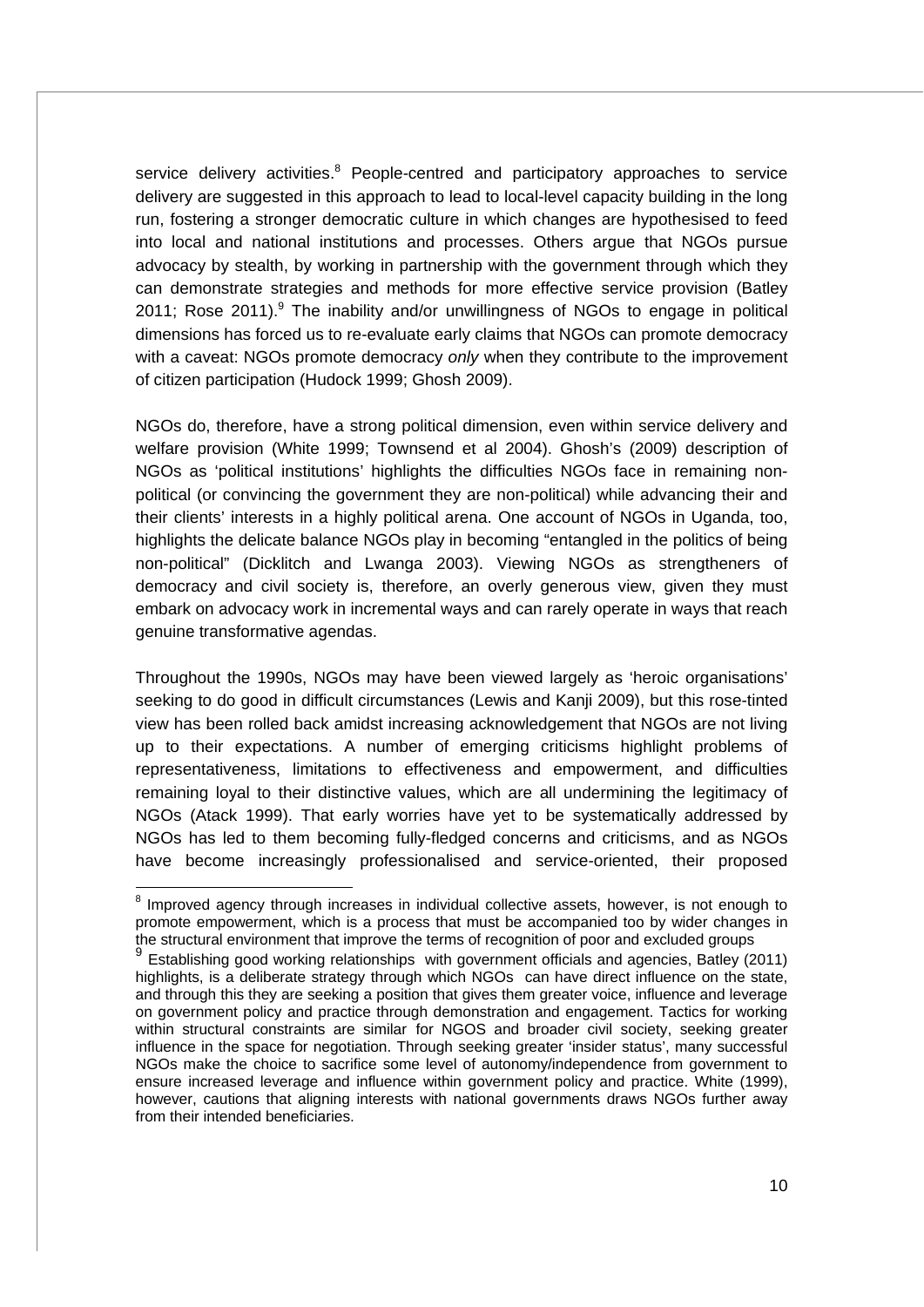strengths in terms of their loyalty to the grassroots and innovative ability have been undermined, as the next section explores.

#### **4. Specious or specialist? Mounting concerns in the NGO sector**

NGOs, therefore, rose to prominence as vehicles of popular participation and advocates for the poor, as well as service providers (Bebbington 2005). Seen to offer participatory and people-centred approaches to development that were both innovative and experimental, they offered the opportunity for generating bottom-up opportunities for development, reflecting the needs and wants of local communities and disadvantaged groups. The initial hype greeting NGOs as a development alternative, however, was surprisingly uncritical, based more on assumptions than evidence (Hearn 2007; Bebbington et al 2008; Lewis and Kanji 2009; Fowler 2011).

Criticisms of NGOs first emerged in the mid-1990s, with early performance indicators raising questions about their much lauded comparative advantages. Some have argued that such high expectations on NGOs meant that some level of disillusionment with their activities and impact was inevitable (Vivian 1994; Bebbington 2005; Hearn 2007; Srinivas 2009; Harsh et al 2010). Edwards and Hulme (1996) first expressed concern at the close proximity and high dependence of NGOs to donors, meaning that NGOs were compromising their grassroots orientation, innovativeness, accountability, autonomy, and ultimately, their legitimacy (Edwards and Hulme 1996). Their concerns continue today, and while research on NGOs and wider aid channels has shed more light on these issues.<sup>10</sup> this has not led to any systematic action by the donor and NGO community.

<sup>-</sup><sup>10</sup> Early concerns of NGOs were not only down to their organisational structure and impact, but also for the fact that NGOs were neither well understood, nor well researched. Early research was based on hard-to-generalise case-studies, or carried out on a quasi-consultancy basis for NGOs, thereby bringing into question the positionality of researchers and their ability to establish greater analytic distance (Clark 1998; Bebbington 2004;Lewis 2005; Barr et al 2005; Tvedt 2006; Hulme 2008; Harsh et al 2010). In addition, a strong ideological emphasis, both for or against the NGO sector, has maintained descriptive research and limited efforts to find a clear conceptual framework for the sector, and little effort has been made to bring together themes and concerns of NGOs across the North-South 'fault line' that exists in NGO theory and practice (Lewis 1998b; Lewis 2005). Furthermore, with research treating the organisation as the unit of analysis, much research has failed to analyse NGOs in terms of the institutions and social structures of which they are a part (Bebbington 2004; Tvedt 2006). Much remains to be known about NGOs, but there has also been significant process in this sector recently, including some cross-sector quantitative studies at the national and international level using new survey data (see for example, Salamon and Anheier 1997; Barr et al 2005; Koch 2007; Bano 2008; Koch et al 2009; Burger and Owens 2010; Brass 2012), and several recent qualitative cross-country or crosssectoral studies (see, for example, Kilby 2006; Rosenberg et al 2008; Elbers and Arts 2011; Batley 2011;, and Rose 2011). The role research must play in is to put together a solid theoretical body of knowledge that can be stripped down into a persuasive policy narrative in order to propose and outline a full-blooded development alternative (Hulme 2008).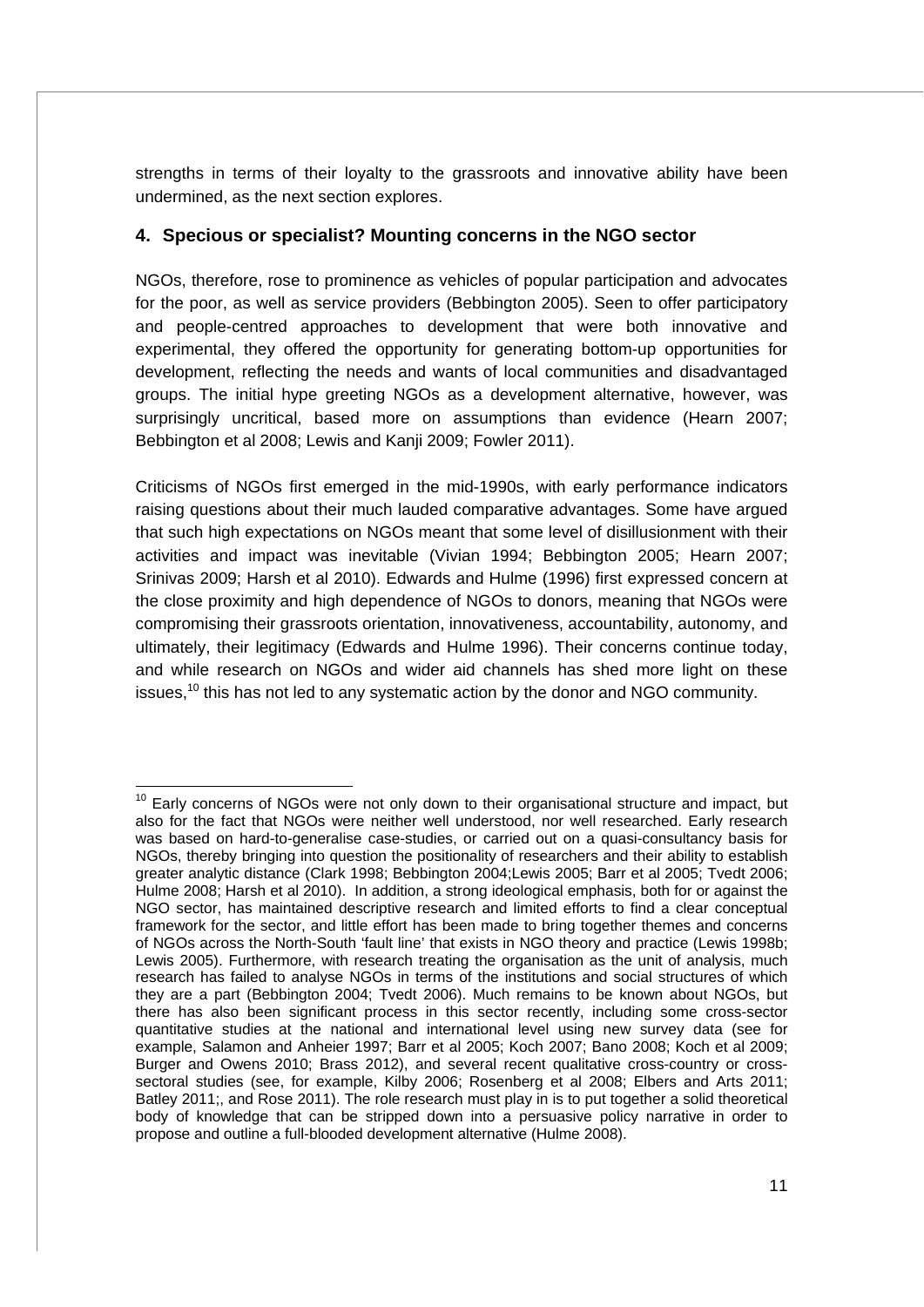#### **4.1 Grassroots orientation**

-

It is commonly viewed that NGOs provide more effective targeted aid, given their closer proximity to the poor, and that their operations should not be subject to distortions by commercial or political interests (Koch et al 2009). When the challenge of NGOs as a development alternative was first proposed, the centrality of this strength to the legitimacy of NGOs was strikingly evident, with Drabek (1987) forewarning NGOs not to "forget their grassroots origins and links, the basis of their greatest strength". With their participatory and bottom-up development approach, they are differentiated by the fact that their programmes should reflect local contexts, needs and realities. Institutional imperatives of organisational survival and growth dominate over these development principles, however, and over several decades this has led to a redefinition of NGO goals and objectives and a change in their relationships with the state, donors and the poor (Miraftab 1997; Power et al 2002; Townsend et al 2004; Edwards 2008). Their unequal position in the international aid chain means that NGOs have become too close to the powerful, and too far from the powerless (Hulme and Edwards 1997; Edwards 2008).

Two major problems result, leading NGOs to compromise their ability to lead grassrootsdriven and bottom-up programmes and to prioritise greater accountability to donors. Contrary to popular perceptions, therefore, NGOs face significant difficulties tailoring programmes to local needs and realities, incentivised, instead, in a competitive and donor-driven funding environment, to formulate their strategies and policies in line with donor priorities and interests. As Bebbington (1997: 1759) highlights, this implies a shift in the nature of an NGO, "turning it – at least within the realms of these contracts – into a subcontracted development consultancy" (Bebbington 1997: 1759).

International donors have particular goals to achieve through their spending, creating incentives for NGOs to align their objectives and priorities with these in pursuit of funds and leading towards the external determination of local agendas (Gill 1997; Hulme and Edwards 1997; Fowler 2000; Mohan 2002; Epstein and Gang 2006; Tvedt 2006; Elbers and Arts 2011; Simon Morfit 2011).<sup>11</sup> Donor priorities and funding have seen a strong shift to a poverty-focused agenda (Clark 1995; Atack 1999; White 1999; Bebbington et al

 $11$  As Simon Morfit (2011) illustrates, for example, donor prioritisation of HIV/AIDS in Malawi has caused other key sectors to shrink or disappear, including pressing issues such as agriculture, which has diminished drastically at the same time as HIV/AIDS' rise to prominence. That this is largely a result of donor preferences is evidenced in changing funding allocations over this period. AIDS funding to Malawi increased from around one percent of total development funding in 1989 to nearly 30 percent in 2006, and as its funding has increased, that available to other sectors has diminished. NGOs have some room for manoeuvre in managing this narrow funding opportunity, by framing other sectoral programmes through an HIV/AIDS lens to secure support. Whether or not these are as effective as funding those issues directly can be questioned, however, and some key concerns that are not easily linked with HIV/AIDS, such as agriculture and governance, are neglected (Simon Morfit 2011).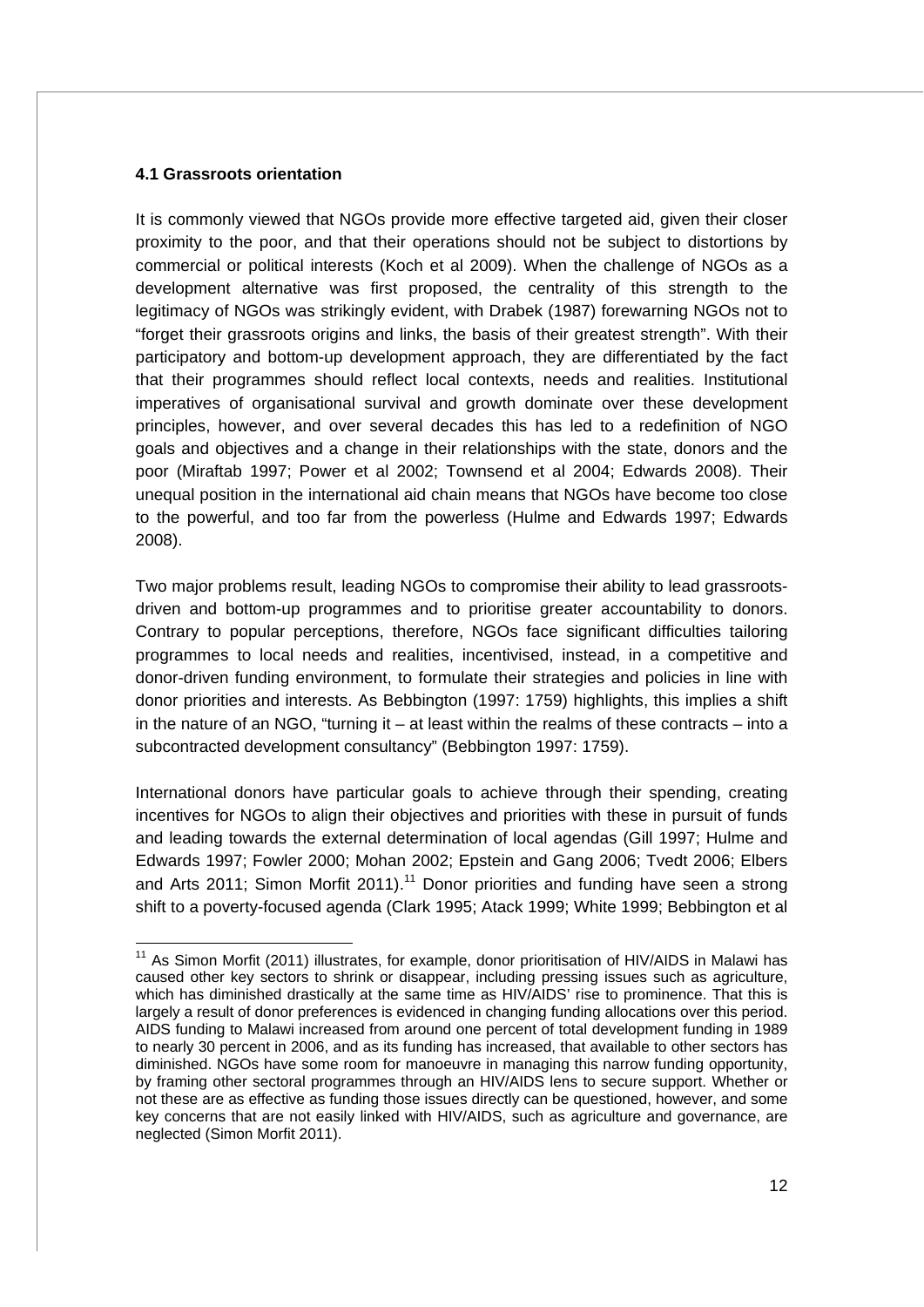$2008$ ,<sup>12</sup> and in the process taken steps back from broader objectives of empowerment which recognise that while poverty reduction is an important goal in itself, it is also a condition within the broader goal of empowerment (Atack 1999). While donors may recognise the role of NGOs in making the voices of the poor heard in programme design and holding governments to account, the reality is that at the same time they are funding NGOs to supply target-oriented services directly, both professionalising and depoliticising operations by turning NGOs into implementers or contractors of donor policy, rather than representatives of grassroots constituencies (Edwards and Hulme 1996; Bebbington 1997; Fyvie and Ager 1999; Hudock 1999; Hailey 2000; Kamat 2004; Townsend et al 2004; Bebbington 2005; Hearn 2007; Bebbington et al 2008; Edwards 2011b; Elbers and Arts 2011).

The replacement of broader goals of empowerment by measurable outputs overlooks or ignores the systems, processes and institutions that perpetuate poverty. This depoliticises strategies open to NGOs for promoting 'little-d' development, leading them away from relationships with social movements and towards narrow and specific targeted programmes for 'big-D' development (Power et al 2002; Bebbington et al 2008). This means that the long-lasting ingredients for development, such as local initiative, resilience and cohesion, self-reliance, and resourcefulness are not met (Power et al 2002). The increased professionalism encouraged by donors, therefore, means that the original distinctive values of NGO are under threat in the rush to achieve tangible and quantifiable measures of development (Hailey 2000; Power et al 2002; Elbers and Arts 2011). Increasingly seeking poverty reduction through projects rather than political change and redistribution depoliticises the structural condition of poverty (Mohan 2002; Bebbington 2005).<sup>13</sup>

The external determination of local agendas erodes the concept and processes of grassroots participation. NGOs flutter around the bottom rungs of a 'participation ladder',<sup>14</sup> with communities rarely exercising control over their activities. In service delivery-oriented models of poverty reduction which assume that poverty can be eliminated by increased access to resources or services, participation is not political action, since it makes no attempt to change the underlying structures and processes

 $\overline{a}$ 

 $12$  The machinery driving the global development agenda has created a strong 'development buzz' to capture public hearts and bring attention to the world's poor (Collier 2007; Cornwall 2007; Lewis and Kanji 2009). The simple messages they convey, however, cannot capture the complex problems and processes underlying the world's development issues, and addressing them as simple 'one-size-fits-all' solutions will be unable to capture the diversity of experiences and drivers of these problems within and across developing countries.

 $13$  As Bebbington (2005) further highlights, even the new focus on poverty reduction has depoliticised development. Up to the 1990s, all NGOs in the Andean region spoke far more about development as social change and less specifically about poverty reduction.

<sup>&</sup>lt;sup>14</sup> Participation ladders distinguish between different levels or kinds of participation, ranging from a narrow focus of beneficiaries being 'informed', 'involved', to achieving bargaining power vis-àvis NGOs or the state, and finally, to owning the entire process (Ebrahim 2003)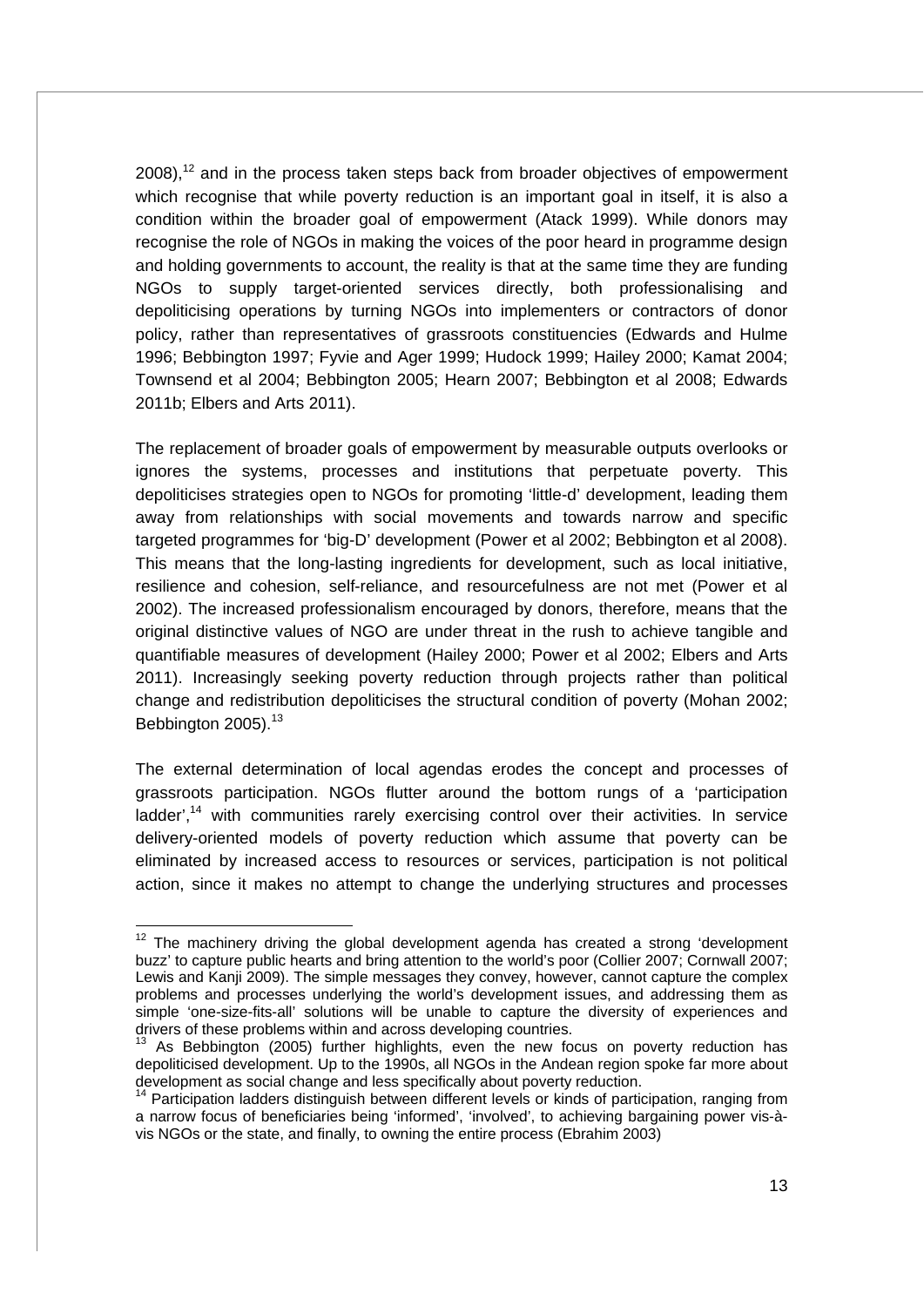underlying limited and unequal access in the first place (Ebrahim 2003). While rooted in values of participation, therefore, in practice, "most appear to do little to advance these goals" (Joshi and Moore 2000). Participation must be repoliticised and empowerment reimagined as an ongoing process of engagement with political struggles at a range of spatial scales (Williams 2004).

Other negative influences on participation are grounded in the organisational interests of NGOs, who, given their prioritisation of institutional survival, are incentivised to keep power over decision-making and the distribution of funds between themselves and community groups highly unequal,<sup>15</sup> developing and maintaining patron-client relationships with beneficiary communities, rather than garnering their true participation in programmes, and thereby threatening programme sustainability and empowerment outcomes (White 1999; Ghosh 2009). For NGOs to return to their grassroots-centred approach they must start taking participatory design and implementation seriously. Without greater commitment to their community-driven and grassroots approach, there is no means through which NGO programmes can be realigned with local realities and brought closer to goals of empowerment. As Bolnick (2008: 324) argues,

What needs to be recognized is that it is not possible to talk of real people's participation or equal partnership when the decision to keep power and resources within the hands of professionals and out of the hands of the communities is one of the preconditions of the engagement.

Implementing bottom-up learning will assist NGOs to better align their practices and core values and allow local realities to form the basis for programme designs, fundraising targets and methods, and management policies, plans and budgets (Power et al 2002).

Where NGOs choose to locate can also limit the proximity of NGOs to disadvantaged groups and communities necessary for grassroots participation. NGOs decide where to locate on a number of factors, including geographic vulnerability, ease of access, the availability of donor funding, and political and religious influence (Mohan 2002; Bebbington 2004; Koch 2007; Koch et al 2009; Brass 2012). Brass (2012) distinguishes between 'saintly', 'self-serving', and 'political' NGOs, differentiating between those which locate themselves according to relative and absolute need, to convenient access to goods, services and infrastructure, or according to patronage networks decided by local

 $15$  Current systems of 'resource lodging' mean that NGOs with headquarters in capital cities have little motivation to increase the proportion of resources transferred to local communities, who are the intended targets of funding received. Resource lodging' is the practice of financial, human and material resources 'sticking' at various points in the aid chain from donors to recipients. This does not see a lack of accountability as a problem in terms of corruption as personal gain, but as leading to organisational practices that lodge or divert resources in or to particular places on the way from source to intended targets (See Harsh et al 2010).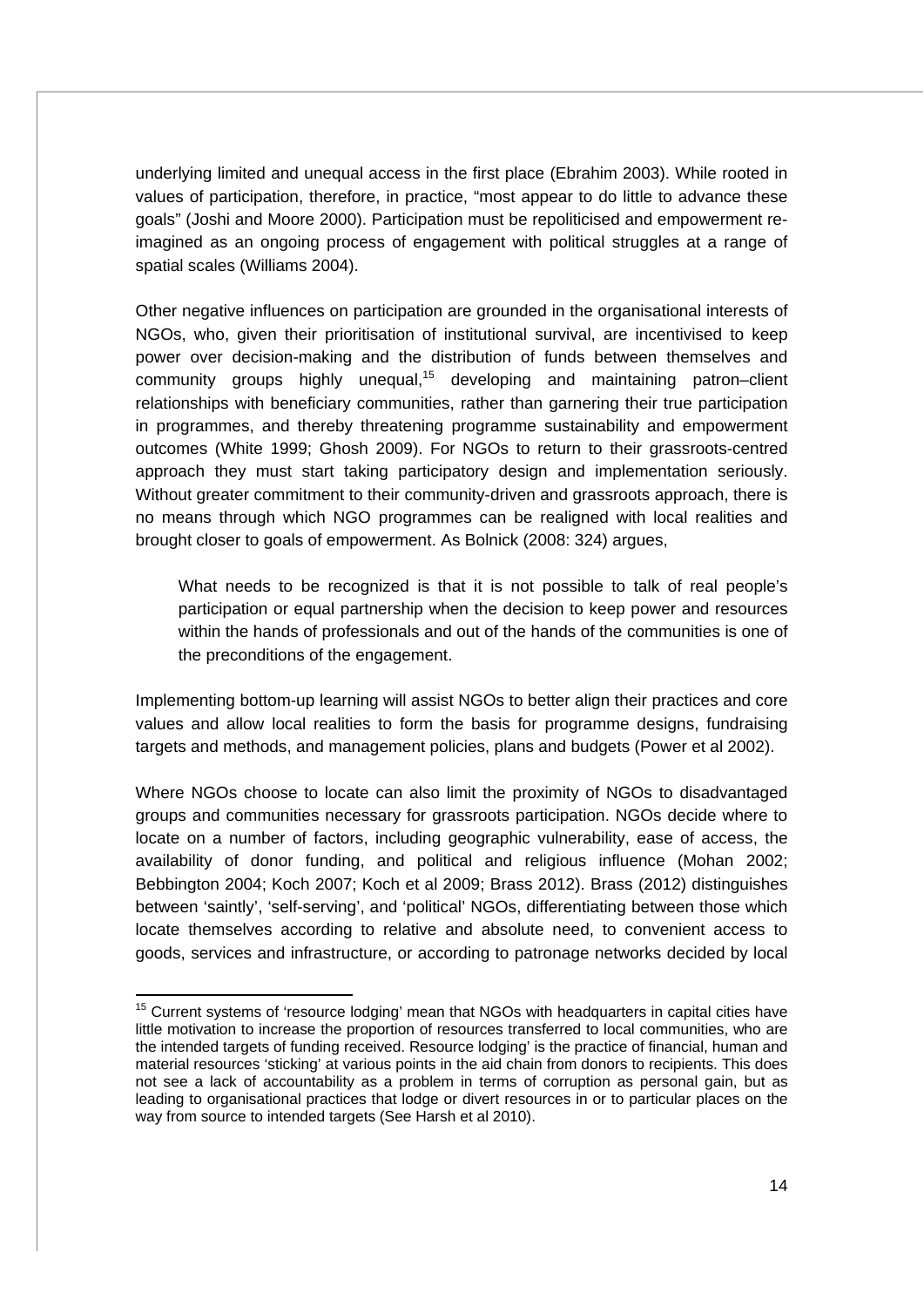politics, respectively. In her analysis of NGOs in Kenya, she finds convenience factors to be a strong influence on locational choice and that targeting criteria are based on access to services rather than human development indicators, finding NGOs to be both 'saintly' and 'self-serving' in their efforts to balance both pragmatism and their charitable values (Brass 2012).

Donor funding has a strong influence on targeting at the international level. In a study of 61 large international NGOs in 13 donor countries, Koch et al (2009) find that it is neither poverty nor poor governance<sup>16</sup> that influences NGOs' choice of location. Instead, aid becomes tightly clustered in countries where donors are located, resulting in and reinforcing the 'donor-darling'/'donor orphan' divide (Koch 2007; Koch et al 20009) and contributing to uneven patterns of development (Bebbington 2004). Donor geo-priorities have also resulted in an increase in the 'securitisation' of aid, with active realignment by donors with diplomacy and defence (Bebbington et al 2008; Fowler 2011).

Their reliance on the programmatic and geographic priorities and definitions of poverty of donors means that NGOS do not hold, as commonly perceived, strong comparative advantages in grassroots-driven development. Their limitations in designing and following community-driven and participatory development strategies and interventions mean that their interventions tend to align with the social, political and economic agendas of donors, rather than those of local communities and the poor whom they are meant to represent. The increasingly professionalised and depoliticised nature of NGOs marked by this departure from the grassroots leads to many undesirable consequences, including the invalidation of participatory approaches, reduced cultural sensitivity, weakened ties with the local level, and a dilution of the NGO's core values (Elbers and Arts 2011).

#### **4.2 Accountability and autonomy**

'Good governance' is not a concept limited to state activities. Even the most ardent supporters of NGOs highlight that good governance is critical for the sector to maintain its credibility, and to be viewed as representative they too must operate in a transparent, accountable and participatory manner (Atack 1999; Barr et al 2005). Accountability is the process through which individuals and/or organisations report to a recognised authority and are held responsible for their actions (Edwards and Hulme 1996). Different forms of accountability include upwards and downwards accountability to patrons (donors) and

<sup>-</sup><sup>16</sup> The argument for donor funding to NGOs suggests we can expect more NGO aid to go to countries with poor governance conditions, given the ineffectiveness of government-togovernment transfers under these conditions that leads to greater donor engagement with civil society actors. There is no evidence, they find, to show that NGOs complement official aid objectives through engaging in the difficult environments in which state aid agencies find it difficult to reach needy citizens (Koch et al 2009).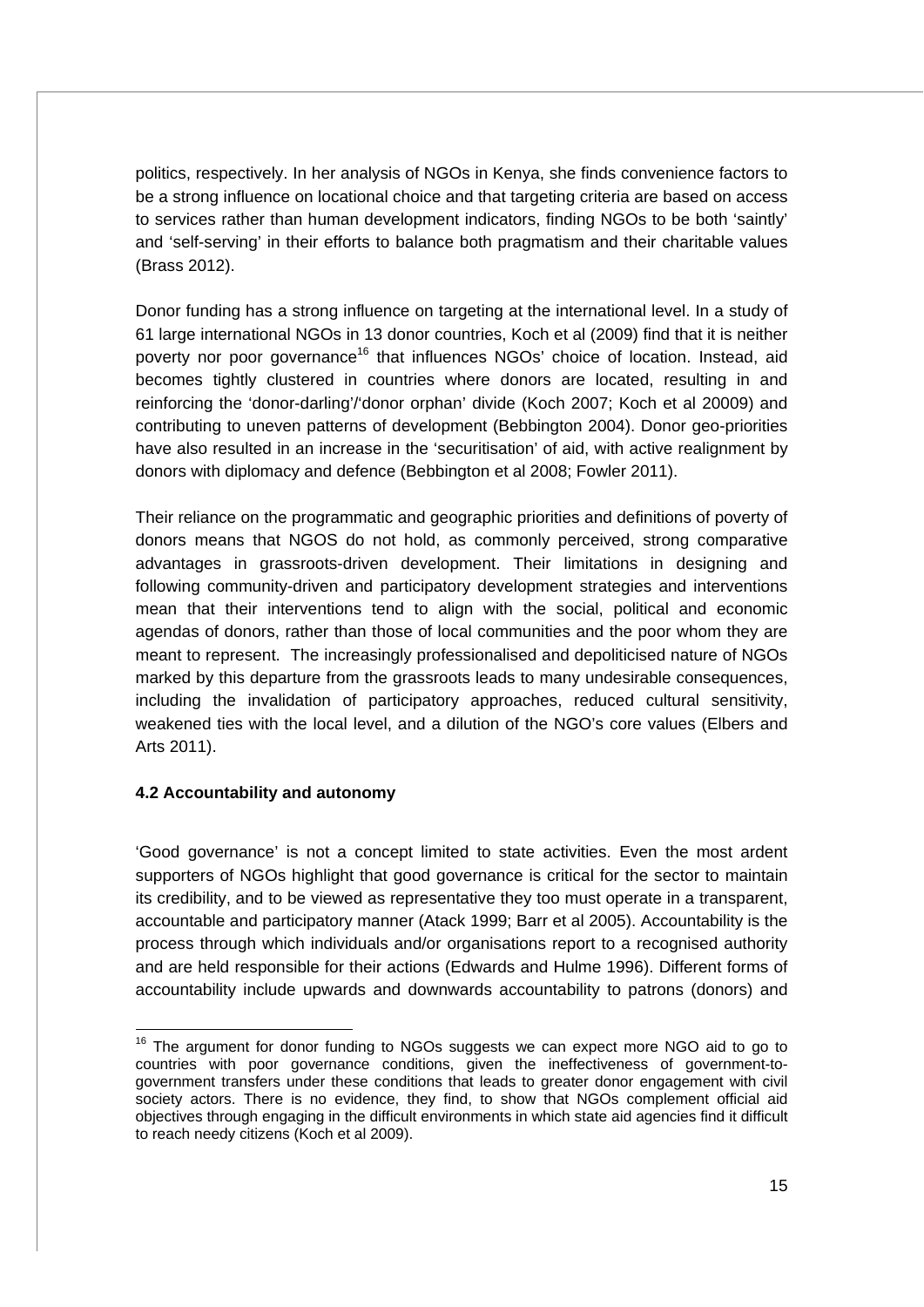clients (beneficiaries) as well as internal accountability in meeting their responsibility to their vision and mission (Ebrahim 2003). Today's unclear lines of accountability between NGOs and citizens indicates that NGOs have traversed the path they were early advised against, not to simply adopt the development agendas of others and in doing so, "run the risk of becoming yet another system of aid managers and disbursers rather than development agents in their own right" (Drabek 1987).

Their bottom-up approach to development suggests implicitly that NGOs are accountable to the communities they represent, and it is this downwards accountability that impacts upon NGO effectiveness in empowerment outcomes for poor and marginalised groups (Kilby 2006). Although NGOs are considered 'independent' organisations, however, they are characterised by a high dependency on donor funding, depending on donor funds for around 85 to 90 percent of their income and risking collapse without continued support (Fowler 2000; Tvedt 2006). Such dependence has skewed the alignment of NGOs away from beneficiaries and towards donors in terms of accountability. Critiques of NGOs as unaccountable to and unrepresentative of their constituents must, therefore, be understood within the context of the broader aid chain, within which NGOs are forced to grapple with multiple accountabilities to donors, beneficiaries, staff and supporters, and host governments (Fyvie and Ager 1999; Hudock 1999; Joshi and Moore 2000; Bebbington 2005; Bebbington et al 2008; Lewis and Kanji 2009).

Unequal relationships between donors and NGOs lead to the irreconcilable position in which they represent grassroots communities but are accountable primarily to external organisations (Mohan 2002). The aid system is today structured so that as long as NGOs can keep donors satisfied, they can grow, thrive and expand even when providing inadequate services (Mohan 2002; Power et al 2002). The cost of accountability to donors is high, being a resource-intensive activity requiring money, time, skills and effort, all of which detract from field operations and goals of poverty reduction (White 1999; Stiles 2002; Ebrahim 2003; Hearn 2007; Harsh et al 2010; Rose 2011; Elbers and Arts 2011: Simon Morfit 2011).<sup>17</sup> In emphasising upwards and external forms of accountability (Ebrahim 2003), NGOs have proven themselves unable and/or unwilling to innovate to find greater downwards accountability, prioritising their organisational imperatives over their development vision (Bebbington et al 2008). In addition, Ebrahim (2003) finds that since both donors and NGOs focus on short-term functional accountability, longer-term strategic processes necessary for lasting social and political change are often overlooked. The more time NGOs spend 'professionalising' and meeting donor requirements for reporting and evaluating, the less time they spend interacting with

<sup>&</sup>lt;sup>17</sup> These effects are magnified when donors prefer short-term funding periods and one-off contracts, which do not offer stability necessary for building and maintaining expertise and longterm planning, ensuring that 'chasing funds' becomes a permanent priority capturing the lion's share of time and resources (Elbers and Arts 2011).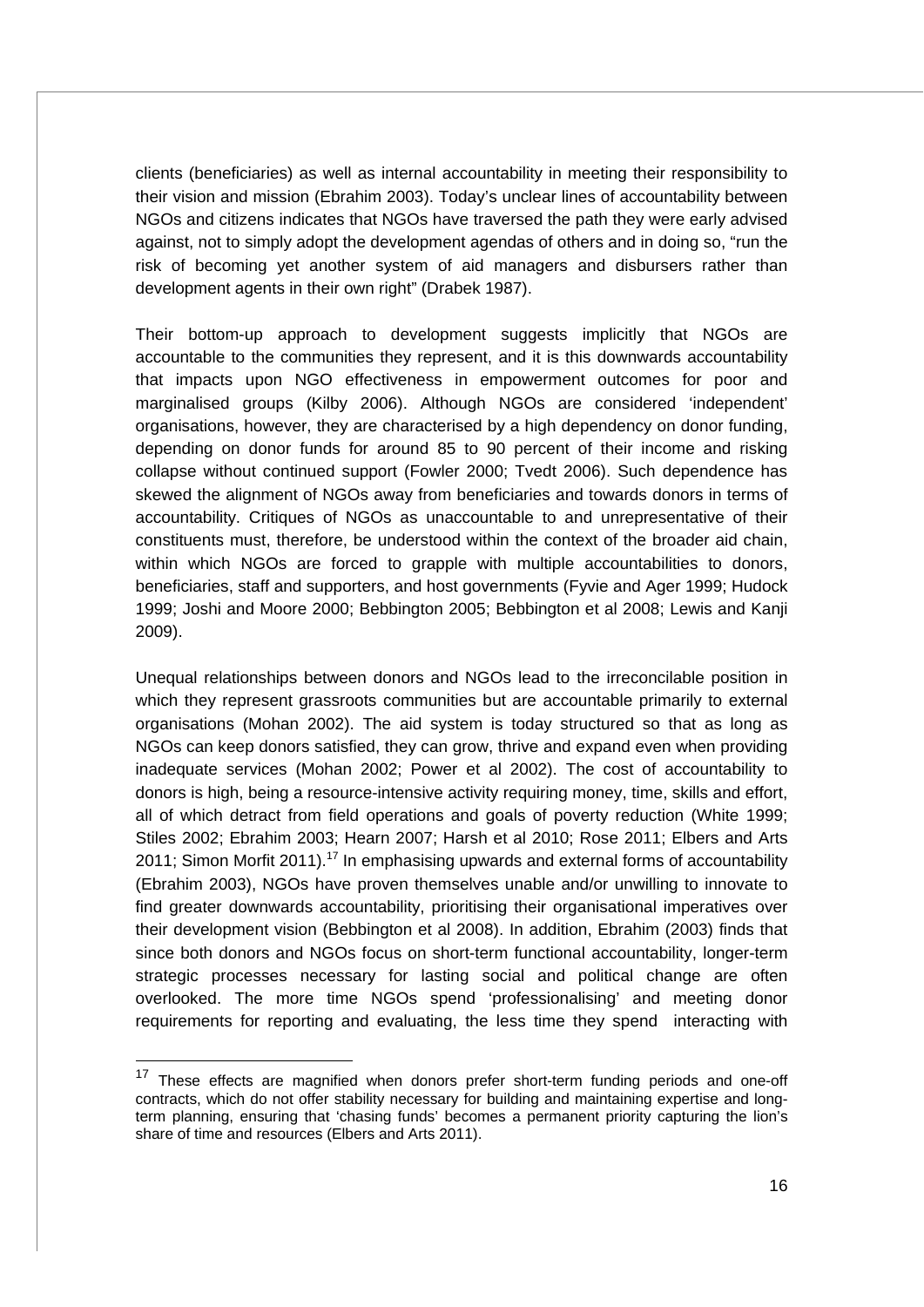clients and beneficiaries, leading them to lose contact with their original values, style and approach (Lewis and Kanji 2009).

There is, of course, good reason for ensuring accountability in fund usage, with several studies highlighting examples of misrepresentation or misreporting by NGOs of activities and impact (see, for example, Alexander 1998; Barr et al 2005; Ghosh 2009; Burger and Owens 2010). While commonly perceived that NGOs possess an intrinsic value base through which they act on altruistic motives, in reality, as with all organisations, survival is paramount, and to survive, they must put their own interests before those of others, including donors and beneficiaries (Hudock 1999, Power et al 2002). That NGOs may choose to misrepresent information when the demands of donors disagree with their strategy or mission has been called a strategy of 'deflecting' (Alexander 1998). Misreporting is not always limited to financial activities. Across 300 NGOs in Uganda, Burger and Owens (2010) find that NGOs are likely to misrepresent information regarding self-reported finances *and* community consultation, with the need to maintain good reputations pressurising them to misrepresent the extent of community consultation in programme design and impact evaluation. Good intentions, they conclude, "do not provide insurance against human fallibility", and they caution against an over-reliance on self-reported data from NGOs when regulating, monitoring, or surveying NGOs (Burger and Owens 2010: 1274). Concerns about the effectiveness of aid spending are also grounded in donor justifications for aid spending to their domestic constituencies (Murray and Overton 2011).

Even within their heavy reliance on donor funding, there are strategies NGOs can utilise to reduce this dependency and avoid the dangers of cooption, in which NGOs become subordinated 'agents' with strict prescribed contracts.<sup>18</sup> NGOs able to turn down offers of funding that do not closely align with their vision and priorities can be seen as those 'true to their values' (Kilby 2006).<sup>19</sup> Avoiding reliance on one funding source and achieving some degree of financial autonomy, therefore, is critical for NGOs to make strategic choices and prevent them from becoming passive in the face of structural constraints in the aid chain (Bebbington 1997; Bebbington et al 2008; Elbers and Arts 2011; Batley 2011; Rose 2011). Given the magnitude of these constraints, however, strengthening SNGOs to remain autonomous and responsive to grassroots constituencies also requires altering funding structures and opportunities to provide them with more flexible funding alternatives (Bebbington 2005; Hudock 1999; White 1999; Ghosh 2009). A study

 $18$  When any organisation enters into a relationship with a powerful external agency there is a real danger of cooptation, in which the smaller organisation is brought in line with the powerful organisation's interests, thereby limiting its autonomy and capacity to represent the interests of the poor (Joshi and Moore 2000).

 $19$  Both very large and very small NGOs are more vulnerable to an erosion in values: the very large because the complex webs of relationships within and outside the organisation can sometimes lead to 'value compromise', and the very small because they have fewer options for support or funding (Kilby 2006).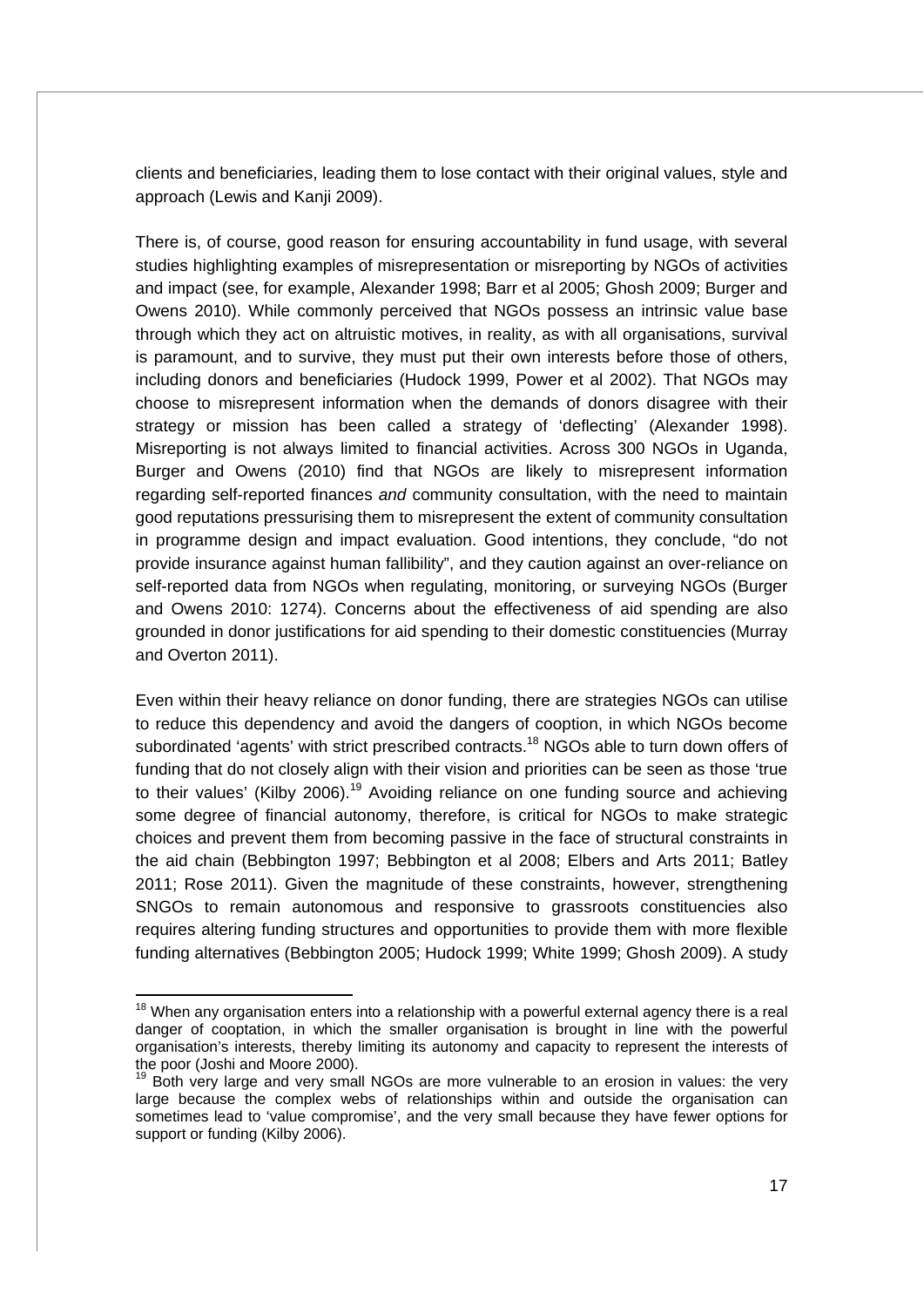of 15 NGOs in India, for example, revealed that the few NGOs with formal mechanisms for downwards accountability to beneficiaries were also those with flexible funding arrangements from donors (Kilby 2006).

While critiques and recommendations of NGO accountability are long-standing, NGOs have been slow to implement innovations to improve their accountability and strengthen their legitimacy, and also slow in taking steps to change their relationships with donors and/or reduce their aid dependence (Hulme and Edwards 1997; Edwards 2008; Hulme 2008). Renewed availability of aid, the recent rise of philanthropists and foundations and more effective marketing and fundraising have allowed many NGOs to drift on while avoiding genuinely strategic thinking (Hulme 2008). Problems of accountability, autonomy, and distancing away from the grassroots are, therefore, closely interlinked. Whether NGOs can still design and pursue a development alternative under donor conditions that undermine the importance of local ownership and participatory design and implementation is a prominent question.

#### **4.3 Innovation**

-

Alongside their participatory roots, the ability of NGOs to be innovative and experimental are said to underlie the secrets of NGO effectiveness (Drabek 1987).While frequently proclaimed an attribute of NGOs, however, this is rarely tested. Alongside the external determination of local agendas, a number of internal and external factors constrain the innovativeness of NGO activities, which instead fall into a 'predictable range' of activities, varying little by region, country or continent (Fyvie and Ager 1999).

In the early 1990s, criticisms suggesting that NGOs were not fulfilling their potential in social transformation led to increased focus on the scaling-up of programmes, and of greater capacity-building<sup>20</sup> and partnerships (Lewis 2005). These goals of organisational growth in scaling-up, however, pose a fundamental weakness when it comes to innovation and experimentation. Korten's (1990) influential work on NGOs argues that organisational expansion leads NGOs to become unresponsive bureaucracies. Others, too, suggest that focusing on scaling up leads to NGOs behaving more like businesses than development organisations (Atack 1999), through shifting focus away from localised projects and grassroots innovation towards the quest for an effective 'model' that can be implemented regardless of context (Fyvie and Ager 1999). As Uvin et al (2000) highlight, a focus on scaling up NGO activities must concentrate on 'expanding impact', *not*  'becoming large'.

 $20$  A shift in focus towards capacity building recognised that while southern NGOs had the foundations for successful innovation through ideas, they did not necessarily have the expertise or resources for successful implementation of them, and this underlined the, "apparently paradoxical observation that NGOs possessing organizational characteristics associated with innovation display little actual innovative activity" (Fyvie and Ager 1999: 1388)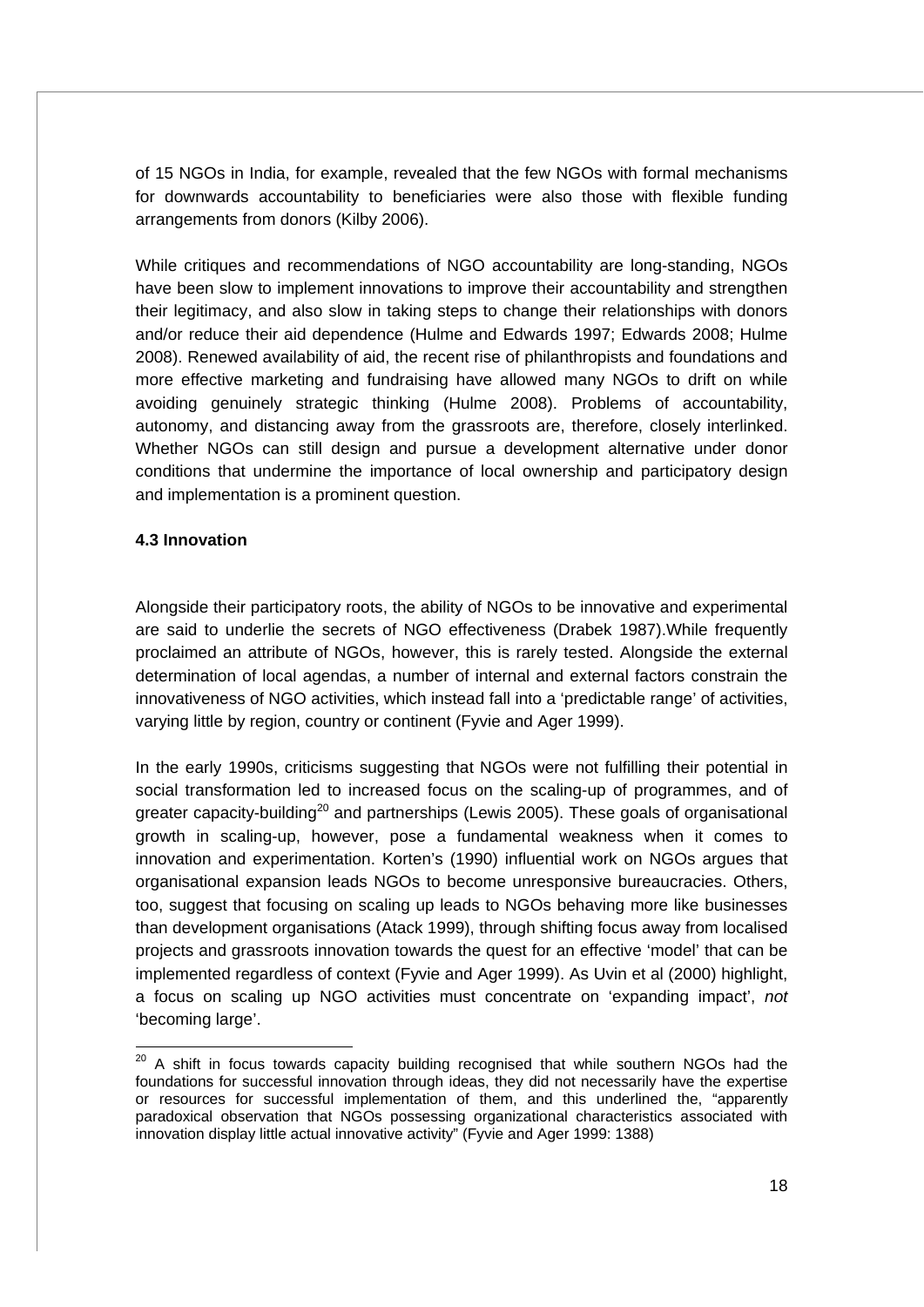Dependence on donor funding also narrows scope for innovation given the high demand from donors to find simple, neat and comprehensive solutions to complex development problems (Vivian 1994; Fyvie and Ager 1999; Bebbington et al 2008). NGOs, therefore, are ill-advised to try risky innovative and unproven pilots for fear of losing funding (Vivian 1994).<sup>21</sup> In effect, this means NGOs are also less likely to innovate in tackling the more difficult and structural conditions of poverty. Visible results are easier to achieve when projects address less entrenched forms of poverty, shifting NGOs away from the neediest people, most innovative programmes, and higher-order outcomes such as empowerment (Koch et al 2009).

#### **4.4 Sustainability**

 $\overline{a}$ 

Sustainability is another concern discussed in relation to NGO programmes, given their reliance on short- and medium-term project-based funding. Projects with defined timescales, measurable outputs, and an emphasis on physical capital development are not well suited to long-term structural change, particularly when implemented by multiple and competing small-scale NGOs (Murray and Overton 2011).<sup>22</sup> Research in Uganda highlights the high turnover of NGOs, with the study's authors only able to trace 25 percent of the 1,777 NGOs registered with the government (Barr et al 2005).

It is concerns of financial sustainability and organisational survival that drive the erosion of an NGO's original values and mission, with NGOs forced to focus on financial sustainability, professionalism and survival as they expand. In Bangladesh, Stiles (2002) discusses the influence of large-scale donor support on the direction and strategies of the NGO sector. Programmes based on mobilisation and anti-hegemonic stances became less common as NGOs were encouraged by donors, who wanted to avoid longterm commitments, to become more professional and sustainable organisations. Growing rapidly in size, the primary concern of NGOs throughout this became to keep funds flowing, feeding into their programmatic choices at the grassroots level (Stiles 2002). Fierce competition for donor funds exacerbate these problems, preventing NGOs from forming networks or coalitions that could be beneficial for obtaining funding, advancing their advocacy work, and fulfilling their objectives in line with their value bases (Hudock 1999). This also poses a threat to the sustainability of NGOs as sustainable civil society organisations. In the Andean region, for example, as international funds diminished, NGOs were forced to become increasingly reliant on national governments,

 $21$  This strong focus on success also leads NGOs to be secretive and isolated, sharing little information with other NGOs and development actors and being reluctant to encourage evaluations (Vivian 1994; Clark 1995; Fyvie and Ager 1999)

 $22$  A shift towards longer-term programmes was one reason driving the good governance agenda that put the state back to its central position in national development. Channelling aid through states means larger-scale operations and potentially greater levels of efficiency of aid spending (Murray and Overton 2011).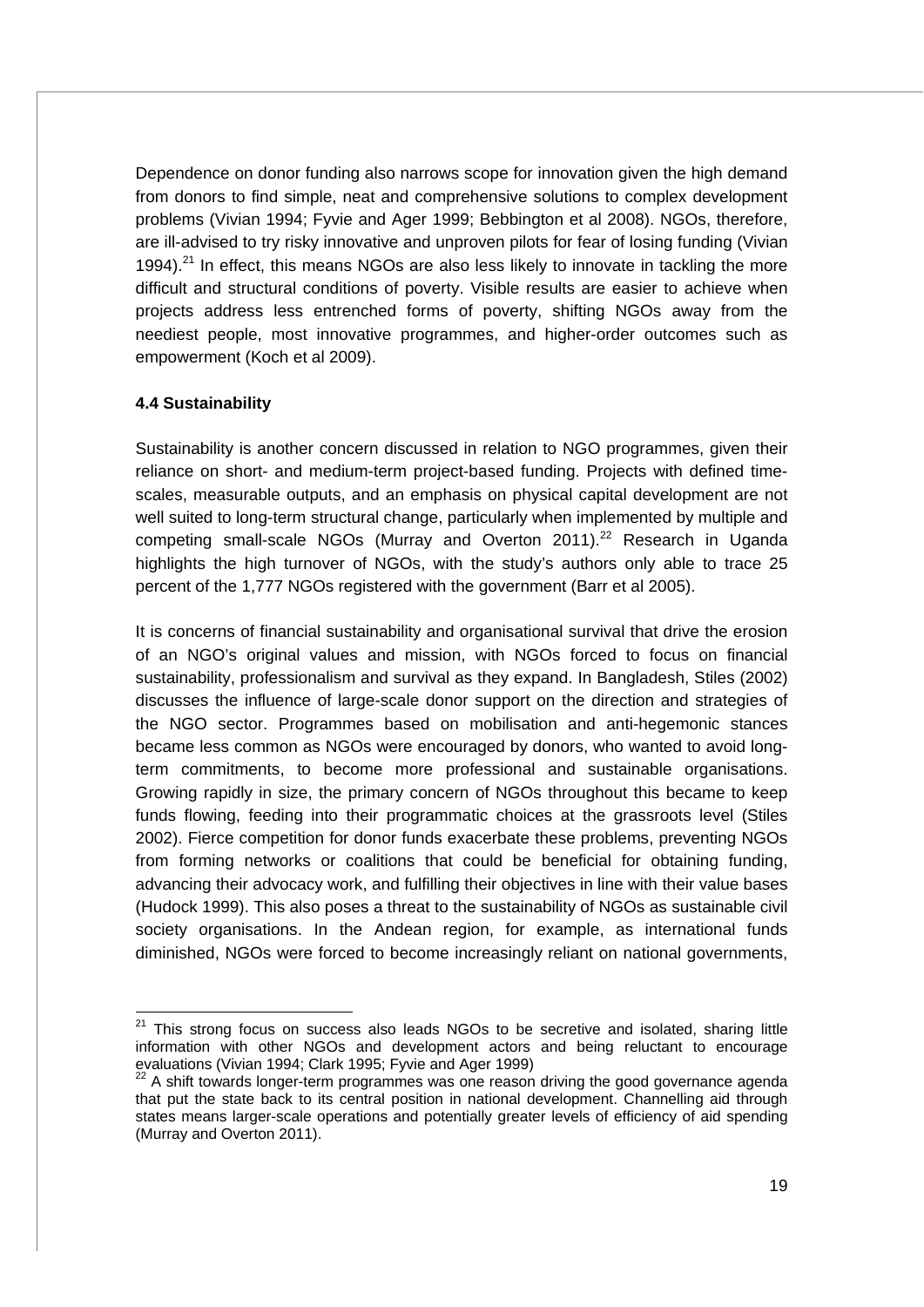deepening the relationships they had previously sought to avoid and drawing them away from the grassroots (Bebbington 1997).

For NGOs, therefore, the end of the first decade of the 21st century was characterised by their shrinking room for manoeuvre and cooptation into the international aid system (Townsend et al 2004; Fowler 2011). Ultimately, the inability and/or unwillingness of NGOs to fulfil their strengths of grassroots orientation, innovativeness and experimentation, and accountability and autonomy, undermines their legitimacy as true 'development alternatives' as well as their impact in structurally entrenched forms of poverty. That there has been little action from NGOs to overcome these problems has been called the 'elephant in the room' that NGOs and the wider development community are reluctant to acknowledge (Edwards 2008). While their potential for offering development alternatives remains high, their leverage over long-run drivers of change will continue to be weak and NGOs will never achieve the impact they aim for (Edwards 2008). Criticisms aside, however, perceptions remain that NGOs will and must continue to play a key role in development. Their potential strengths remain constructing and demonstrating 'alternatives' to the status quo, a need that has never been more pressing (Bebbington et al 2008). Priority, therefore, must lie in finding ways through which NGOs can return to their roots, regain their distinctive values, and remove these institutional distortions (Bebbington 1997; Hailey 2000). How can NGOs reengage with offering genuine development alternatives? While NGOs are often seen as synonymous with civil society, drawing a road map to reach these goals requires a better understanding of the position of NGOs within broader civil society.

Increasing recognition of NGOs' limitations in offering true participatory development has been accompanied by a subsequent shift in interest in broader civil society, in which NGOs are only one actor, and the strengthening of civil society became a specific policy objective for donors within the good governance agenda. The following section discusses the role of civil society – and that of NGOs within it – in creating and sustaining a new development paradigm focusing on the processes and outcomes of poverty and structural inequality. Through a greater focus on politicised activities that directly challenge social and political inequity, this marks a shift towards 'small-d' development and the realignment of development with the grassroots. While NGOs and civil society are often treated synonymously, there are distinct differences between them. $23$ 

 $^{23}$  There are three key arguments of donors with regards to civil society: i) that civil society is not only distinct from the state but also in conflict with it; ii) that civil society is at the heart of the democratisation struggle; and iii) that since NGOs form a significant part of civil society they are driving forces of democratisation (Mohan 2002).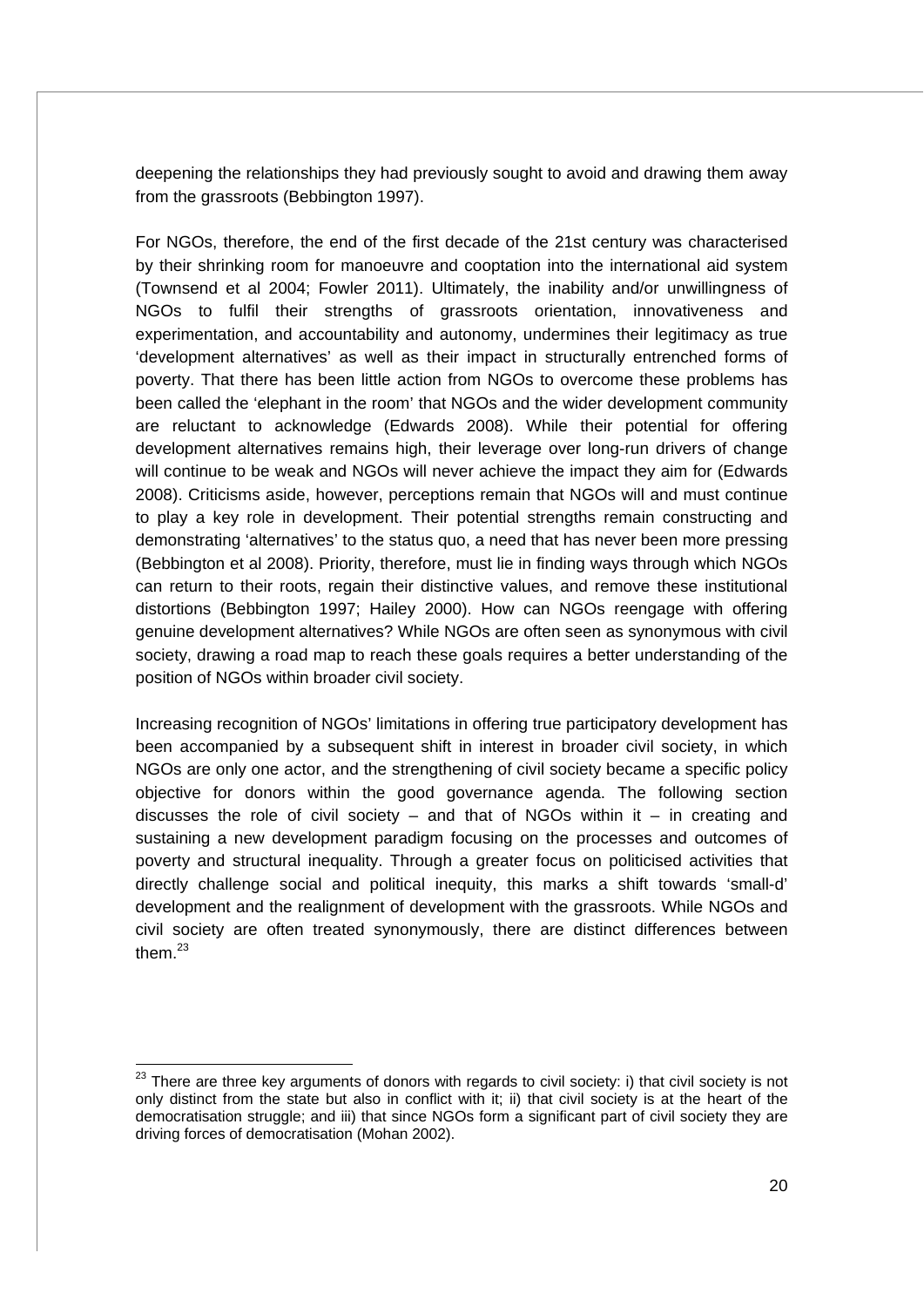## **5. "Returning to the roots": strengthening NGOs as civil society organisations**

While 'strengthening civil society' became a specific policy objective for donors in the 1990s shift towards good governance, $24$  progress has been limited because of their simplistic view of civil society as a collection of organisations rather than a space for interaction and negotiation around power. The real power of civil society lies in the context and space in which organisations are formed and interactions take place, rather than the organisations and activities themselves (Lewis and Kanji 2009). This is not reflected in the development community's tendency to view the rise of NGOs as an indication of the strengthening of civil society, with donors treating and funding NGOs as a democratising element of civil society (White 1999; Fowler 2000). While NGOs comprise *part* of civil society, they are far from synonymous with civil society, and do not automatically strengthen civil society, given the pressures they face to respond less to community needs than to those of donors (Hudock 1999) and that they are unable to engage in highly politicised debates and arenas. There is some debate as to whether NGOs are an externally-driven phenomenon threatening the development of indigenous civil society and grassroots activism by distracting attention and funding from more politicised organisations (Clark 1998; Stiles 2002; Bano 2008; Bebbington et al 2008; Chhotray 2008; Racelis 2008). At worst, given their incentives to operate as non-political institutions, NGO involvement can bring an end to citizen-driven movements, losing the transformative power of radical ideas and threatening the sustainability of long-term processes seeking structural change (Bebbington 1997; White 1999; Kaldor 2003; Townsend et al 2004; Bebbington et al 2008; Lewis and Kanji 2009; Elbers and Arts 2011).

In their early days, NGOs were encouraged to embrace a strong advocacy role alongside their role as service providers and to forge alliances with broader social movements in order to ensure their legitimacy (Drabek 1987). With their strong connection to the grassroots and their quest to find innovative and people-centred development alternatives, NGOs emerged as organically-linked actors to social movements pursuing transformative agendas (Bebbington et al 2008). Many came to life

 $\overline{a}$ 

 $24$  Edwards (2011) highlights the dangers of such ambitious and ambiguous aspirations, which would be difficult to meet or intervene in without reducing the richness and diversity of the concept to a set of predefined, actionable instruments of limited value and coherence in those areas amenable to external funding and support. Encarnacion (2011) too, discusses the threat to civil society when driven by the international development community from an uncritical and superficial stance. In part, this is why civil society was earlier replaced by narrower and more easy to operationalise sectors, such as NGOs and the 'third sector'. This has led to tensions between radical and neo-liberal interpretations of civil society, the former seeing it as the ground from which to challenge the status quo and build new alternatives, and the latter as the serviceproviding, not-for-profit sector necessitated by market failure (Edwards 2011). Indeed, we have seen the effect that reducing NGO programmes to actionable and depoliticised interventions has had in drawing them further away from goals of democratisation and social change.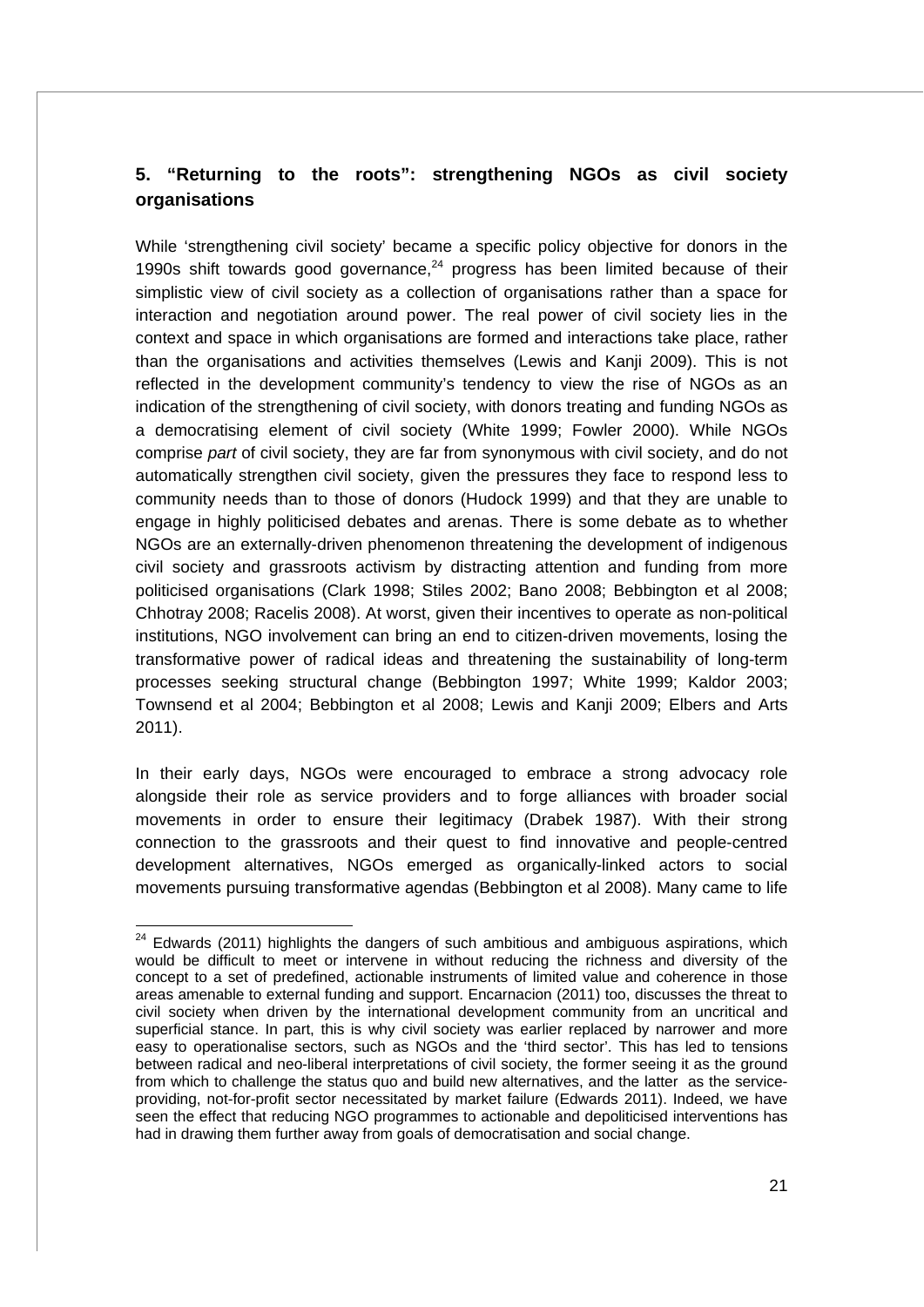as highly political organisations primarily aiming to mobilise communities and/or disadvantaged groups and promote their development through advocacy and empowerment, prioritising 'small-d' development approaches and focusing on a true transformative agenda, with physical changes and improvements seen as second-order goals below their overarching vision of social change.

The shift to 'big-D' Development, centred around project-based and target-oriented programmes with a strong focus on material poverty, however, has led to the erosion of broader social goals and the political nature of operations, drawing the development activities of NGOs "into the safe professionalised and often de-politicised world of development practice" (Lewis and Kanji 2009). Inadequate NGO performance over the past 20 years has led to greater recognition that NGOs and their activities should be redressed by concentrating on the *causes* of development problems, not their symptoms (Fowler 2011), realigning NGOs with a stronger power-related, participatory and rightsbased approach to 'small-d' development (Fowler 2011). Bebbington (2004) highlights the need to 'rediscover' a *normative* meaning of development if NGOs are to help reverse patterns of unevenness and inequality and to achieve social justice – the notion that development projects ought not to be about targeted poverty reduction, but rather about redistributions and transformations. This is a risk-strewn path away from NGOs' existing comfort zone, however, and it remains far from clear whether NGOs can link up with social movements and play a stronger role in the transformation of highly unequal power relations in society.

#### **5.1 What is civil society?**

-

Civil society is the arena, separate from state and market, in which ideological hegemony is contested across a range of organisations and ideologies which challenge and uphold the existing order (Lewis 2002; Mohan 2002; Kamat 2004; Lewis and Kanji 2009). To the extent that individuals cannot accomplish certain tasks alone, they typically fall to voluntary associations or civil society organisations, which exist to change or challenge the existing structures and processes underlying exclusion or disadvantage (Lewis 2002; Sternberg 2010). While in mainstream development usage, civil space is often viewed as "an unqualified 'good'" (White 1999: 319), it represents all interests and contains many competing ideas and interests that may not all be good for development (Lewis and Kanji 2009).<sup>25</sup>

 $25$  Largely missing from the international development community's understanding of civil society is the possibility of 'uncivil society', for example, that under deteriorating political conditions, civil society can emerge as a foe rather than friend of democracy, most likely by being hijacked by antidemocratic forces. In supporting civil society development at the expense of political institutionalisation, therefore, democracy promotion may harm rather than advance the cause of democratisation (Encarnacion 2011).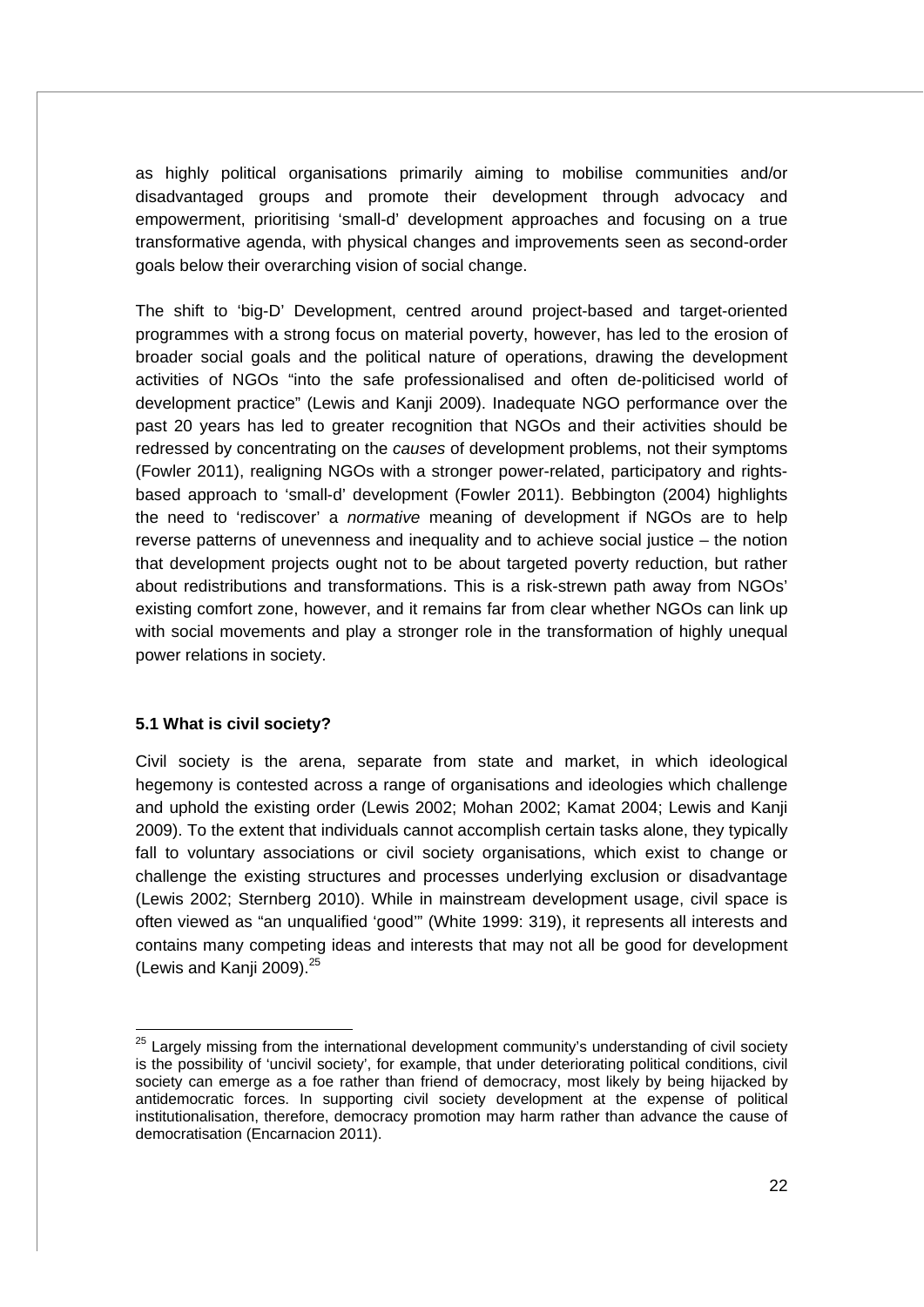Civil society is a broad and hazy concept, and if we see diversity in the NGO sector, we see even greater diversity within it, covering all non-state, non-market, non-household organisations and institutions, ranging from community or grassroots associations, social movements, cooperatives labour unions, professional groups, advocacy and development NGOs, formal non-profits, social enterprises, and many more. In recent decades, 'old' social movements of trade unions and labour have been joined by movements focusing on issues such as gender, environment and a wide diversity of other citizen interests (Bolnick 2008). Context, therefore, is key to civil society and must be key to any analysis and understanding of it (Edwards 2011b).<sup>26</sup>

In both authoritarian and democratic regimes we see citizen protests and other forms of engagement, regardless of attempts to weaken, repress or suppress them (Edwards 2011). Social movements have emerged as a regular feature in contemporary democratic politics, with problems such as the alienation of groups by the aggregation of issues, the neglect of certain concerns, or majority representation becoming politicised when individuals regard them as neither self-caused nor a matter of fate (Rucht and Neidhardt 2002). Not facing the same pressures to be non-political from donors and NGOs, civil society organisations and social movements can be more assertive in challenging power structures. Inherently politicised and activist and at the heart of all revolutionary movements (Stiles 2002), the most important role of social movements is to challenge hegemonic ideas in society about how things should be. They see civil society as oppositional rather than accommodating with respect to the state and private sector, bringing together a multiplicity of individuals, groups and organisations around a shared collective identity and common interest (Stiles 2002; Bebbington et al 2008; Della Porta and Diani 2011).

'Best practice' in civil society associations is full control and/or ownership of the organisation by constituents through an active membership structure (Clark 1998; Atack 1999; Kilby 2006; Bano 2008; Fowler 2011; Kunreuther 2011).They gain legitimacy by working locally through an active membership base that identifies and participates in development activities, and build trust and cooperation with members through regular interaction (Kamat 2004).<sup>27</sup> Their active membership base differentiates them from

 $\overline{a}$ 

 $26$  It is important, therefore, that where the concept of civil society is 'exported' to non-Western contexts, that it is not to be applied too rigidly to allow scope for locally relevant meanings and actors (Lewis 2002; Encarnacion 2011; Edwards 2011; 2011b). Some criticisms, for example, suggest that donors have created NGOs in developing countries without first understanding the complexity of civil society that already existed, in the process allowing the emergence of an 'old' and a 'new' civil society in some countries (Bano 2008).

 $27$  Indeed, this is the very reason that donors justify funding towards NGOs to create and strengthen social capital and civil society through their operations. That is why, contrary to reality, NGOs are portrayed as voluntary associations of altruistic citizens, responsive to their beneficiaries, accountable to their constituencies, and advocates for the poor (Bano 2008). NGOs and donors both want this value-oriented perception of NGOs to continue, giving them a special status in public opinion and justifying continued funding to the sector.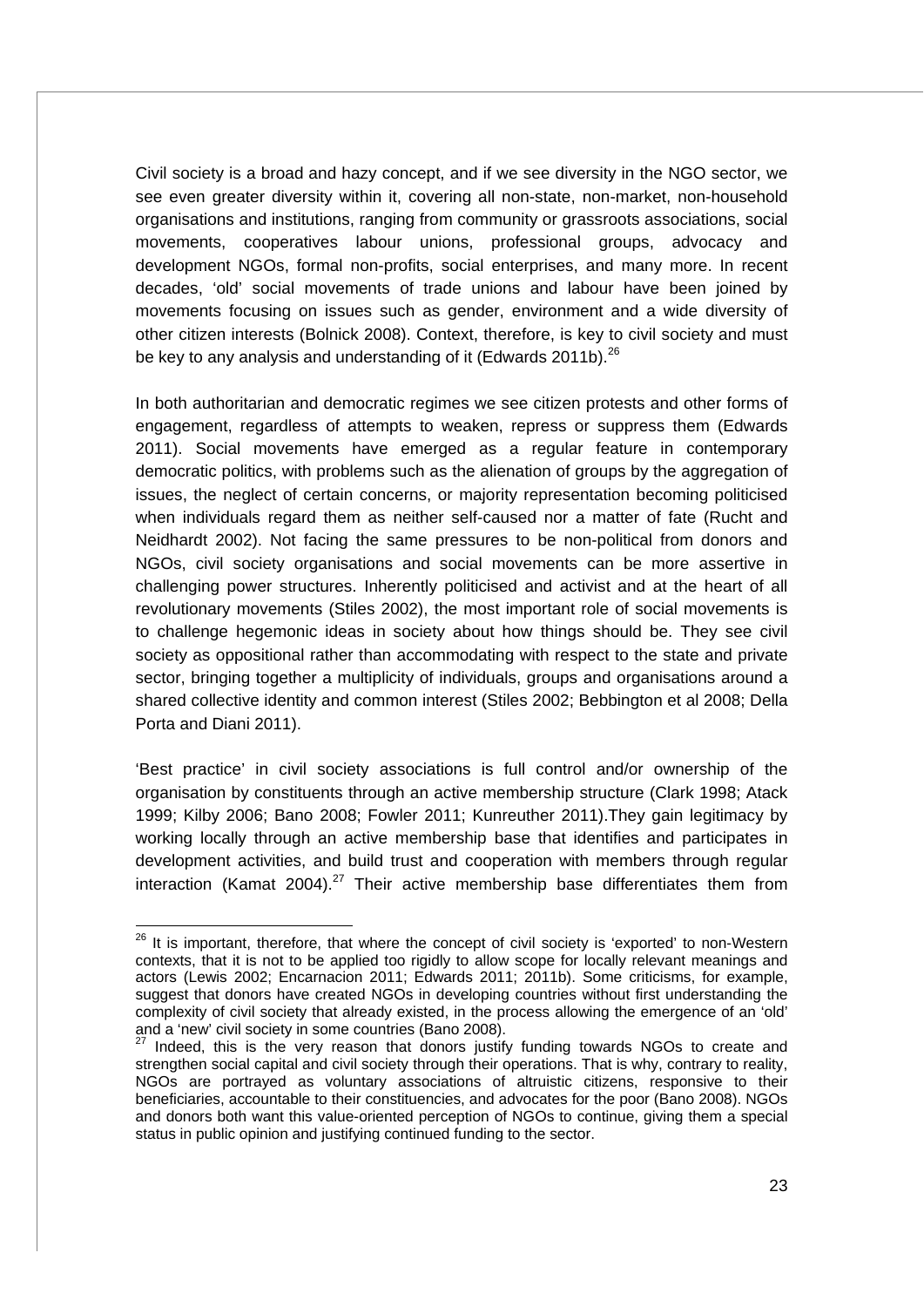NGOs, allowing them to be characterised by more democratic and less hierarchical forms of governance and accountability and the predominance of volunteers (Kunreuther 2011). A study of 40 civil society organisations in Pakistan highlights the destructive impact foreign funding has on membership, with organisations reliant on development aid destroying the evolution of cooperative behaviour and vastly reducing an organisation's ability to attract members (Bano 2008).<sup>28</sup> Similarly, Joshi and Moore (2000) find organisations not strongly rooted in local populations unable to establish strong membership. What remains, therefore, for the role of NGOs in contributing to stronger civil societies across the developing world?

#### **5.2 NGOs and civil society**

 $\overline{a}$ 

NGOs are not institutions *of* the poor because they are not based on membership, and therefore face difficulties being recognised as genuine civil society actors since they rarely truly represent their constituencies (Gill 1997; Bano 2008; Sternberg 2010). As they operate today, therefore, NGOs help the grassroots, but have experienced a shift away from representing the grassroots (Srinivas 2009), with weak grassroots linkages and downward accountability linking NGOs instrumentally, but not structurally to their constituencies and limiting empowerment outcomes (Kilby 2006). A "civil society" function for NGOs entails moving from a supply-side, service-based approach, to a 'demand-side' approach that assists communities to articulate their concerns and participate in the development process, keeping NGOs bonded and accountable to civil society (Clark 1995; Fowler 2000). It also requires a shift away from conventional approaches to advocacy – in which NGOs generate campaigns on behalf of the poor – to more effective advocacy work that strengthens the bargaining power of the poor themselves to defend their rights and enhance their capacity for organisation and collective action (Ibrahim and Hulme 2011). Some see this move as a natural progression as NGOs adapt to changing institutional environments. This includes Korten's (1990) 'fourth generational' strategy of NGOs that is linked closely with social movements, combining local action with activities at a national or global level aimed at long-term structural change.<sup>29</sup>

 $28$  This compared 20 civil society organisations that draw upon foreign aid and 20 voluntary organisations that do not, and are funded by domestic donations. The fact that donor funding is associated with a lack of members, low organisational performance and increased aspirations of NGO leaders leads to a plausible causality chain in which aid increases the aspirations of NGO leaders, which leads to lower organisational performance and renders them unattractive to potential members (Bano 2008).

 $9$  Korten (1987) outlined the generational shift in focus of NGOs from: i) prioritisation of basic needs focusing on relief and welfare; ii) movement towards building small-scale, self-reliant local development initiatives; and iii) a stronger focus on sustainability and influencing the wider institutional and policy context through advocacy. He later (1990) discussed a fourth generational strategy in which NGOs are more closely linked with social movements and combine local action with activities at a national or global level aimed at long-term structural change.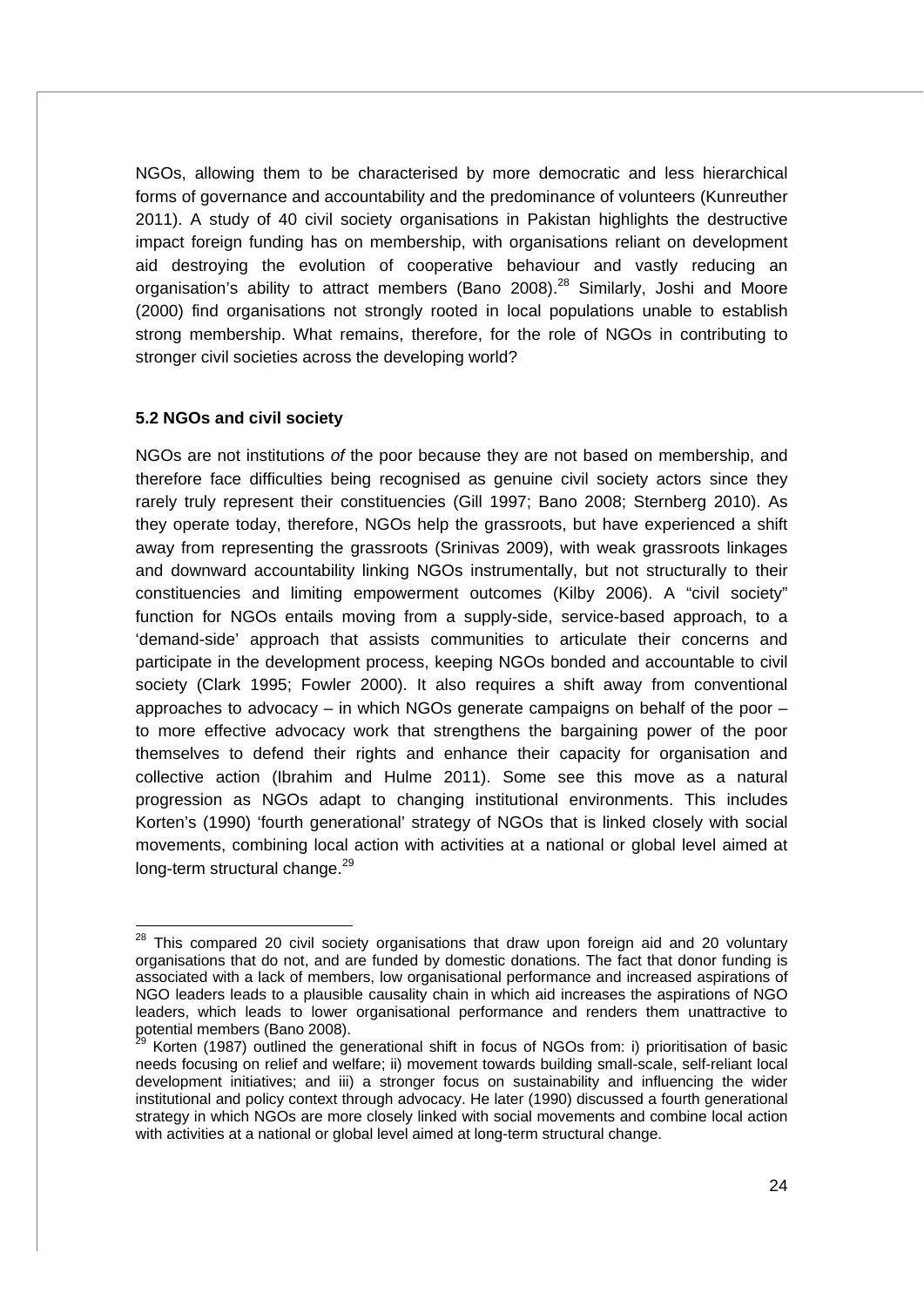We have seen in previous sections that in many countries NGOs started life not as actors in their own right, but as support organisations for wider popular movements (Bebbington 1997; Gill 1997; Miraftab 1997). Sometimes NGOs may support the creation of social movements, in others NGOs may emerge from them,<sup>30</sup> but it is not the case that all NGOs can or will become, or partner with, social movements. Doing so entails their repositioning to become secondary actors in the development process, raising questions as to whether NGOs are willing and able to make this transition. Amidst changing political influence at the national and international level, $31$  their roles and available funding have expanded and evolved to place them as leaders in the 'problem' of Development, and they face little incentive to turn this around so that communities and the grassroots replace them in the driving position. Indeed, NGOs have proven unwilling or unable to establish strong connections with social movements that are more embedded in the political processes essential to social change (Edwards 2008). While, for example, many NGOs in Bangladesh started off with the vision of organising and empowering the poor, one by one they have been pressured by donors to set aside radical messages (Stiles 2002).

As wider concepts of public action have risen to prominence, it is now more widely recognised that NGOs play a part, but no longer form the central theme of development (Lewis 2005). NGOs have a unique position in the interface between governments at different levels, local communities and donors (Chhotray 2008), and efforts must focus on how their vision and objectives can be realigned with the grassroots as part of a broader struggle to redefine power relations (Bebbington et al 2008). Articulating alternatives for how NGOs can make this happen is less commonplace, however, and the institutional landscape – both in terms of supportive institutions and a body of knowledge – for this sector has yet to be established (Clark 1998; Bebbington et al 2008). NGOs marking the way have had to carve out a slow and incremental path to their agenda of alternative development, often requiring them to inch forwards, backwards and horizontally to avoid being overcome (Bebbington et al 2008; Racelis 2008).

 $30$  Interestingly, in an argument similar to the transition of NGOs away from their clients as a result of upwards accountability to their donors as they 'professionalise' and expand, Ghosh (2009) describes a similar pattern, in which social movements moving towards the formation of NGOs may also lose direction, spending too much time and resources on 'NGO-isation' (accessing the hardware and infrastructure necessary for their new role and spending time primarily on project proposals and strategic plans, rather than their primary mandate).

<sup>&</sup>lt;sup>31</sup> In Latin America, return to democracy was a key trigger in the transition of NGOs, with NGOs beginning to work independently and take the lead in proposing solutions, rather than supporting community-based organisations and grassroots associations to do so, as they had done previously. (Bebbington 1997; Gill 1997; Miraftab 1997). As Section 4.2 discussed in greater detail, it is also their position within the broader international aid chain and their dependence on donors that encouraged this shift, drawing NGOs away from their grassroots towards the more powerful development stakeholders.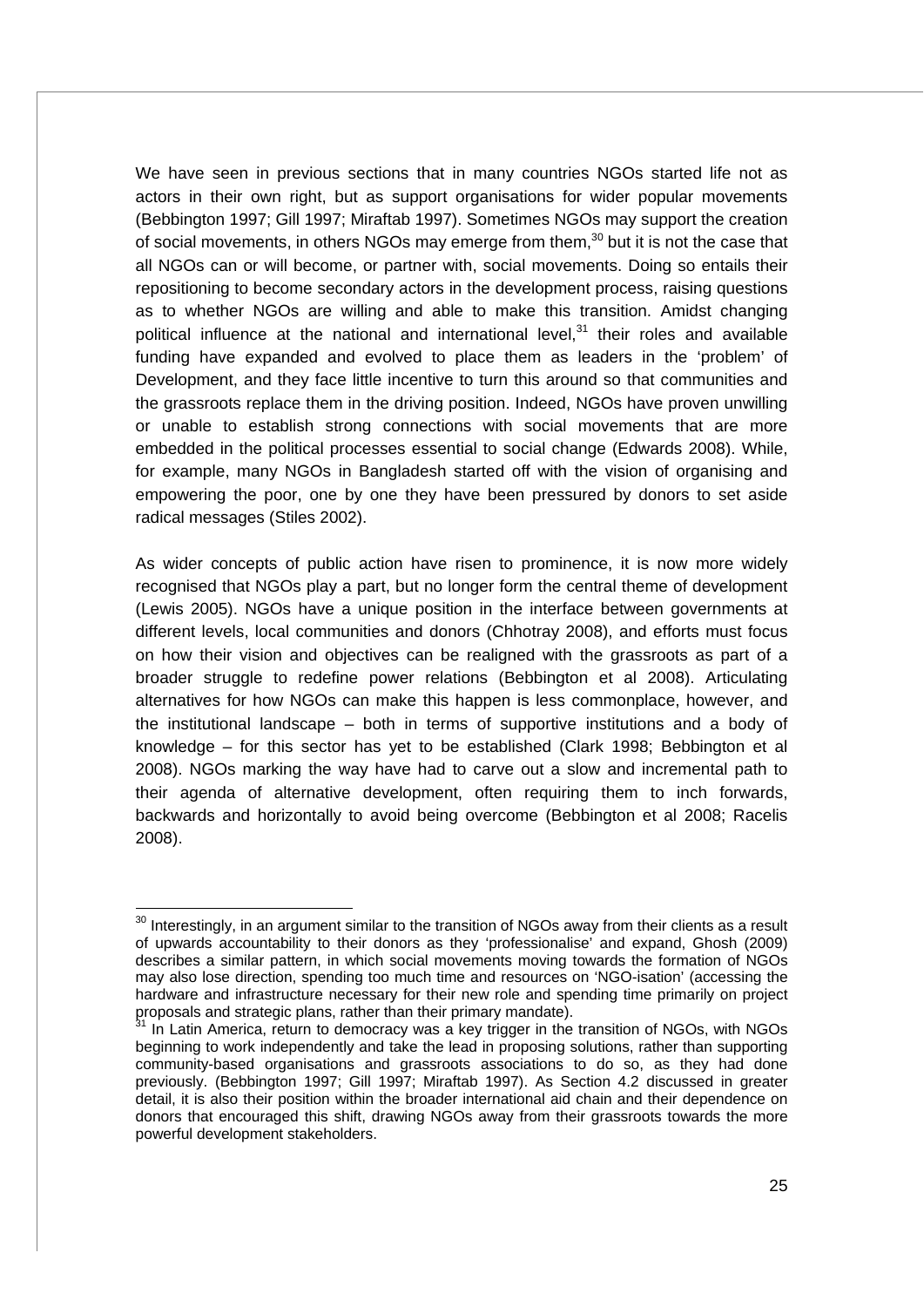NGOs must move from 'development as delivery to development as leverage', requiring more equal relationships with other civil actors, new capacities, and stronger mechanisms for accountability (Edwards 2008). This highlights the role of NGOs within the broader context of civil society, in which representation and accountability (or a lack thereof) can be challenged and negotiated. One solution is to develop a paradigm in which NGOs and constituents are both clients simultaneously to each other (Najam 1996), finding a place for NGOs as the organised face of more deeply-seated, networked forms of social action, in which people are already pursuing strategic goals, and create NGOs in order to further these strategies (Bebbington 2004). NGOs can be involved in facilitating long-term processes of citizenship formation, but this will be dependent on their capacity and willingness to build relationships, particularly with people's movements that offer action at scale to provide a platform for challenging existing development approaches (Bebbington et al  $2008$ ).<sup>32</sup> Figure 1 illustrates the changing direction that NGOs must take before they can truly be called people-centred and empowerment-driven approaches.

Paradoxically, therefore, civil society is nurtured most effectively when donors and NGOs do less, stepping back to allow citizens themselves to dictate the agenda and evolve a variety of civil society organisations to suit their contexts and concerns (Edwards 2011). This approach entails a new strategic direction for NGOs, who must evolve to limit their roles to support and facilitation, so as not to take on what individuals and communities can do on their own (Mitlin and Satterthwaite 2004). NGOs, therefore, must work in solidarity and equal partnership with civil society organisations, building their capacity as they mobilise and strengthen their collective assets and capabilities (Kilby 2006). This approach implies that NGOs are not legitimate actors in their own right, but gain legitimacy through their support of popular organisations in the elaboration of development alternatives that popular sectors would then carry forward (Bebbington 1997).

This is not a natural or easy transition for NGOs to make from their current position of relative autonomy in programme design and implementation, decision-making, and fund management. The move towards rights-based approaches amongst some NGOs is a positive indicator in this area (Bebbington et al 2008), and Townsend et al (2004) highlight the importance of learning from NGOs pursuing these alternative visions of change, no matter how few NGOs this entails and how small their contributions. In the Philippines, 'People's Organisations', supported by their NGO partners, have broadened and protected democratic spaces through mobilising, taking action and engaging in advocacy for social reform, structural change and redefinition of donor priorities and operational models (Racelis 2008). Through this process, locally generated priorities are

 $32$  These relationships must be based on equal partnerships to ensure that the proliferation of NGOs does not lead to the institutionalisation of social movements and their subsequent weakening (Clarke 1998).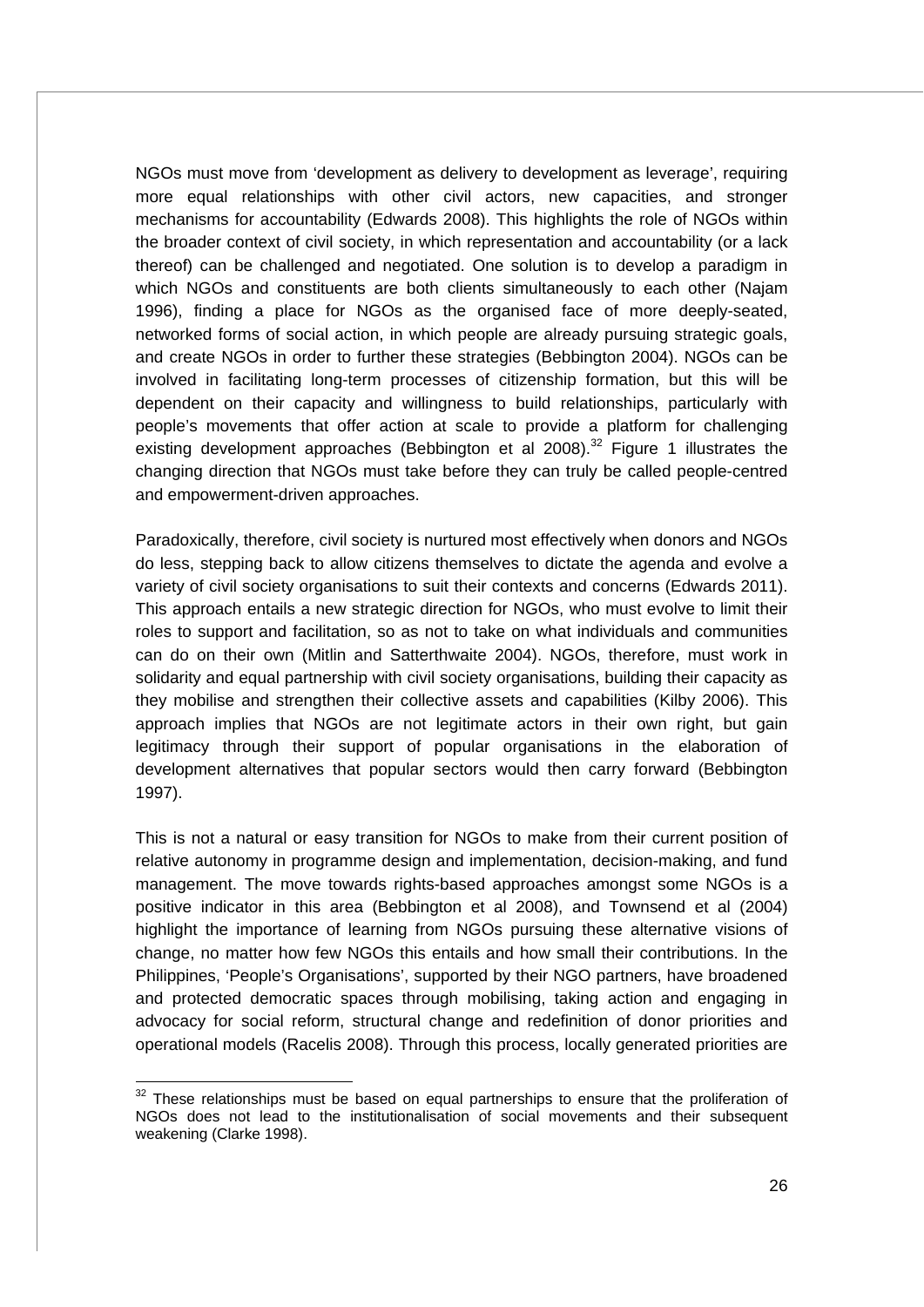the result of a long consultative process and a more egalitarian relationship founded heavily on trust, not only between donors and NGO partners, but within NGO and partner communities too (Racelis 2008).



#### **Figure 1. The challenge for NGOs claiming to be involved in advocacy and empowerment**

While predominantly working at the grassroots and local level, alliances between civil society organisations can link local work with broader efforts at the national and international level to build civic voice and change the underlying systems and structures of power in society (Kunreuther 2011). As the experiences of one successful movement illustrate (Box 2), NGOs play an important role in supporting associations at the local level and Shack/Slum Dwellers International (SDI), in which communities at the grassroots constitute the primary actors and stakeholders in negotiations and advocacy work with the state. In this model, communities are at the forefront of all strategies and activities. In contrast, NGOs are functional to the needs and demands of the social movement as a whole, supporting it in monitoring public policy, mobilising members, and creating new information resources, allowing the approach to maintain its grassrootsdriven and participatory approach and encouraging and supporting the urban poor to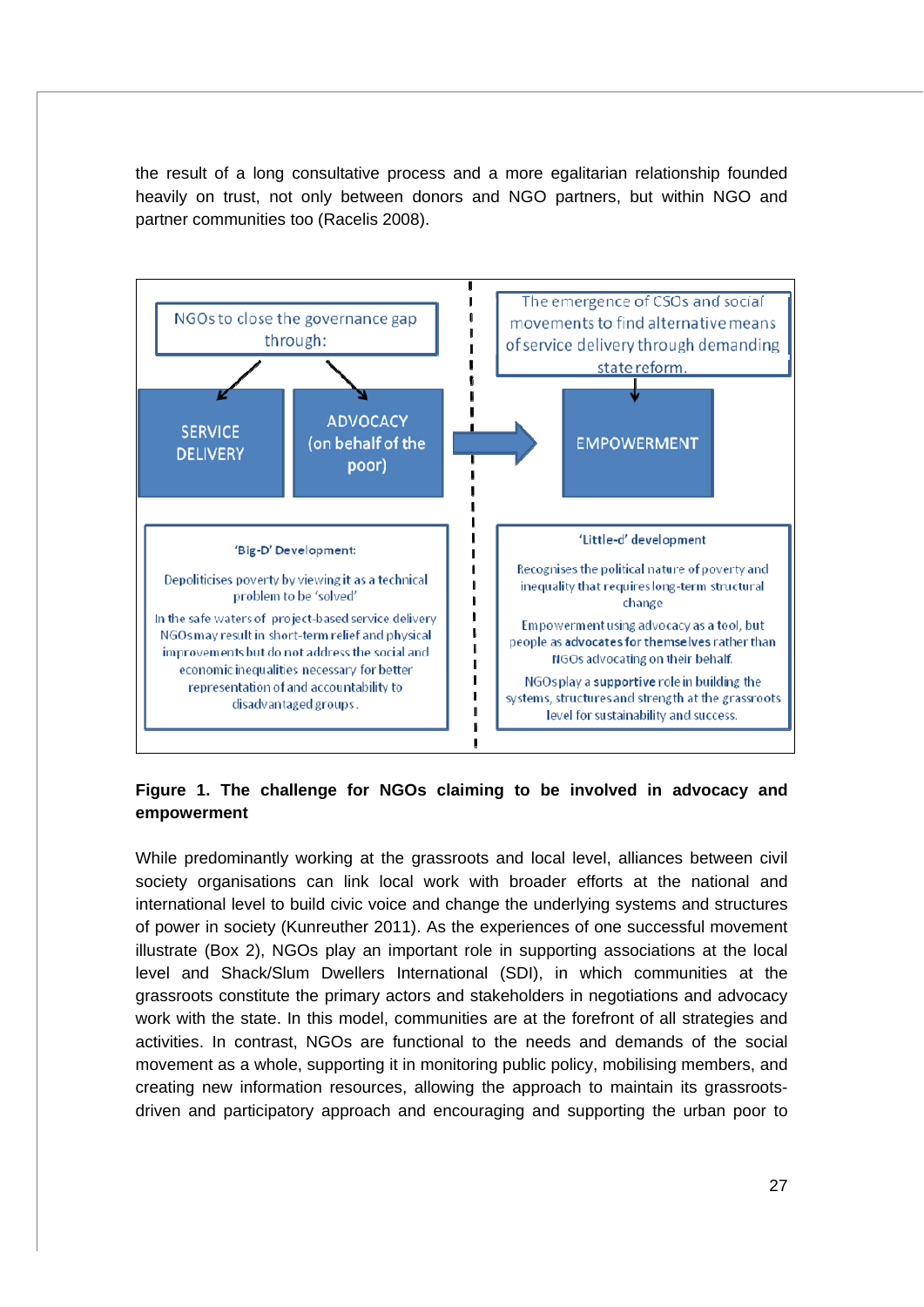lead negotiations with the state and its agencies to extend and obtain entitlements for themselves (Patel, Burra and D'Cruz 2001; Bolnick 2008; Banks 2011; Ibrahim and Hulme 2011). This has proven a constant struggle for the network, given pressures within the development sector that encourage NGOs to 'go it alone' (Bolnick 2008).<sup>33</sup>

#### **Box 2. Shack/Slum Dwellers International (SDI)**

-

**With most aspects of urban poverty rooted in local contexts, local power structures, and local institutional performance, changing the relationships between the government and low-income communities is critical to building the foundations for sustainable future improvements, namely the systems, structures and strengths that communities need to challenge and transform their relationships with the state (Satterthwaite 2001; Mitlin and Satterthwaite 2007; Mitlin 2008).** 

**Launched in 1996, SDI is an alliance of country-level organisations (or 'federations') of the urban poor across 33 countries in Africa, Asia and Latin America. Its mission is to link poor urban communities and cities in the South and to transfer and adapt the successful mobilisation, advocacy and problem-solving strategies that they develop through their negotiations with local and national authorities to other communities, cities and countries. Links between community associations at both the national and international level allow low-income communities to share ideas and lessons learned in negotiating and overcoming obstacles they have faced in promoting their interests and securing resources.** 

**SDI works in a supportive role with local community associations to help them build relationships and partnerships with local governments that produce, control or regulate the commodities they need for their development and livelihoods, including land, water, sanitation, electricity and housing finance. This approach means that grassroots organisations have been able to move away from confrontational demands towards addressing their needs amicably through negotiation. This is apparent both in their interactions with the state, but also in their ethos: all federations within the SDI network are collectives of slum dwellers,** 

<sup>&</sup>lt;sup>33</sup> There is, therefore, danger that federations will be co-opted by partner NGOs and donors. Indeed, SDI's history illustrates this well. During the 1970s, SDI's predecessor, the National Slum Dwellers Federation (NSDF) in India tried and failed to work with NGOs, who persistently attempted to dominate the federation through means such as strategic strangulation of resources (Bolnick 2008). Deciding to break ties with NGOs and 'go it alone', the federation faced great difficulties receiving funding elsewhere: donors refused to fund the movement, the government required technical data, and the Federation's organic, grassroots means of mobilisation and communication was unable to translate into a formal context (Bolnick 2008). In 1986 it had greater success, evolving a strong relationship with an NGO called the Society for the Promotion of Area Research Centres (SPARC) in subsequent years, a template that was adapted and replicated in 14 other countries as Shack/Slum Dwellers International (SDI).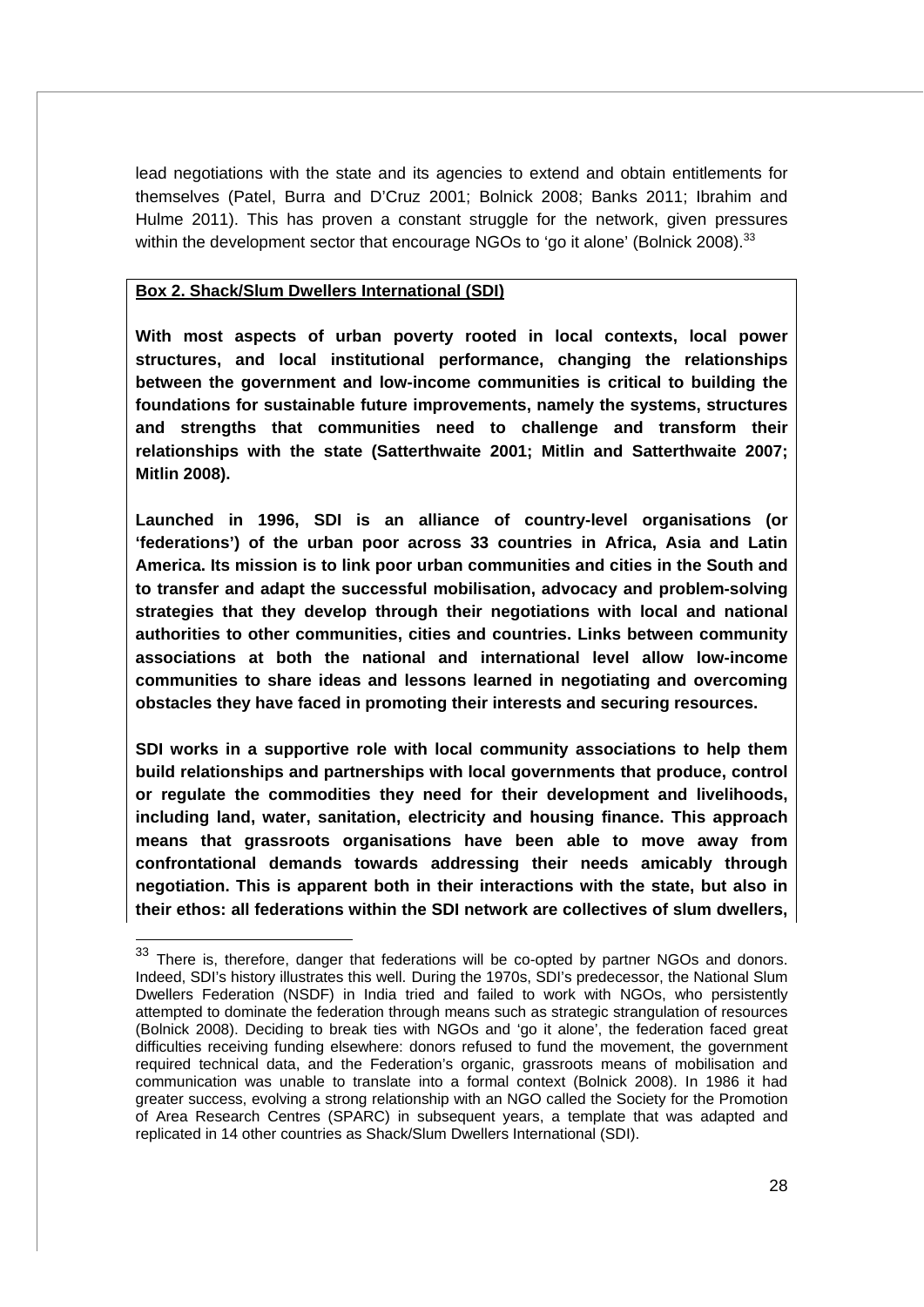**whose central activity is the operation of savings schemes. Activities are based around community participation, and while negotiations take time and experimentation (and not all are successful), federations choose specifically to negotiate solutions. Initiatives undertaken by federations demonstrate how shelter can be improved for low-income urban groups and how city redevelopment can avoid evictions and minimise relocations (Bolnick 2008).** 

**One of the critical 'weapons' in the arsenal of SDI affiliations has been information, a free resource that community groups have organised around. Governments have been surprised at the numbers of people living in informal settlements, who have previously been invisible from the authorities. While recognising that there is still a long way before they can take on political motivations surrounding their exclusion from the wider city, federations keep on raising their voices and finding different ways of engaging with different Ministers, politicians, councils, municipal officials and service providers who may be sympathetic to their cause.** 

**Its successes are many: the network has mobilised over two million members, all of whom are savers and interact on a daily basis around savings and loans, and over 250,000 families have secured formal tenure with services (Bolnick 2008). Of course, all of these activities require funding. The Urban Poor Fund International (UPFI) has been set up as an ongoing and expanding financial facility that provides capital to SDI-member, national urban poor funds, who in turn provide capital to savings federations undertaking urban and housing improvement projects. Until 2007 this was operating on a smaller scale, with a total of US\$5,000,000 over a five-year period from donations from private foundations. In 2007, the fund received a grant of US\$10,000,000 through IIED financed by the Bill and Melinda Gates Foundation to support the projects of affiliates, finance exchange schemes, and strengthen the Secretariat, providing them with a source of funding that allows the flexibility in spending to meet the needs of savings federations at the grassroots level.** 

Source: adapted from Banks 2011.

It is not only NGOs that must change their approach in this direction; donor strategies too must be adjusted to improve the flexibility of grants and ensure that resources reach their intended beneficiaries. The SDI model requires two different levels of funding: the funds necessary for running and maintaining the network's activities (including supporting NGOs); and funds to supplement the savings of federations for carrying out community-identified priorities and activities (Banks 2011). While at the local level, many of the developmental activities are supported by savings federations, once the scope of activities extends beyond the neighbourhood and city, internal resources are insufficient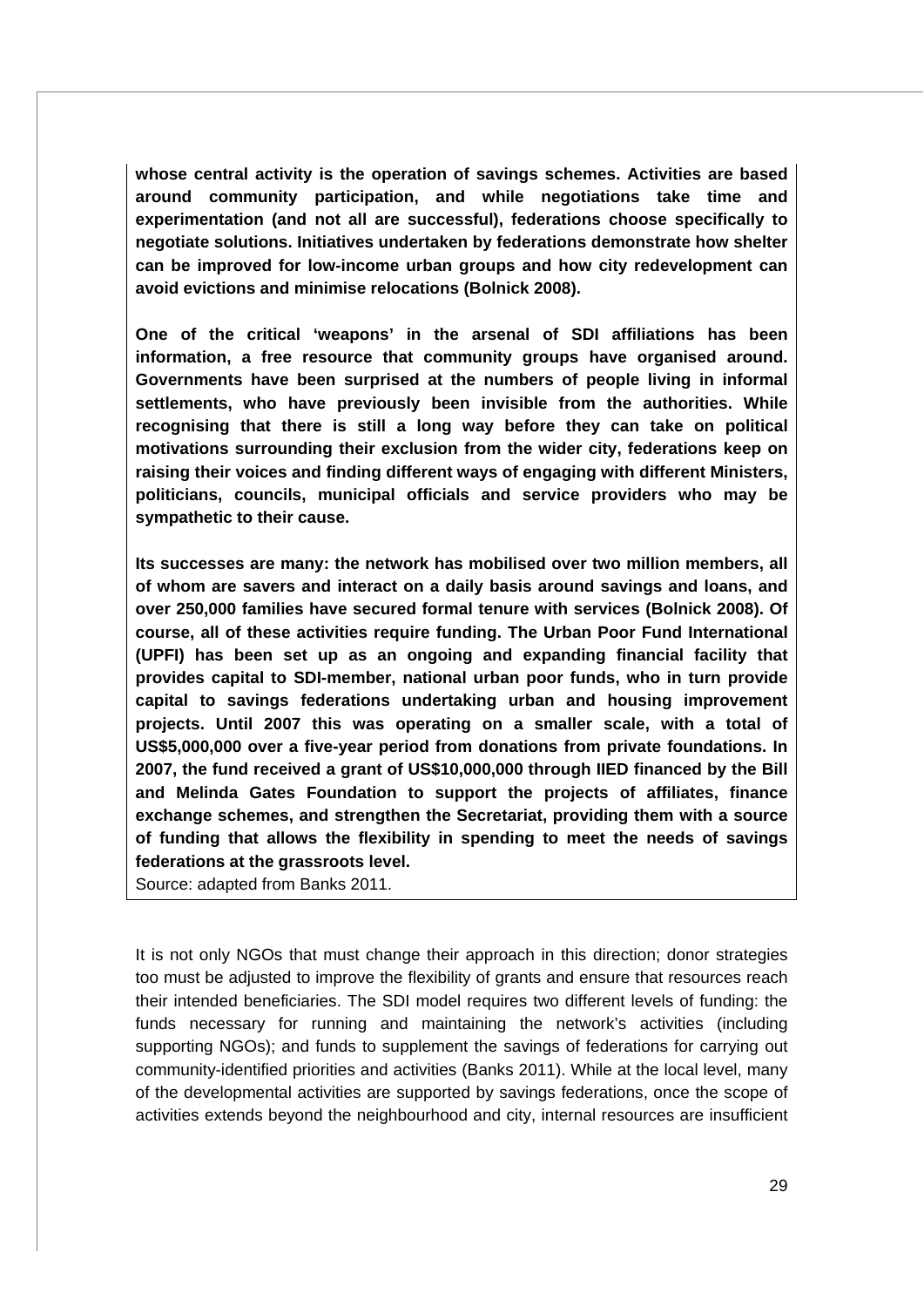and external resources are required (Bolnick 2008). That SDI has been unable to escape the fact that the aid industry is a major benefactor highlights the limitations of radical social movements as the major vehicle for social and economic transformation in the South (Bolnick 2008). The hegemony of foreign aid will and must remain, this suggests.<sup>34</sup> but it can increase its potential for promoting social and economic transformation through learning more appropriate forms of funding. Co-financing, in which donors fund a partner's strategy rather than specific projects, is a step forward in this domain (Bebbington et al 2008).<sup>35</sup>

Another key characteristic of the SDI model is its leverage of information in the processes of social and economic transformation. There is a strong need for a more cooperative and dialogic aid structure, in which differences between actors are seen as a resource, rather than a problem, for knowledge production (Wilson 2007). The ability of NGOs to offer development solutions in the future will not only depend on material factors, but equally if not more strongly, on non-material factors, including building relationships with other actors and strong engagement with ideas, research and knowledge (Bebbington et al 2008). Evidence and research will be key to the legitimacy of NGOs, both 'doing' evidence and using it strategically as they seek to influence the policy process (Bebbington et al 2008).<sup>36</sup>

#### **6. Conclusions**

-

Seen to offer participatory and people-centred approaches to development that were both innovative and experimental, NGOs rose to prominence on the basis of their strengths as local, grassroots-level development organisations offering the potential for innovative bottom-up agendas reflecting the needs and wants of local communities and disadvantaged groups. Their close grassroots linkages meant that NGOs were seen to be more than just alternative service providers, also offering a route to empowerment through allowing communities and disadvantaged groups to articulate their needs in programme design and implementation. Early views of NGOs as 'heroic' organisations, however, have been replaced by recognition of their increasingly professional and

 $34$  In the overview of a special edition journal on 'NGO futures beyond Aid', Fowler (2000) discusses a future in which NGOs no longer rely upon aid for their role, work and continuity, arguing that NGOs should not continue to be complicit or unwitting instruments of northern globalisation policy, and with aid as an option, NGOs have been leaving reform too late.

The importance of such funding was recognised even prior to the NGO boom, with NGOs arguing that they can best demonstrate the feasibility of people-centred development if they are given core funding on a sustained, rather than project-based basis (Drabek 1987). Core funding gives greater sustainability, as well as flexibility, and means that existing resources are used primarily in operations, rather than the regular preparation of funding proposals. In addition, the more predictable a programme and its funding, the more it is worthwhile for social activists to invest in learning about it and mobilising around it (Joshi and Moore 2000).

<sup>36</sup> Knowledge creation, too, has followed a 'Big-D'–'Little-d' divide, with donors focusing on funding research related to specific policy ideas within Development, rather than the underlying processes of uneven development (Bebbington et al 2008).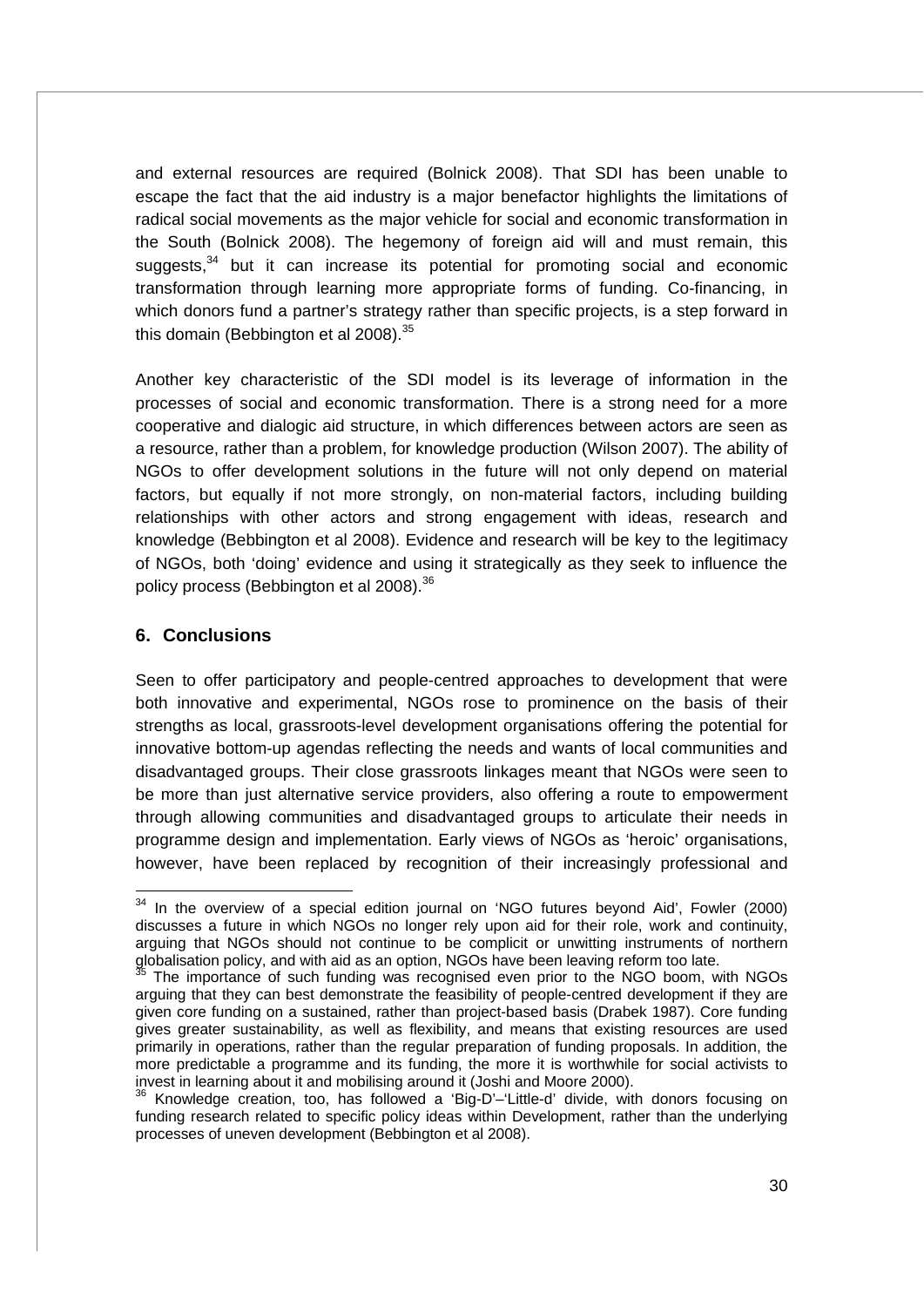depoliticised nature and their subsequent limitations in promoting long-term structural change. Greater acknowledgement and concerns emerging from their closer proximity to donors and governments than intended beneficiaries also brought into question the very comparative advantages once lauded. NGOs could no longer be viewed as the autonomous, grassroots-oriented, and innovative organisations that they once were, raising questions about their legitimacy and sustainability.

While NGOs have failed to respond to many of these criticisms, NGOs remain an important part of an emerging civil society that creates a more balanced relationship between governments, markets and citizens. An increasing recognition of NGOs as only one component of broader civil society has drawn attention to the need to find a more effective role for NGOs in strengthening civil society. This requires, however, a reorientation of NGOs in line with their original strengths and vision, putting communities and the grassroots back at the centre of strategies and participatory approaches back at the centre of activities. This will not be an easy transition, requiring NGOs to relinquish power over programme design, planning, and fund management to the grassroots and requiring deep thinking across the international aid chain which has contributed to drawing NGOs away from their original mandate. Only through this change, however, can they contribute to the redistributions and transformations necessary for longer-term structural change that tackles the roots causes – rather than symptoms of – poverty and its related social and economic vulnerabilities. Learning from successes such as SDI highlights the scale and impact which can be achieved through such an approach by effectively linking thousands of community-level associations at the national and international level.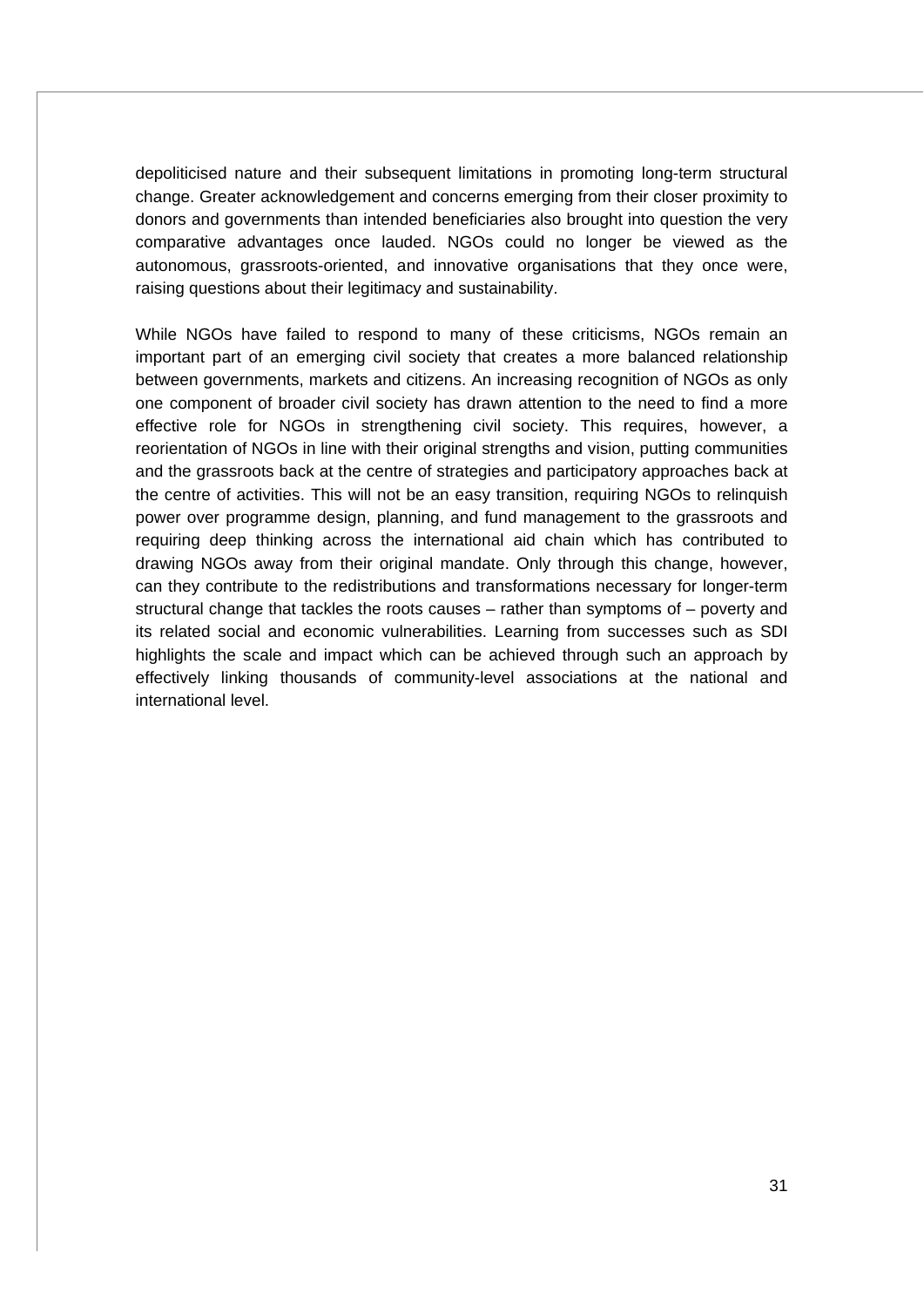#### **References**

Alexander, V. D., 1998, 'Environmental constraints and organizational strategies: Complexity, conflict and coping in the nonprofit sector', in: W. W. Powell and E. S. Clemens (eds.), *Private Action and the Public Good*, New Haven, CT: Yale University Press.

Atack, I., 1999, 'Four criteria of development NGO legitimacy', *World Development*  27(5): 855-864.

Banks, N., 2011, 'Improving donor support for urban poverty reduction: a focus on South Asia', *UNU-WIDER Working Paper No. 2011/68.*

Bano, M., 2008, 'Dangerous correlations: aid's impact on NGOs' performance and ability to mobilize members in Pakistan', *World Development* 36(11): 2297-2313.

Barr, A., M. Fafchamps, and T. Owens, 2005, 'The governance of non-governmental organizations in Uganda', *World Development 33(4):* 657-679.

Batley, R. 2011, 'Structures and strategies in relationships between non-government service providers and governments', *Public Administration and Development*, 31: 306- 319.

Bebbington, A. J., S. Hickey and D. Mitlin, 2008, 'Introduction: can NGOs make a difference? The challenge of development alternatives', in: A. J. Bebbington, S. Hickey, and D. C. Mitlin (eds.), *Can NGOs Make a Difference? The Challenge of Development Alternatives*, London: Zed Books, pp3-37.

Bebbington, A. J., 2005, 'Donor-NGO relations and representations of livelihood in nongovernmental aid chains', *World Development* 33(6): 937-950.

Bebbington, A., J., 2004, 'NGOs and uneven development: geographies of development intervention', *Progress in Human Geography* 28(6): 725-745.

Bebbington, A., J., 1997, 'New states, new NGOs? Crises and transitions among rural development NGOs in the Andean Region', *World Development* 25(11): 1755-1765.

Bolnick, J., 'Development as reform and counter-reform: paths travelled by Slum/Shack Dwellers International', in: A. Bebbington, S. Hickey and D. Mitlin (eds.), *Can NGOs Make a Difference? The Challenge of Development Alternatives*, London and New York: Zed Books, pp. 316-333.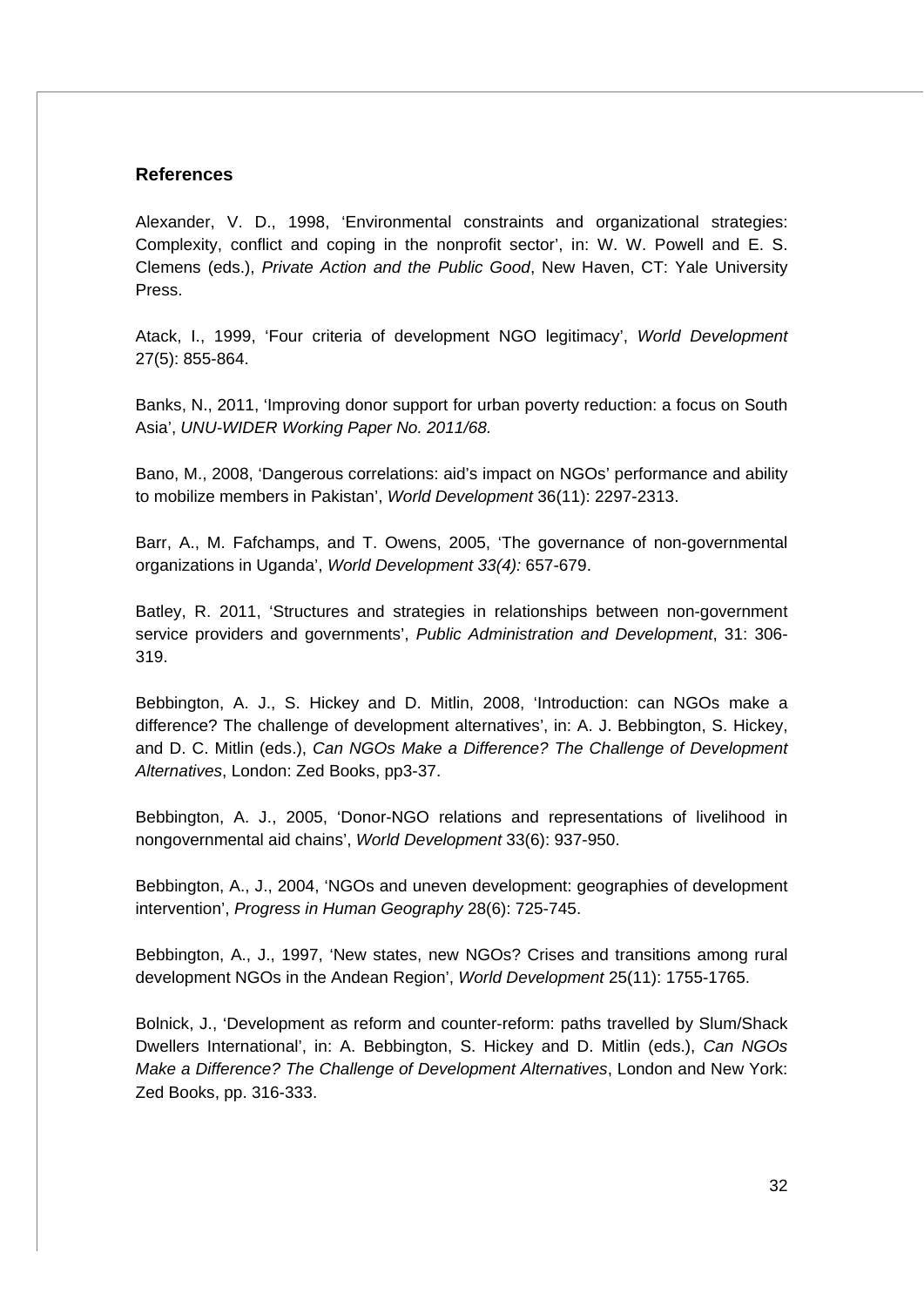Brass, J. N., 2012, 'Why do NGOs go where they go? Evidence from Kenya', *World Development*, 40(2): 387-401.

Brass, J. N., 2011, 'Blurring boundaries: the integration of NGOs into governance in Kenya', *Governance: An International Journal of Policy, Administration, and Institutions* 25(2): 209-235.

Burger, R., and T. Owens, 2010, 'Promoting transparency in the NGO sector: examining the availability and reliability of self-reported data', *World Development* 38(9): 1263- 1277.

Clarke, G., 1998, 'Non-governmental organizations (NGOs) and politics in the developing world', *Political Studies* XLVI: 36-52.

Chhotray, V., 2008, 'Political entrepreneurs or development agents: an NGO's tale of resistance and acquiescence in Madhya Pradesh, India', in, A. Bebbington, S. Hickey and D. Mitlin (eds.), *Can NGOs Make a Difference? The Challenge of Development Alternatives*, London and New York: Zed Books, pp. 261-278.

Clark, G., 1998, 'Nongovernmental organizations and politics in the developing world', *Political Studies,* 46: 36-52.

Clark, J., 1995, 'The state, popular participation, and the voluntary sector', *World Development* 23(4): 593-601.

Collier, P., 2007, *The Bottom Billion: Why the Poorest Countries are Failing and What Can Be Done about It*, Oxford: Oxford University Press.

Cornwall, A., 2007, 'Buzzwords and fuzzwords: deconstructing development discourse', *Development in Practice* 17(4-5): 471-484.

Della Porta, A., and M. Diani, 2011, 'Social movements', in M. Edwards (ed.), *The Oxford Handbook of Civil Society*, Oxford and New York: Oxford University Press, pp. 68-79.

Dicklitch, S., and D. Lwanga, 2003, 'The politics of being non-political: human rights organizations and the creation of a positive human rights culture in Uganda', *Human Rights Quarterly* 25(2): 482-509.

Drabek, A. G., 1987, 'Development alternatives: the challenge for NGOs – an overview of the issues', *World Development* 15 (Supplement 1): ix-xv.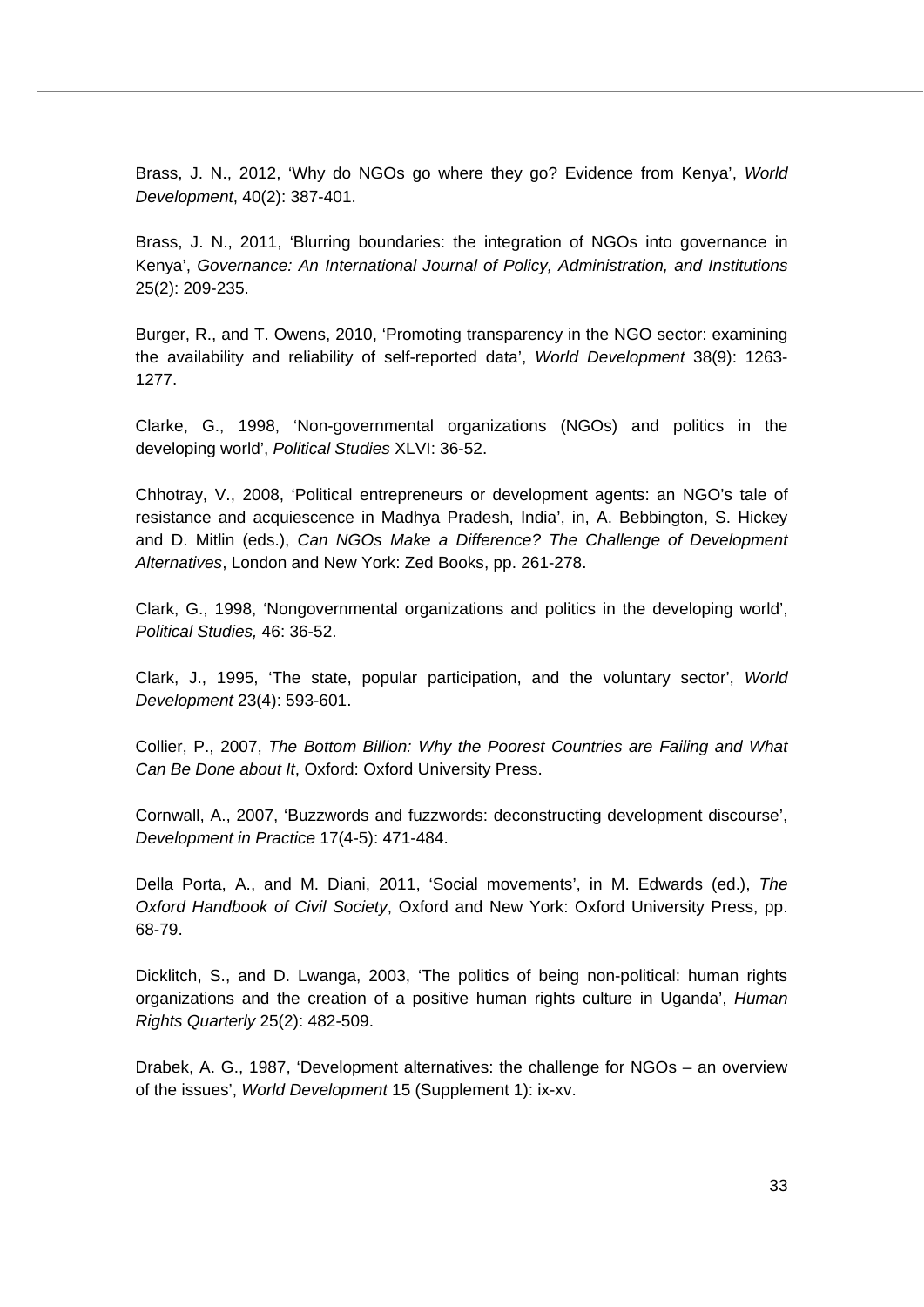Ebrahim, A., 2003, 'Accountability in practice: mechanisms for NGOs', *World Development*, 31(5): 813-829.

Edwards, M., 2011, 'Introduction: civil society and the geometry of human relations', in M. Edwards (ed.), *The Oxford Handbook of Civil Society*, Oxford and New York: Oxford University Press, pp. 3-14.

Edwards, M., 2011b, 'Conclusion: civil society as a necessary and necessarily contested idea', in M. Edwards (ed.), *The Oxford Handbook of Civil Society*, Oxford and New York: Oxford University Press, pp. 480-491.

Edwards, M., 2008, 'Have NGOs "made a difference?" From Manchester to Birmingham with an elephant in the room', in: A. Bebbington, S. Hickey and D. Mitlin (eds.), *Can NGOs Make a Difference? The Challenge of Development Alternatives*, London and New York: Zed Books, pp. 38-52.

Edwards, M., and D. Hulme, 1996, 'Too close for comfort? The impact of official aid on nongovernmental organizations', *World Development* 24(6): 961-973.

Elbers, W., and B. Arts, 2011, 'Keeping body and soul together: southern NGOs' strategic responses to donor constraints', *International Review of Administrative Sciences* 77(4): 713-732.

Encarnacion, O. G., 2011, 'Assisting civil society and promoting democracy', in M. Edwards (ed.), *The Oxford Handbook of Civil Society*, Oxford and New York: Oxford University Press, pp. 468-479.

Epstein, G. S. and I. N. Gang, 2006, 'Contests, NGOs, and decentralizing aid', *Review of Development Economics* 10(2): 285-296.

Fowler, A., 2011, 'Development NGOs', in M. Edwards (ed.), *The Oxford Handbook of Civil Society*, Oxford and New York: Oxford University Press, pp. 42-54.

Fowler, A., 2000, 'NGO futures: beyond aid: NGDO values and the fourth position', *Third World Quarterly* 21(4): 589-603.

Fyvie, C. and A. Ager, 1999, 'NGOs and innovation: organizational characteristics and constraints in development assistance work in The Gambia', *World Development* 27(8): 1383-1395.

Gauri, V. and J. Galef, 2005, 'NGOs in Bangladesh: activities, resources, and governance', *World Development,* 33(12): 2045-2065.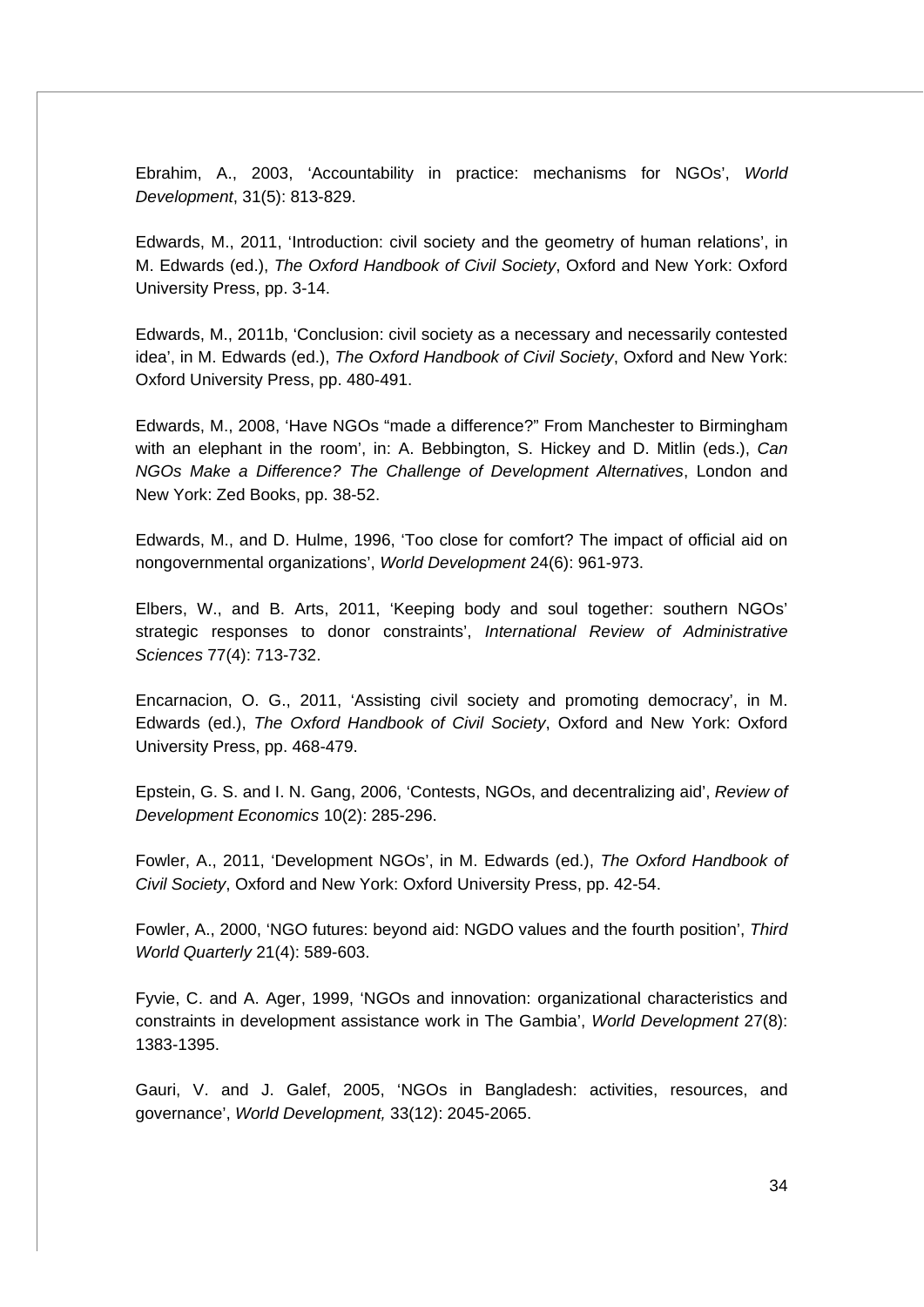Ghosh, S., 2009. 'NGOs as political institutions', *Journal of Asian and African Studies* 44: 475-495.

Gill, L., 1997, 'Power lines: the political context of nongovernmental organisation (NGO) activity in El Alto, Bolivia', *Journal o f Latin American Anthropology* 2(2): 144-169.

Hailey, J., 2000, 'Indicators of identity: NGOs and the strategic imperative of assessing core values', *Development in Practice* 10(3-4): 402-407.

Harsh, M., P. Mbatia, and W. Shrum, 2010, 'Accountability and inaction: NGOs and resource lodging in development', *Development and Change* 41(2): 253-278.

Hearn, J., 2007, 'Roundtable: African NGOs: the new compradors?', *Development and Change* 38(6): 1095-1110.

Hudock, A. C., 1999, *NGOs and Civil Society: Democracy by Proxy?* Malden, MA: Blackwell Publishers Inc, 120 pages.

Hulme, D., 2008, 'Reflections on NGOs and development: the elephant, the dinosaur, several tigers, but no owl', in: A. Bebbington, S. Hickey and D. Mitlin (eds.), *Can NGOs Make a Difference? The Challenge of Development Alternatives*, London and New York: Zed Books, pp. 337-345.

Hulme, D., and M. Edwards (eds), 1997, *Too Close for Comfort: NGOs, the State and Donors*, London: St. Martins Press.

Ibrahim, S., and D. Hulme, 2011, 'Civil society and poverty' in, in M. Edwards (ed.), *The Oxford Handbook of Civil Society*, Oxford and New York: Oxford University Press, pp. 391-403.

Joshi, A. and M. Moore, 2000, 'Enabling environments: do anti-poverty programmes mobilise the poor?' *Journal of Development Studies* 37(1): 25-56.

Kaldor, M., 2003, *Global Civil Society: An Answer to War*, Cambridge: Polity Press.

Kamat, S., 2004, 'The privatization of public interest: theorizing NGO discourse in a neoliberal era', *Review of International Political Economy* 11(1): 155-176.

Kilby, P., 2006, 'Accountability for empowerment: dilemmas facing non-governmental organizations', *World Development* 34(6): 951-963.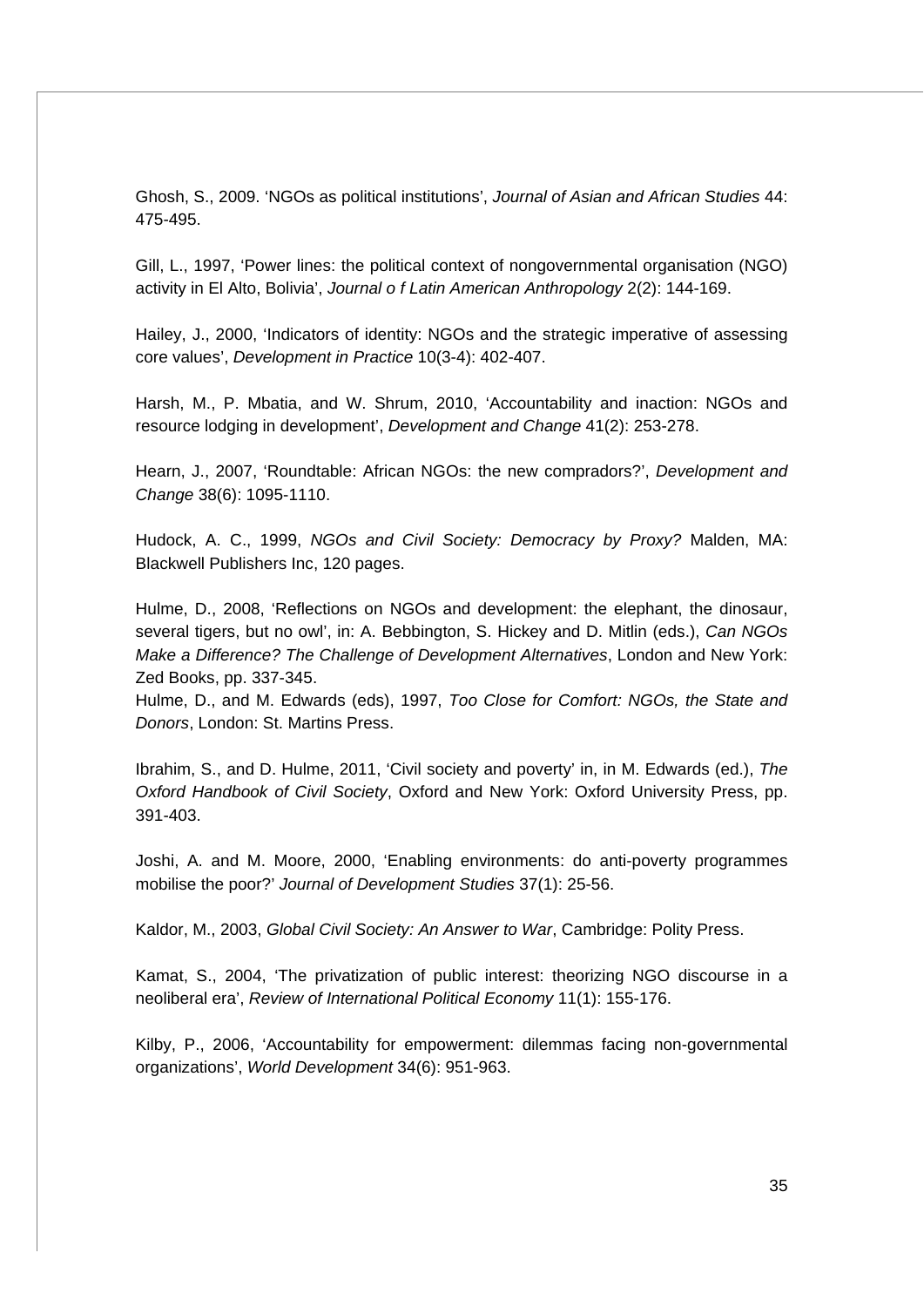Koch, D. J., 2007, 'Blind spots on the map of aid allocations: concentration and complementarity of international NGO aid', *UNU-WIDER Working Paper No. 2007/45.* 

Koch, D. J., A. Dreher, P. Nunnenkamp and R. Thiele, 2009, 'Keeping a low profile: what determines the allocation of aid by non-governmental organizations?' *World Development* 37(5): 902-918.

Korten, D. C., 1990, *Getting to the 21st Century: Voluntary Action and the Global Agenda*, West Hartford, CT: Kumarian Press.

Korten, D. C., 1987, 'Third generation NGO strategies: a key to people-centred development', *World Development* 15: 145-159.

Kunreuther, F., 2011, 'Grassroots associations', in M. Edwards (ed.), *The Oxford Handbook of Civil Society*, Oxford and New York: Oxford University Press pp. 55-67.

Lewis, D., and N. Kanji, 2009, *Non-Governmental Organizations and Development,*  Abingdon, UK: Routledge.

Lewis, D., 2005, 'Actors, ideas and networks: trajectories of the non-governmental in development studies', in U. Kothari (ed.), *A Radical History of Development Studies,* London: Zed Books.

Lewis, D., 2002, 'Civil society in African contexts: reflections on the usefulness of a concept', *Development and Change* 3(4): 569-586.

Lewis, D., 1998, 'Development NGOs and the challenge of partnership: changing relations between North and South', *Social Policy and Administration* 32(5): 501-512.

Lewis, D., 1998b, 'Bridging the gap? The parallel universes of the non-profit and nongovernmental research traditions and the changing context of voluntary action', *CVO International Working Paper Number 1*.

Miraftab, F., 1997, 'Flirting with the enemy: challenges faced by NGOs in development and empowerment', *Habitat International* 21(4): 361-375.

Mitlin, D., 2008, 'With and beyond the state – co-production as a route to political influence, power, and transformation for grassroots organizations', *Environment and Urbanization* 20(2): 339-360.

Mitlin, D., and D. Satterthwaite, 2007, 'Strategies for grassroots control of foreign aid', *Environment and Urbanization* 19(2): 483-500.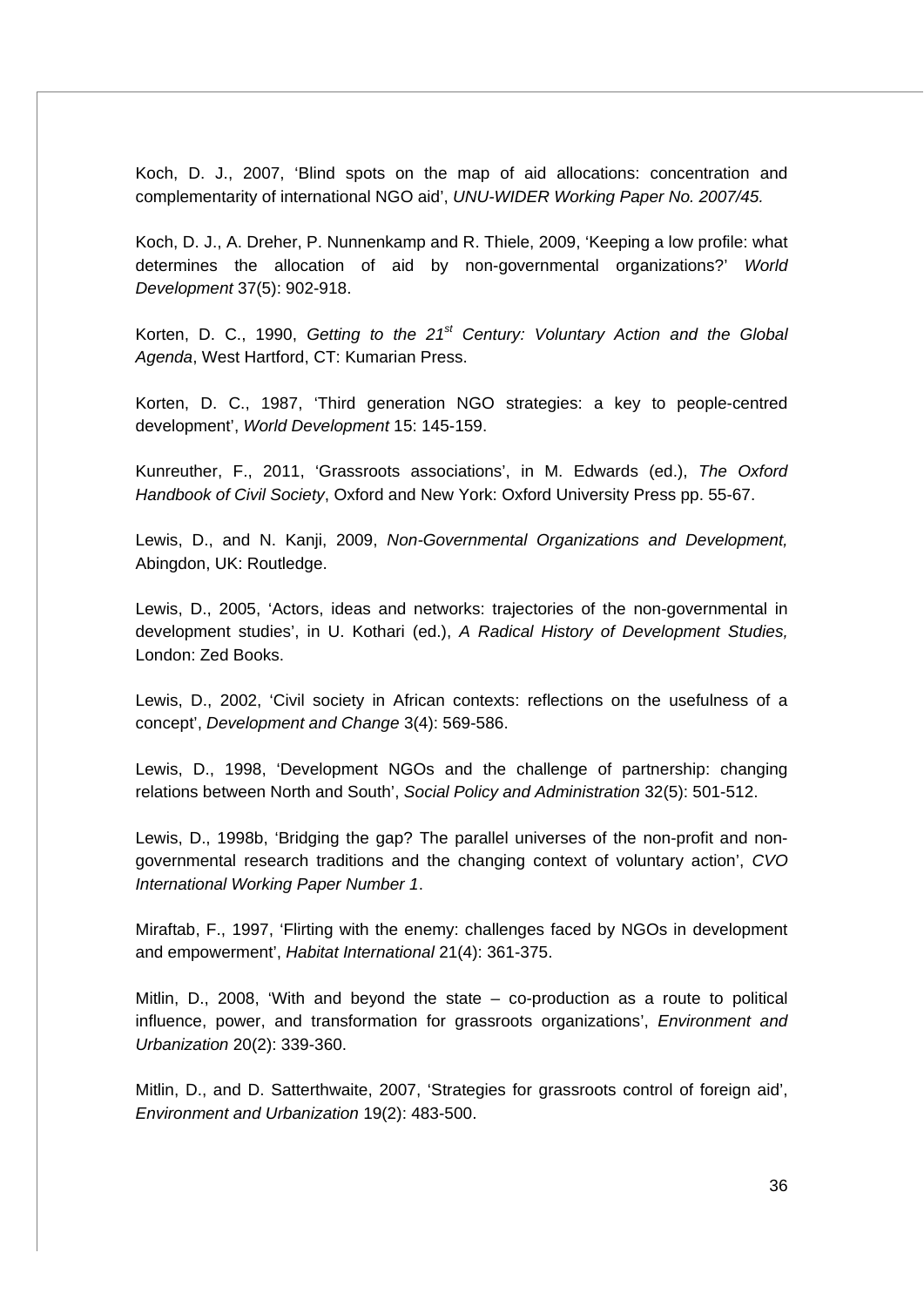Mitlin, D., and D. Satterthwaite, 2004, 'The role of local and extra-local organizations' in, D. Mitlin and D. Satterthwaite (eds.), *Empowering Squatter Citizen: Local Government, Civil Society and Urban Poverty Reduction*, London: Earthscan, pp. 278-305.

Mohan, G., 2002, 'The disappointments of civil society: the politics of NGO intervention in northern Ghana', *Political Geography* 21: 125-154.

Murray, W. E., and J. D. Overton, 2011, 'Neoliberalism is dead, long live neoliberalism? Neostructuralism and the international aid regime of the 2000s', *Progress in Development Studies*, 11(4): 307-319.

Nair, P., 2011, 'Evolution of the relationship between state and non-government organisations: a South Asian perspective', *Public Administration and Development* 31: 252-261.

Najam, A., 1996, 'NGO accountability: a conceptual framework', *Development Policy Review* 14(4): 39-53.

Patel, S., S. Burra, and C. D'Cruz, 2001, 'Slum/Shack Dwellers International (SDI): foundations to treetops", *Environment and Urbanization* 13(2): 45-59.

Power, G., M. Maury, and S. Maury, 2002, 'Operationalising bottom-up learning in international NGOs: barriers and alternatives', in *Development in Practice* 12 (3-4): 272- 284.

Racelis, M., 2008, 'Anxieties and affirmations: NGO-donor partnerships for social transformation', in: A. Bebbington, S. Hickey and D. Mitlin (eds.), *Can NGOs Make a Difference? The Challenge of Development Alternatives*, London and New York: Zed Books, pp. 196-218.

Rose, P., 2011, 'Strategies for engagement: government and national non-government education providers in South Asia', *Public Administration and Development* 31: 294-305.

Rosenberg, A., K. Hartwig, and M. Merson, 2008, 'Government-NGO collaboration and sustainability of orphans and vulnerable children projects in southern Africa', *Evaluation and Program Planning* 31:51-60.

Rucht, D., and F. Neidhardt, 2002, 'Towards a "movement society"? On the possibilities of institutionalizing social movements', *Social Movement Studies: Journal of Social, Cultural, and Political Protest* 1(1): 7-30.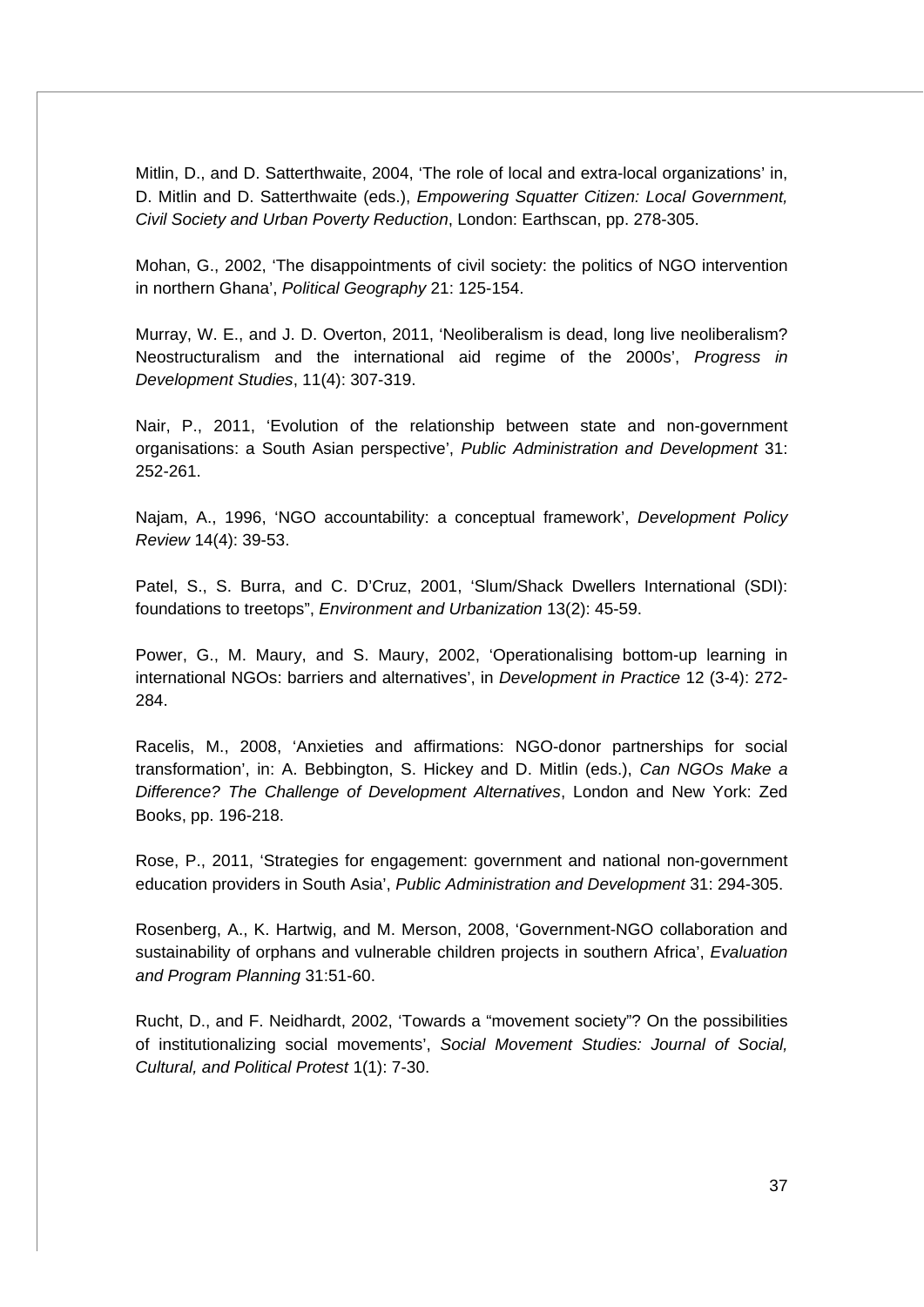Salamon, L., and H. K. Anheier, 1997, *Defining the Nonprofit Sector: A Cross-National Analysis,* Manchester: Manchester University Press.

Satterthwaite, D., 2001, 'Reducing urban poverty: constraints on aid agencies and development banks and some suggestions for change', *Environment and Urbanization*  13(1): 137-157.

Simon Morfit, N., 2011, '"AIDS is money": how donor preferences reconfigure local realities', *World Development*, 39(1): 64-76.

Srinivas, N., 2009, 'Against NGOs? A critical perspective on nongovernmental action', *Nonprofit and Voluntary Sector Quarterly* 38(4): 614-626.

Sternberg, E., 2010, 'NGOs vs civil society: reflections on the illiberal, the illegitimate, and the unaccountable', *Economic Affairs,* October 2010: 22-28.

Stiles, K., 'International support for NGOs in Bangladesh: some unintended consequences', *World Development* 30(5): 835-846.

Townsend, J. G., G. Porter, and E. Mawdsley, 2004, 'Creating spaces of resistance: development NGOs and their clients in Ghana, India, and Mexico', *Antipode* 871-889.

Tvedt, T., 2006, 'The international aid system and the non-governmental organizations: a new research agenda', *Journal of International Development* 18: 677-690.

Uvin, P., P. S. Jain, and D. Brown, 2000, 'Think large and act small: Toward a new paradigm for NGO scaling up', *World Development* 28(8): 1409-1419.

White, S. C., 1999, 'NGOs, civil society, and the state in Bangladesh: the politics of representing the poor', *Development and Change* 30: 307-326.

Williams, G., 2004, 'Evaluating participatory development: tyranny, power, and (re)politicisation', *Third World Quarterly* 25(3): 557-578.

Wilson, G., 2007, 'Knowledge, innovation and reinventing technical assistance for development'*, Progress in Development Studies* 7(3): 183-199.

Vakil, A. C., 1997, 'Confronting the classification problem: toward a taxonomy of NGOs', *World Development* 25(12): 2057-2070.

Vivian, J., 1994, 'NGOs and sustainable development in Zimbabwe: no magic bullets', *Development and Change* 25: 167-193.